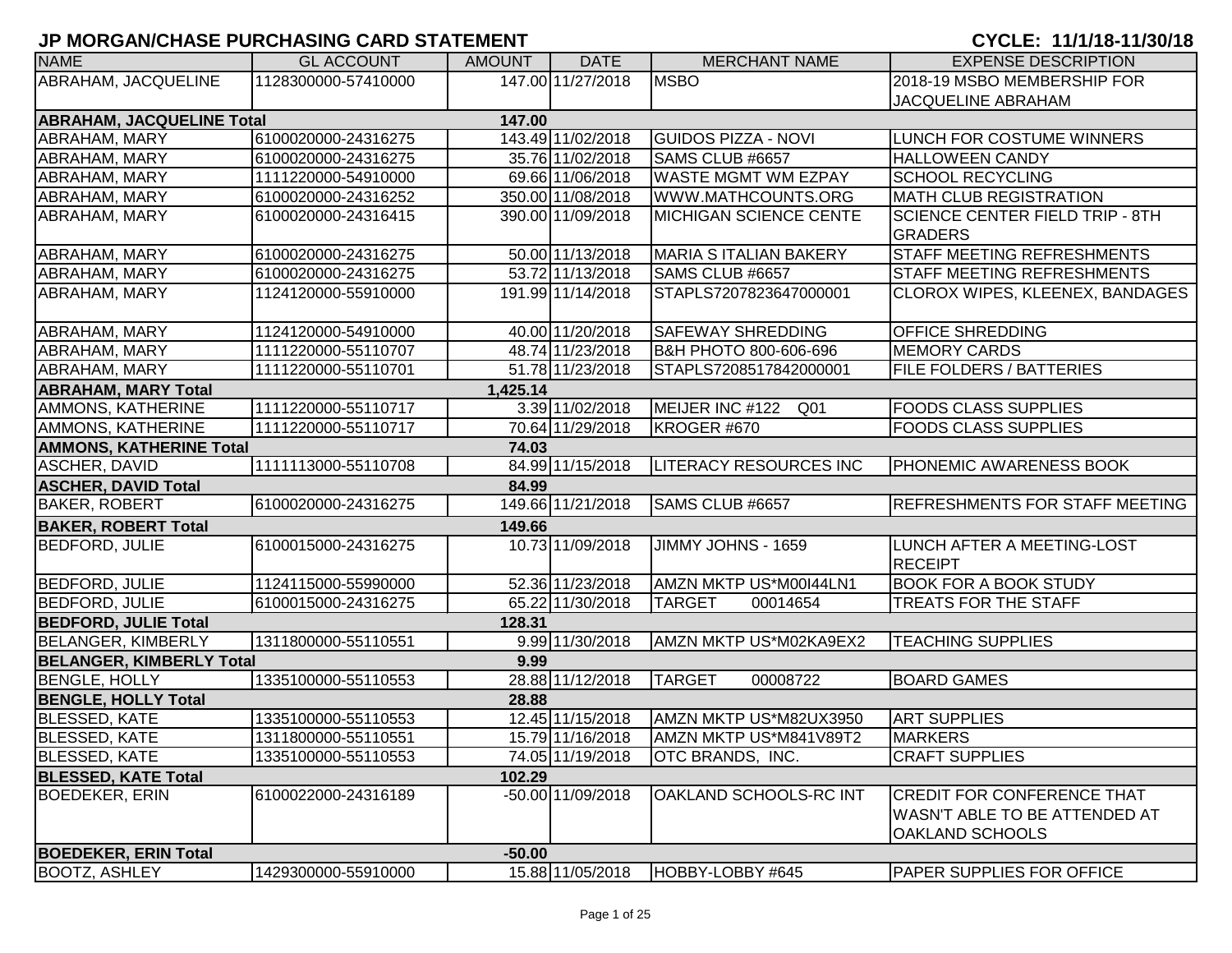| <b>NAME</b>                   | <b>GL ACCOUNT</b>   | <b>AMOUNT</b> | <b>DATE</b>        | <b>MERCHANT NAME</b>          | <b>EXPENSE DESCRIPTION</b>           |
|-------------------------------|---------------------|---------------|--------------------|-------------------------------|--------------------------------------|
| <b>BOOTZ, ASHLEY</b>          | 6100061000-24316116 |               | 650.00 11/16/2018  | INT*IN *NORTH AMERICAN        | CHOREOGRAPHY FOR ROUND 1 COMP        |
|                               |                     |               |                    |                               | <b>CHEER</b>                         |
| <b>BOOTZ, ASHLEY</b>          | 6100061000-24316116 |               | 147.91 11/19/2018  | JETS PIZZA - MI04             | FOOD FOR ONE DAY STUNT CAMP          |
| <b>BOOTZ, ASHLEY</b>          | 6100061000-24316104 |               | 134.47 11/23/2018  | <b>FOUR POINTS HOTELS</b>     | COMP CHEER WINTER WARM UP            |
|                               |                     |               |                    |                               | <b>JUDGES HOTEL ROOM</b>             |
| <b>BOOTZ, ASHLEY</b>          | 6100061000-24316104 |               | 134.47 11/23/2018  | <b>FOUR POINTS HOTELS</b>     | COMP CHEER WINTER WARM UP            |
|                               |                     |               |                    |                               | JUDGES HOTEL ROOM                    |
| <b>BOOTZ, ASHLEY</b>          | 6100061000-24316104 |               | 134.47 11/23/2018  | <b>FOUR POINTS HOTELS</b>     | COMP CHEER WINTER WARM UP            |
|                               |                     |               |                    |                               | JUDGES HOTEL ROOM                    |
| <b>BOOTZ, ASHLEY</b>          | 6100061000-24316116 |               | 120.49 11/27/2018  | WWW.KOHLS.COM #0873           | CHRISTMAS GIFTS FOR TEAM             |
| <b>BOOTZ, ASHLEY</b>          | 6100061000-24316116 |               | 97.37 11/30/2018   | PARTY CITY 4124               | <b>SUPPLIES FOR HOME CHEER COMPS</b> |
| <b>BOOTZ, ASHLEY Total</b>    |                     | 1,435.06      |                    |                               |                                      |
| <b>BRASIL, SANDRA</b>         | 1124122000-55910000 |               | 31.96 11/01/2018   | AMAZON.COM*M899A1G20          | CARDS FOR ADMINISTRATIVE OFFICE      |
| <b>BRASIL, SANDRA</b>         | 6100022000-24316770 |               | 46.46 11/05/2018   | COTTAGE INN PIZZA - NO        | LUNCH FOR STUDENT PULSE MEETING      |
|                               |                     |               |                    |                               | <b>DURING SCHOOL LUNCH</b>           |
| <b>BRASIL, SANDRA</b>         | 6100022000-24316770 |               | 46.46 11/05/2018   | <b>COTTAGE INN PIZZA - NO</b> | LUNCH FOR STUDENT PULSE MEETING      |
|                               |                     |               |                    |                               | <b>DURING SCHOOL LUNCH</b>           |
| <b>BRASIL, SANDRA</b>         | 6100022000-24316770 |               | 46.46 11/05/2018   | <b>COTTAGE INN PIZZA - NO</b> | LUNCH FOR STUDENT PULSE MEETING      |
|                               |                     |               |                    |                               | <b>DURING SCHOOL LUNCH</b>           |
| <b>BRASIL, SANDRA</b>         | 1124122000-53220000 |               | 95.00 11/21/2018   | <b>MICHIGAN MUSIC CONFERE</b> | <b>IMICHIGAN MUSIC CONFERENCE</b>    |
|                               |                     |               |                    |                               | <b>IMSBOA CONFERENCE EXPENSE-</b>    |
|                               |                     |               |                    |                               | <b>CARTER</b>                        |
| <b>BRASIL, SANDRA Total</b>   |                     | 266.34        |                    |                               |                                      |
| <b>BRATNEY, BETHANY</b>       | 1122222000-55410000 |               | 15.87 11/02/2018   | GAN*OBS + ECCENTRIC           | <b>NOVI NEWS SUBSCRIPTION</b>        |
| <b>BRATNEY, BETHANY</b>       | 1122222000-55990000 |               | 43.52 11/02/2018   | STAPLS7207194583000001        | <b>SUPPLIES FOR THE LMC</b>          |
| <b>BRATNEY, BETHANY</b>       | 1122222000-55310000 |               | 47.31 11/13/2018   | <b>BOOKOUTLET.COM</b>         | <b>NEW MATERIALS FOR THE LMC</b>     |
| <b>BRATNEY, BETHANY</b>       | 1122222000-55310000 |               | 52.15 11/16/2018   | <b>BOOKSAMILLION.COM</b>      | NEW MATERIALS FOR THE LMC            |
| <b>BRATNEY, BETHANY</b>       | 1122222000-55310000 |               | 420.28 11/19/2018  | FOLLETT SCHOOL SOLUTIO        | PURCHASE OF MATERIALS FOR THE        |
|                               |                     |               |                    |                               | <b>LMC</b>                           |
| <b>BRATNEY, BETHANY</b>       | 1122222000-55310000 |               | 398.64 11/20/2018  | FOLLETT SCHOOL SOLUTIO        | PURCHASE OF MATERIALS FOR THE        |
|                               |                     |               |                    |                               | <b>LMC</b>                           |
| <b>BRATNEY, BETHANY</b>       | 1122222000-55990000 |               | 29.90 11/28/2018   | <b>TEACHER'S DISCOVERY</b>    | AUDIO/VISUAL MATERIALS FOR LMC       |
| <b>BRATNEY, BETHANY</b>       | 1122222000-55310000 |               | 14.98 11/29/2018   | <b>BOOKSAMILLION.COM</b>      | <b>NEW RELEASE MATERIALS FOR THE</b> |
|                               |                     |               |                    |                               | <b>LMC</b>                           |
| <b>BRATNEY, BETHANY Total</b> |                     | 1,022.65      |                    |                               |                                      |
| <b>BRAUN, LISA</b>            | 1111220730-55110000 |               | 13.33 11/01/2018   | MEIJER INC #122 Q01           | LIGHT BULBS FOR ACTIVITIES IN NEW    |
|                               |                     |               |                    |                               | <b>CURRICULUM</b>                    |
| <b>BRAUN, LISA Total</b>      |                     | 13.33         |                    |                               |                                      |
| <b>BROWN, ALAINA</b>          | 1722100000-53220614 |               | -195.00 11/12/2018 | <b>COLLEGEBOARD WORKSHOP</b>  | <b>REFUND FOR CANCELLED</b>          |
|                               |                     |               |                    |                               | <b>REGISTRATION - BRACH</b>          |
| <b>BROWN, ALAINA</b>          | 1711322000-55210614 |               | 83.33 11/23/2018   | FOLLETT SCHOOL SOLUTIO        | QUESTIONBANK FOR IB PHYSICS -        |
|                               |                     |               |                    |                               | <b>RENEWAL</b>                       |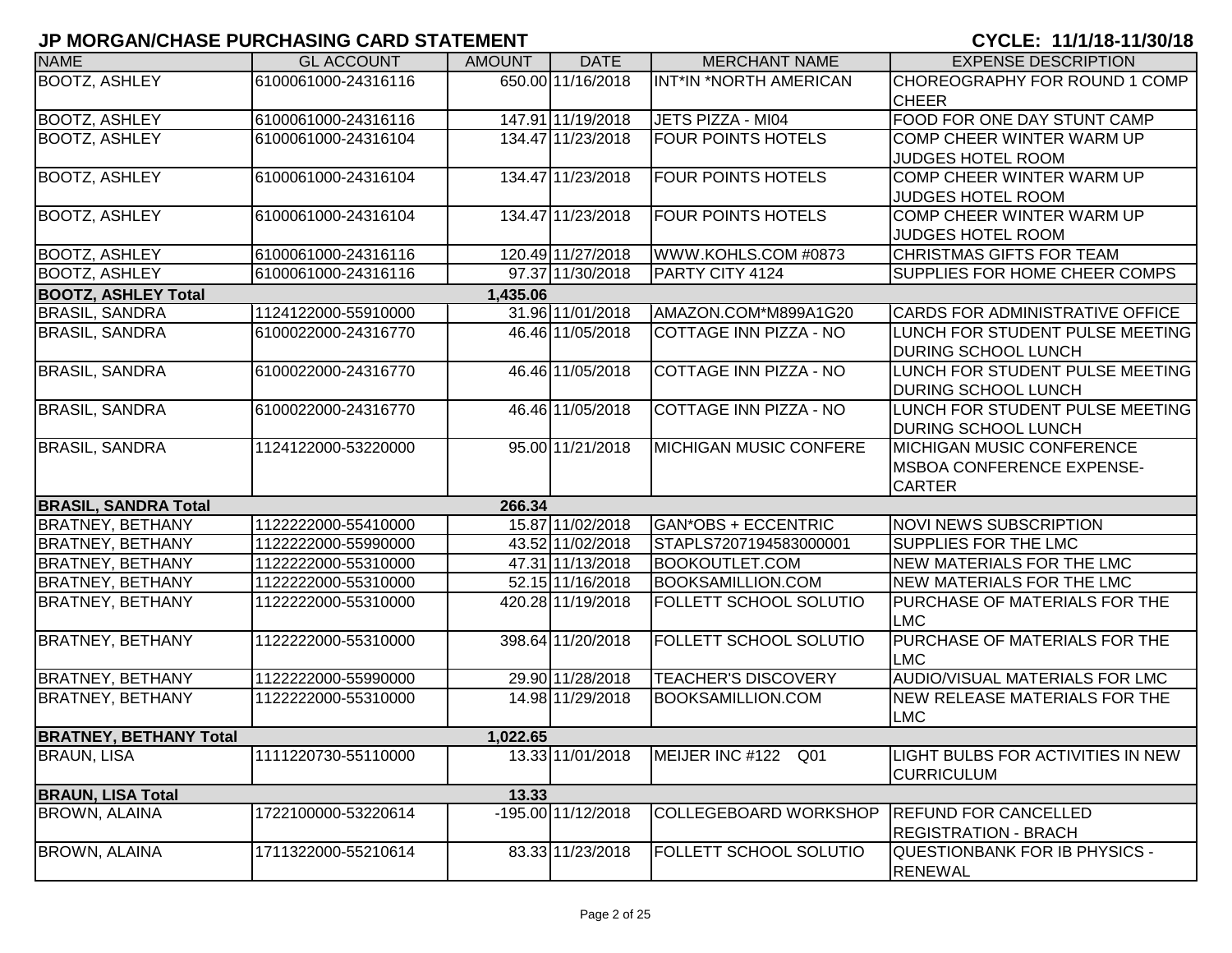| <b>NAME</b>                     | <b>GL ACCOUNT</b>   | <b>AMOUNT</b> | <b>DATE</b>        | <b>MERCHANT NAME</b>               | <b>EXPENSE DESCRIPTION</b>                           |
|---------------------------------|---------------------|---------------|--------------------|------------------------------------|------------------------------------------------------|
| <b>BROWN, ALAINA Total</b>      |                     | $-111.67$     |                    |                                    |                                                      |
| <b>BUNKER, JEFFREY</b>          | 1126160000-54120000 |               | 55.97 11/01/2018   |                                    | MARKS OUTDOOR POWER EQ MTCE GATOR TIRE REPAIR, NW    |
|                                 |                     |               |                    |                                    | <b>BACKPACK BLOWER STARTER</b>                       |
| <b>BUNKER, JEFFREY</b>          | 1126160000-55993000 |               | 14.40 11/05/2018   | THE HOME DEPOT #2737               | HS ATHLETIC GOALS WEIGHTS                            |
| <b>BUNKER, JEFFREY</b>          | 2326160000-55993000 |               | 7.20 11/05/2018    | THE HOME DEPOT #2737               | HS ATHLETIC GOALS WEIGHTS                            |
| <b>BUNKER, JEFFREY</b>          | 1126160000-55992000 |               | 13.77 11/06/2018   | <b>NAPA PARTS M-2</b>              | <b>MTCE VEHICLE SUPPLIES</b>                         |
| <b>BUNKER, JEFFREY</b>          | 1126160000-54130000 |               | 79.96 11/08/2018   | BELLE TIRE 017                     | <b>MTCE 2009 F-350 TIRES</b>                         |
| <b>BUNKER, JEFFREY</b>          | 1126160000-55992000 |               | 37.96 11/08/2018   | THE HOME DEPOT #2737               | <b>NM5 GUTTER REPAIRS</b>                            |
| <b>BUNKER, JEFFREY</b>          | 1126160000-54130000 |               | 80.00 11/15/2018   | <b>BELLE TIRE 017</b>              | <b>MTCE 2009 F-350 TIRES</b>                         |
| <b>BUNKER, JEFFREY</b>          | 1126160000-55992000 |               | 51.94 11/16/2018   | SQU*SQ *POD DROP REPAI             | <b>MTCE PHONE BATTERY</b>                            |
| <b>BUNKER, JEFFREY</b>          | 1126160000-54130000 |               | 838.21 11/20/2018  | <b>HAROLDS FRAME SHOP</b>          | MTCE 2006 F-350 TRUCK REPAIRS                        |
| <b>BUNKER, JEFFREY</b>          | 1126160000-55992000 |               | 18.46 11/20/2018   | <b>NAPA PARTS M-2</b>              | <b>MTCE VEHICLE MAINTENANCE</b>                      |
|                                 |                     |               |                    |                                    | <b>SUPPLIES</b>                                      |
| <b>BUNKER, JEFFREY</b>          | 1126160000-55992000 |               | 53.80 11/21/2018   | THE HOME DEPOT #2737               | HS STADIUM CONCESSION STANDS                         |
|                                 |                     |               |                    |                                    | <b>WINTERIZING</b>                                   |
| <b>BUNKER, JEFFREY</b>          | 1126160000-55992000 |               | 125.52 11/23/2018  | THE HOME DEPOT #2737               | <b>BOSCO SUPPLIES</b>                                |
| <b>BUNKER, JEFFREY</b>          | 1126160000-54130000 |               | 250.85 11/29/2018  | <b>HAROLDS FRAME SHOP</b>          | MTCE 2009 F-350 #25 TRUCK REPAIRS                    |
| <b>BUNKER, JEFFREY Total</b>    |                     | 1,628.04      |                    |                                    |                                                      |
| <b>BURKHARDT, LORETTA</b>       | 6100020000-24316415 |               | 32.28 11/12/2018   | B&H PHOTO 800-606-696              | <b>THEATER SUPPLIES</b>                              |
| <b>BURKHARDT, LORETTA</b>       | 6100020000-24316415 |               | 51.91 11/15/2018   | OTC BRANDS, INC.                   | THEATER SUPPLIES                                     |
| <b>BURKHARDT, LORETTA</b>       | 6100020000-24316415 |               | 39.44 11/15/2018   | OTC BRANDS, INC.                   | THEATER SUPPLIES                                     |
| <b>BURKHARDT, LORETTA</b>       | 6100020000-24316415 |               | 99.95 11/19/2018   | <b>MENARDS WIXOM MI</b>            | <b>THEATER SUPPLIES</b>                              |
| <b>BURKHARDT, LORETTA</b>       | 6100020000-24316415 |               | 24.49 11/21/2018   | <b>FIVE BELOW 558</b>              | <b>THEATER SUPPLIES</b>                              |
| <b>BURKHARDT, LORETTA</b>       | 6100020000-24316415 |               | 12.88 11/26/2018   | CAMBRIDGESIDE GALLERIA             | <b>THEATER SUPPLIES</b>                              |
| <b>BURKHARDT, LORETTA</b>       | 6100020000-24316415 |               | 35.80 11/27/2018   | CVS/PHARMACY #08161                | <b>THEATER SUPPLIES</b>                              |
| <b>BURKHARDT, LORETTA Total</b> |                     | 296.75        |                    |                                    |                                                      |
| <b>CALHOUN, STEPHANIE</b>       | 1335100000-55110553 |               | 27.00 11/21/2018   | <b>SCHOLASTIC READING CLU</b>      | <b>CLASSROOM SUPPLIES</b>                            |
| <b>CALHOUN, STEPHANIE Total</b> |                     | 27.00         |                    |                                    |                                                      |
| CANALES, BETH                   | 1111322000-55110718 |               | $-6.99$ 11/01/2018 | MEIJER INC #054<br>Q01             | <b>RETURN</b>                                        |
| CANALES, BETH                   | 1111322000-55110718 |               | 119.39 11/12/2018  | MEIJER INC #054<br>Q <sub>01</sub> | CHRISTMAS COOKING LAB, ALCOHOL                       |
|                                 |                     |               |                    |                                    | WIPES FOR CELL PHONE UNIT.                           |
|                                 |                     |               |                    |                                    | REPLACEMENT UTENSILS, BREAKFAST                      |
|                                 |                     |               |                    |                                    | <b>LABS</b>                                          |
| <b>CANALES, BETH</b>            | 1111322000-55110718 |               | 73.48 11/16/2018   | MEIJER INC #054<br>Q01             | THANKSGIVING DAY & DESSERT LAB                       |
| CANALES, BETH                   | 1111322000-55110718 |               | 12.99 11/19/2018   | <b>BUSCH'S #1205</b>               | HEALTH MAGAZINE FOR CURRICULUM                       |
| CANALES, BETH                   | 1111322000-55110718 |               | 135.55 11/19/2018  | MEIJER INC #054<br>Q <sub>01</sub> | <b>THANKSGIVING SIDES LAB</b>                        |
| CANALES, BETH                   | 1111322000-55110718 |               | 72.07 11/29/2018   | KROGER #632                        | CHICKEN FAJITA LAB ( PROTEINS )                      |
| <b>CANALES, BETH Total</b>      |                     | 406.49        |                    |                                    |                                                      |
| CARTER, NICOLE                  | 1124122000-53210000 |               | 10.00 11/05/2018   | PARKING-DISTRICT DET               | PARKING FOR BAND COMPETITION AT<br><b>FORD FIELD</b> |
| CARTER, NICOLE                  | 1722100000-53229000 |               | 90.71 11/30/2018   | EXPEDIA 7395018885947              | HOTEL FOR FLIBS CONFERENCE                           |
| <b>CARTER, NICOLE Total</b>     |                     | 100.71        |                    |                                    |                                                      |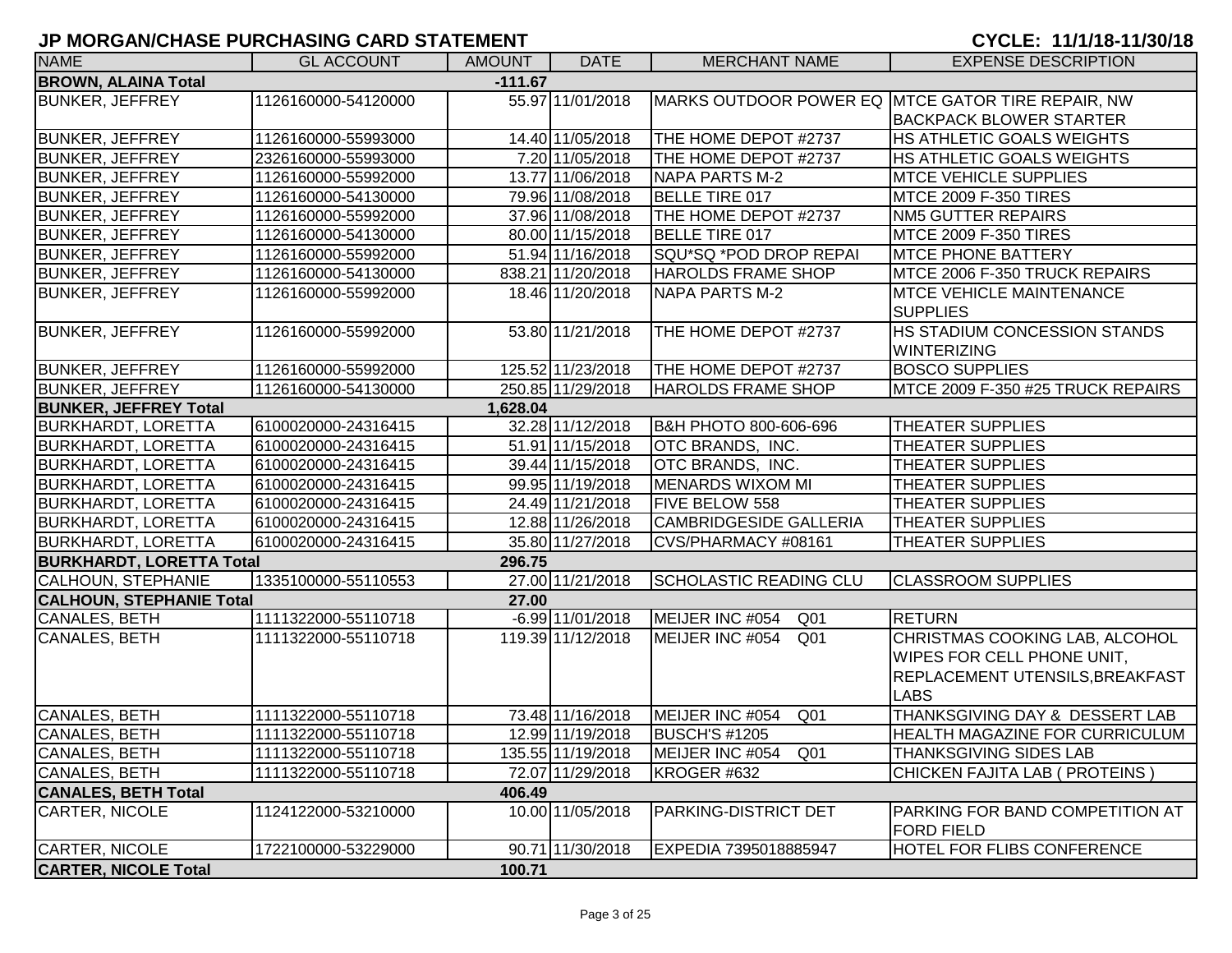| <b>NAME</b>                               | <b>GL ACCOUNT</b>   | <b>AMOUNT</b> | <b>DATE</b>         | <b>MERCHANT NAME</b>          | <b>EXPENSE DESCRIPTION</b>                                                                       |
|-------------------------------------------|---------------------|---------------|---------------------|-------------------------------|--------------------------------------------------------------------------------------------------|
| CHRISTOPOULOS, COURTNI1311800000-55110551 |                     |               | 5.38 11/21/2018     | AMZN MKTP US*M817O1YX2        | DONATION TO CLASSROOM                                                                            |
| CHRISTOPOULOS, COURTNI1311800000-55110551 |                     |               | 313.33 11/23/2018   | AMZN MKTP US*M01K98F40        | DONATION TO CLASSOOM                                                                             |
| CHRISTOPOULOS, COURTNI1311800000-55110551 |                     |               | 23.88 11/23/2018    | AMZN MKTP US*M02JL54G1        | DONATION TO CLASSROOM                                                                            |
| CHRISTOPOULOS, COURTNI1311800000-55110551 |                     |               | 40.96 11/29/2018    | <b>TARGET</b><br>00003541     | DONATION TO CLASSROOM                                                                            |
| <b>CHRISTOPOULOS, COURTNEY Total</b>      |                     | 383.55        |                     |                               |                                                                                                  |
| CIANCIO, WANDA                            | 1122500000-55990000 |               | 82.11 11/07/2018    | AMAZON.COM*M89E80H00          | <b>HIGH-SPEED HDMI CABLES</b>                                                                    |
| CIANCIO, WANDA                            | 1122500000-55910000 |               | 88.69 11/09/2018    | AMAZON.COM*M81S998R2          | DRY ERASE BOARD, TABLETOP<br><b>EASELS, WHITEBOARD SURFACE FOR</b><br>WALLS, DOORS, CHALKBOARDS; |
| CIANCIO, WANDA                            | 1126111000-54120824 |               | 115.00 11/09/2018   | <b>SECURITY DESIGNS</b>       | <b>SERVICE CALL TO REPAIR VILLAGE</b><br>OAKS ELEMENTARY DOOR #22, NOT<br><b>READING CARDS</b>   |
| CIANCIO, WANDA                            | 1122500000-55990000 |               | 395.94 11/12/2018   | AMZN MKTP US*M83J02QA2        | <b>BATTERIES FOR DELL CHROMEBOOKS</b>                                                            |
| CIANCIO, WANDA                            | 1122500000-55910000 |               | 4.80 11/12/2018     | USPS PO 2569200376            | <b>EXPEDITED SHIPPING FOR CASES FOR</b><br>MICROSOFT SURFACES NEEDED FOR<br><b>CONFERENCE</b>    |
| CIANCIO, WANDA                            | 1122500000-55990000 |               | 193.88 11/13/2018   | AMZN MKTP US*M84658S32        | <b>BATTERIES FOR DELL LATITUDE</b><br>LAPTOPS-3340                                               |
| CIANCIO, WANDA                            | 1122500000-55990000 |               | $-3.99$ 11/16/2018  | <b>AMZN MKTP US</b>           | <b>REFUND OF POSTAGE ON RETURN</b>                                                               |
| CIANCIO, WANDA                            | 1122500000-55990000 |               | -71.59 11/16/2018   | <b>AMZN MKTP US</b>           | <b>REFUND OF DEFECTIVE BATTERY FOR</b><br><b>CHROMEBOOK</b>                                      |
| CIANCIO, WANDA                            | 1122500000-55990000 |               | 143.94 11/16/2018   | AMZN MKTP US*M807O0U50        | <b>EXTERNAL DVD DRIVES</b>                                                                       |
| CIANCIO, WANDA                            | 1122500000-55910000 |               | 8.95 11/16/2018     | AMZN MKTP US*M88W25IY0        | <b>EXPO DRY ERASE MARKERS</b>                                                                    |
| CIANCIO, WANDA                            | 1122500000-55990000 |               | 36.99 11/23/2018    | AMZN MKTP US*M05A23FV0        | LAPTOP BATTERY FRO DELL LATITUDE<br>3350                                                         |
| CIANCIO, WANDA                            | 4445600000-56422958 |               | 445.00 11/30/2018   | <b>APL*APPLE ONLINE STORE</b> | APPLE PENS FOR HS INCUBATOR<br><b>CLASS</b>                                                      |
| CIANCIO, WANDA                            | 4445622000-56422958 |               | 445.00 11/30/2018   | <b>APL*APPLE ONLINE STORE</b> | <b>APPLE PENS FOR HS INCUBATOR</b><br><b>CLASS</b>                                               |
| <b>CIANCIO, WANDA Total</b>               |                     | 1,884.72      |                     |                               |                                                                                                  |
| <b>CIANFERRA, LINDA</b>                   | 6100025000-24316301 |               | 101.00 11/02/2018   | HOMEGOODS #0206               | <b>YOGA PROPS</b>                                                                                |
| CIANFERRA, LINDA                          | 6100025000-24316301 |               | 81.07 11/09/2018    | <b>BENITOS PIZZA-NOVI</b>     | <b>STUDENT INCENTIVE</b>                                                                         |
| <b>CIANFERRA, LINDA</b>                   | 6100025000-24316301 |               | 42.40 11/16/2018    | <b>DOLLAR TREE</b>            | <b>ESL ACTIVITY</b>                                                                              |
| <b>CIANFERRA, LINDA</b>                   | 6100025000-24316301 |               | 80.01 11/16/2018    | SAMSCLUB #6657                | <b>ESL NOVEMBER ACTIVITY - NOVEMBER</b>                                                          |
| <b>CIANFERRA, LINDA</b>                   | 6100025000-24316301 |               | 67.78 11/19/2018    | PARTY CITY 4134               | <b>ESL ACTIVITY</b>                                                                              |
| <b>CIANFERRA, LINDA</b>                   | 6100025000-24316301 |               | 15.88 11/19/2018    | SAMSCLUB #6657                | <b>ESL ACTIVITY - NOVEMBER</b>                                                                   |
| <b>CIANFERRA, LINDA</b>                   | 6100025000-24316301 |               | -43.82 11/19/2018   | SAMSCLUB #6657                | <b>RETURN OF MERCHANDISE</b>                                                                     |
| <b>CIANFERRA, LINDA</b>                   | 6100025000-24316301 |               | -72.00 11/21/2018   | HOMEGOODS #0206               | RETURN                                                                                           |
| <b>CIANFERRA, LINDA Total</b>             |                     | 272.32        |                     |                               |                                                                                                  |
| <b>CLARK, KIMBERLY</b>                    | 1128300000-57910000 |               | $-22.51$ 11/02/2018 | 4IMPRINT                      | <b>NEW TEACHER ORIENTATION</b>                                                                   |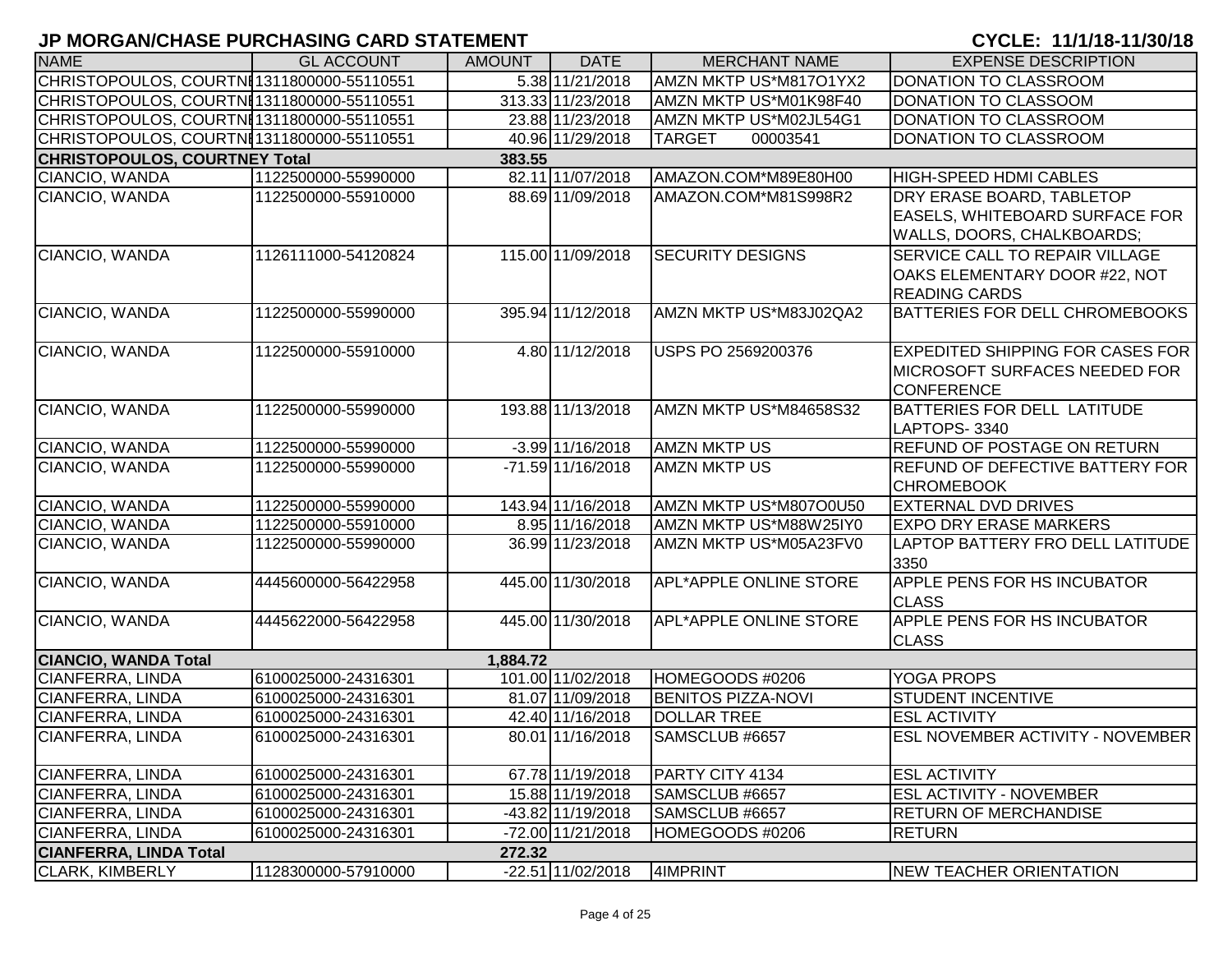| <b>NAME</b>                  | <b>GL ACCOUNT</b>   | AMOUNT   | <b>DATE</b>          | <b>MERCHANT NAME</b>          | <b>EXPENSE DESCRIPTION</b>        |
|------------------------------|---------------------|----------|----------------------|-------------------------------|-----------------------------------|
| <b>CLARK, KIMBERLY Total</b> |                     | $-22.51$ |                      |                               |                                   |
| <b>COMB, ANDREW</b>          | 6100020000-24316410 |          | 160.00 11/29/2018    | <b>SCRIPPS SPELLING BEE</b>   | <b>SPELLING BEE REGISTRATION</b>  |
| <b>COMB, ANDREW Total</b>    |                     | 160.00   |                      |                               |                                   |
| <b>COOLMAN, ROBERT</b>       | 1126160000-55992000 |          | 22.66 11/01/2018     | <b>MICHIGAN CHANDELIER CO</b> | VO BREAKER                        |
| <b>COOLMAN, ROBERT</b>       | 1126160000-55992000 |          | 246.00 11/07/2018    | CONSERVA ELECTRIC SUPP        | MTCE STOCK T8'S, WIRES            |
| <b>COOLMAN, ROBERT</b>       | 1126160000-55992000 |          | 236.88 11/12/2018    | COMPLETE BATTERY SOURC        | <b>MTCE STOCK BATTERIES</b>       |
| <b>COOLMAN, ROBERT</b>       | 1126160000-55992000 |          | 10.10 11/16/2018     | <b>CITY ELECTRIC</b>          | <b>MTCE STOCK CONNECTORS</b>      |
| <b>COOLMAN, ROBERT</b>       | 1126160000-55992000 |          | 80.00 11/27/2018     | CONSERVA ELECTRIC SUPP        | <b>MTCE STOCK CONNECTORS</b>      |
| <b>COOLMAN, ROBERT</b>       | 1126160000-55992000 |          | 15.40 11/27/2018     | CONSERVA ELECTRIC SUPP        | <b>MTCE STOCK LAMPS</b>           |
| <b>COOLMAN, ROBERT</b>       | 1126160000-55992000 |          | 80.00 11/27/2018     | CONSERVA ELECTRIC SUPP        | <b>MTCE STOCK CONNECTORS</b>      |
| <b>COOLMAN, ROBERT</b>       | 1126160000-55992000 |          | 2.89 11/28/2018      | MADISON ELECTRIC COMPA        | <b>MTCE STOCK STRAPS</b>          |
| <b>COOLMAN, ROBERT</b>       | 1126160000-55992000 |          | 8.34 11/28/2018      | THE HOME DEPOT #2737          | DF KITCHEN FREEZER LAMP COVERS    |
| <b>COOLMAN, ROBERT Total</b> |                     | 702.27   |                      |                               |                                   |
| <b>DIATIKAR, CHRISTINE</b>   | 1126105061-55520000 |          | 131.98 11/07/2018    | <b>DTE ENERGY 800-477-474</b> | NATC 10/18                        |
| <b>DIATIKAR, CHRISTINE</b>   | 1126114061-55520000 |          | 1,567.35 11/07/2018  | <b>DTE ENERGY 800-477-474</b> | <b>PV 10/18</b>                   |
| <b>DIATIKAR, CHRISTINE</b>   | 1126170061-55520000 |          | 721.02 11/07/2018    | <b>DTE ENERGY 800-477-474</b> | <b>TRANS 10/18</b>                |
| <b>DIATIKAR, CHRISTINE</b>   | 1126152061-55520000 |          | 4,347.69 11/07/2018  | <b>DTE ENERGY 800-477-474</b> | <b>ECEC 10/18</b>                 |
| <b>DIATIKAR, CHRISTINE</b>   | 1126101061-55520000 |          | 291.06 11/07/2018    | <b>DTE ENERGY 800-477-474</b> | ESB 10/18                         |
| <b>DIATIKAR, CHRISTINE</b>   | 1126115061-55520000 |          | 1,754.36 11/07/2018  | <b>DTE ENERGY 800-477-474</b> | DF 10/18                          |
| <b>DIATIKAR, CHRISTINE</b>   | 1126160061-55520000 |          | 163.55 11/07/2018    | <b>DTE ENERGY 800-477-474</b> | MTC 10/18                         |
| <b>DIATIKAR, CHRISTINE</b>   | 1126103061-55520000 |          | 990.65 11/07/2018    | <b>DTE ENERGY 800-477-474</b> | <b>ITC 9/18</b>                   |
| <b>DIATIKAR, CHRISTINE</b>   | 1126103061-55520000 |          | 964.19 11/07/2018    | <b>DTE ENERGY 800-477-474</b> | <b>ITC 10/18</b>                  |
| <b>DIATIKAR, CHRISTINE</b>   | 1126111061-55520000 |          | 1,513.91 11/07/2018  | <b>DTE ENERGY 800-477-474</b> | VO 10/18                          |
| <b>DIATIKAR, CHRISTINE</b>   | 1126112061-55520000 |          | 1,337.67 11/07/2018  | <b>DTE ENERGY 800-477-474</b> | OH 9/18                           |
| DIATIKAR, CHRISTINE          | 1126112061-55520000 |          | 1,378.56 11/07/2018  | <b>DTE ENERGY 800-477-474</b> | OH 10/18                          |
| <b>DIATIKAR, CHRISTINE</b>   | 1126113061-55520000 |          | 1,685.85 11/07/2018  | <b>DTE ENERGY 800-477-474</b> | NW 9/18                           |
| <b>DIATIKAR, CHRISTINE</b>   | 1126113061-55520000 |          | 1,704.29 11/07/2018  | <b>DTE ENERGY 800-477-474</b> | NW 10/18                          |
| <b>DIATIKAR, CHRISTINE</b>   | 1126118061-55520000 |          | 1,685.85 11/07/2018  | <b>DTE ENERGY 800-477-474</b> | NM5 9/18                          |
| <b>DIATIKAR, CHRISTINE</b>   | 1126118061-55520000 |          | 1,740.72 11/07/2018  | <b>DTE ENERGY 800-477-474</b> | NM 10/18                          |
| <b>DIATIKAR, CHRISTINE</b>   | 1126118061-55520000 |          | 385.21 11/07/2018    | <b>DTE ENERGY 800-477-474</b> | NM BUILDING LIGHTING 10/18        |
| <b>DIATIKAR, CHRISTINE</b>   | 1126118061-55520000 |          | 2,242.93 11/07/2018  | <b>DTE ENERGY 800-477-474</b> | NM6 9/18                          |
| <b>DIATIKAR, CHRISTINE</b>   | 1126118061-55520000 |          | 2,352.97 11/07/2018  | <b>DTE ENERGY 800-477-474</b> | NM6 10/18                         |
| <b>DIATIKAR, CHRISTINE</b>   | 1126120061-55520000 |          | 4,255.15 11/07/2018  | <b>DTE ENERGY 800-477-474</b> | MS 10/18                          |
| <b>DIATIKAR, CHRISTINE</b>   | 1126122061-55520000 |          | 8,644.33 11/07/2018  | <b>DTE ENERGY 800-477-474</b> | HS 10/18                          |
| <b>DIATIKAR, CHRISTINE</b>   | 2326161000-55520000 |          | 9,964.82 11/07/2018  | <b>DTE ENERGY 800-477-474</b> | RM 10/18 ELECTRICITY              |
| <b>DIATIKAR, CHRISTINE</b>   | 1126161000-55520000 |          | -9,964.82 11/07/2018 | <b>DTE ENERGY 800-477-474</b> | RM REDUCTION 10/18 ELECTRICITY    |
| <b>DIATIKAR, CHRISTINE</b>   | 6100014000-24316501 |          | 1,941.00 11/07/2018  | <b>LITTLE CAESARS ARENA</b>   | <b>HOCKEY TICKETS</b>             |
| <b>DIATIKAR, CHRISTINE</b>   | 1125200000-53220000 |          | 35.00 11/09/2018     | <b>METROPOLITAN DETROIT B</b> | <b>BOND CONFERENCE - DIATIKAR</b> |
| <b>DIATIKAR, CHRISTINE</b>   | 1126162061-55520000 |          | 36.06 11/15/2018     | <b>DTE ENERGY 800-477-474</b> | <b>BOSCO 10/18</b>                |
| DIATIKAR, CHRISTINE          | 2326161000-55520000 |          | 9.02 11/15/2018      | <b>DTE ENERGY 800-477-474</b> | RM 10/18 ELECTRICITY              |
| <b>DIATIKAR, CHRISTINE</b>   | 1126161000-55520000 |          | $-9.02$ 11/15/2018   | <b>DTE ENERGY 800-477-474</b> | RM REDUCTION 10/18 ELECTRICITY    |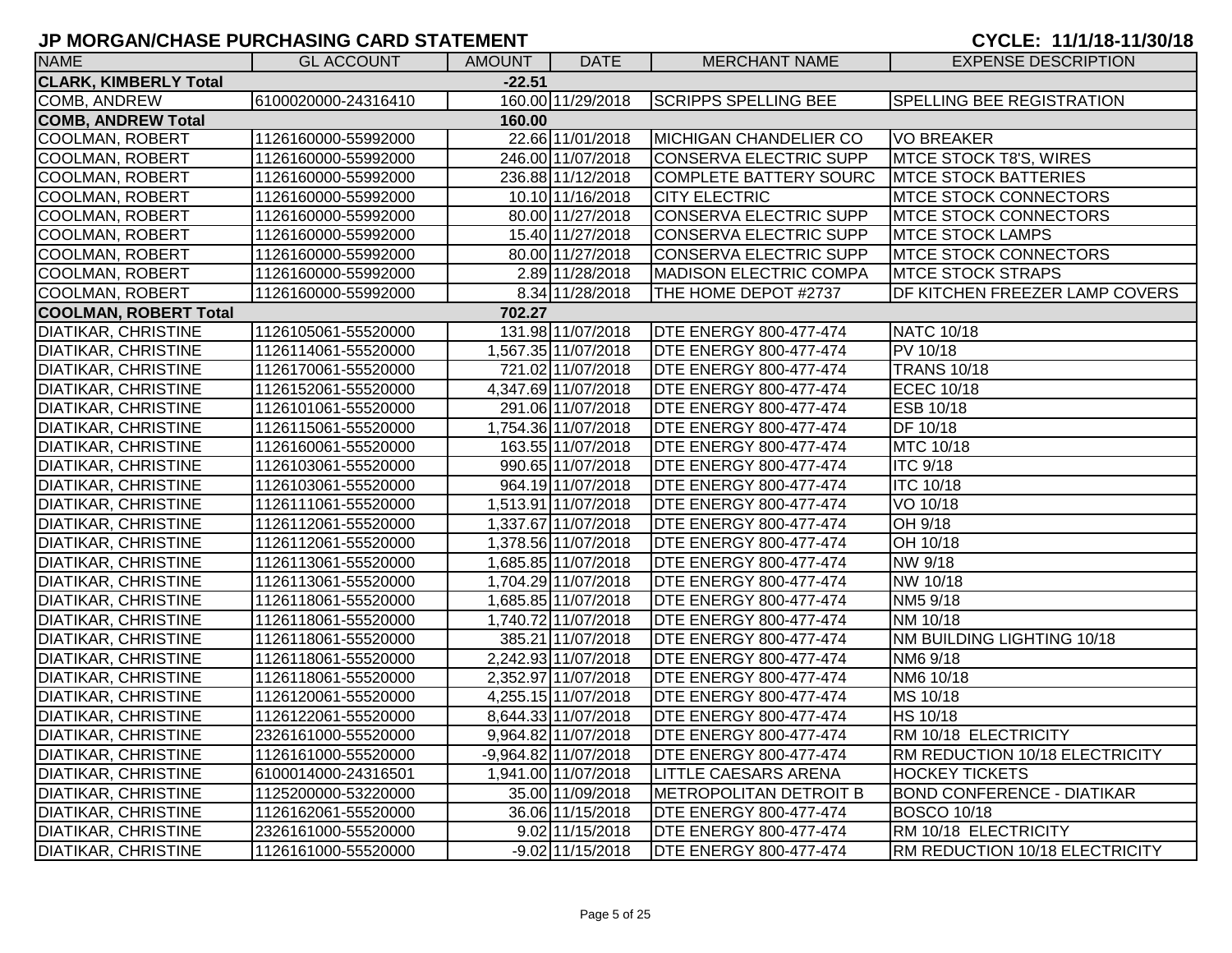| <b>NAME</b>                      | <b>GL ACCOUNT</b>   | <b>AMOUNT</b> | <b>DATE</b>          | <b>MERCHANT NAME</b>          | <b>EXPENSE DESCRIPTION</b>           |
|----------------------------------|---------------------|---------------|----------------------|-------------------------------|--------------------------------------|
| <b>DIATIKAR, CHRISTINE</b>       | 6100022000-24316099 |               | 403.00 11/15/2018    | <b>PARTY TIME RENTALS</b>     | TABLES AND STANCHIONS 11/17/18 -     |
|                                  |                     |               |                      |                               | <b>DETROIT FTC EVENT</b>             |
| <b>DIATIKAR, CHRISTINE</b>       | 1429300000-55997000 |               | 2,080.00 11/16/2018  | <b>TEAM SPORTS</b>            | INV 403387/1 - B BKB ALTERNATE       |
|                                  |                     |               |                      |                               | <b>JERSEY</b>                        |
| <b>DIATIKAR, CHRISTINE</b>       | 1429300000-55998000 |               | 251.88 11/16/2018    | <b>TEAM SPORTS</b>            | INV 423601/1 - MS FB BALL ORDER      |
| <b>DIATIKAR, CHRISTINE</b>       | 1429300000-55997000 |               | 1,062.00 11/16/2018  | <b>TEAM SPORTS</b>            | INV 424599/1 - MS FB PRACTICE PANTS  |
|                                  |                     |               |                      |                               |                                      |
| <b>DIATIKAR, CHRISTINE</b>       | 6100061000-24316739 |               | 224.00 11/16/2018    | <b>TEAM SPORTS</b>            | <b>INV 426854/1 - WARMUPS</b>        |
| <b>DIATIKAR, CHRISTINE</b>       | 6100061000-24316195 |               | 288.00 11/16/2018    | <b>TEAM SPORTS</b>            | INV 432956/1 - SENIOR SHIRTS         |
| DIATIKAR, CHRISTINE              | 6100061000-24316195 |               | 867.20 11/16/2018    | <b>TEAM SPORTS</b>            | INV 442292/1 - COACH ORDER           |
| <b>DIATIKAR, CHRISTINE</b>       | 6100022000-24316099 |               | 1,182.19 11/19/2018  | <b>PAPA ROMANO'S TROY</b>     | 11/17/18 CATERING                    |
| <b>DIATIKAR, CHRISTINE</b>       | 6100022000-24316099 |               | 651.46 11/19/2018    | <b>PAPA ROMANO'S TROY</b>     | 11/17/18 CATERING                    |
| DIATIKAR, CHRISTINE              | 1126118061-55520000 |               | 2,344.54 11/29/2018  | <b>DTE ENERGY 800-477-474</b> | NM6 11/18                            |
| DIATIKAR, CHRISTINE              | 1126101061-55520000 |               | 310.49 11/29/2018    | <b>DTE ENERGY 800-477-474</b> | ESB 11/18                            |
| <b>DIATIKAR, CHRISTINE</b>       | 2326161000-55520000 |               | 4,113.13 11/29/2018  | <b>DTE ENERGY 800-477-474</b> | RM 11/18 ELECTRICITY                 |
| DIATIKAR, CHRISTINE              | 1126161000-55520000 |               | -4,113.13 11/29/2018 | <b>DTE ENERGY 800-477-474</b> | RM REDUCTION 11/18 ELECTRICITY       |
| DIATIKAR, CHRISTINE              | 1126152061-55520000 |               | 4,750.66 11/29/2018  | <b>DTE ENERGY 800-477-474</b> | <b>ECEC 11/18</b>                    |
| <b>DIATIKAR, CHRISTINE</b>       | 1126105061-55520000 |               | 311.70 11/29/2018    | <b>DTE ENERGY 800-477-474</b> | <b>NATC 11/18</b>                    |
| <b>DIATIKAR, CHRISTINE</b>       | 1126114061-55520000 |               | 1,458.06 11/29/2018  | <b>DTE ENERGY 800-477-474</b> | <b>PV 11/18</b>                      |
| <b>DIATIKAR, CHRISTINE</b>       | 1126115061-55520000 |               | 1,555.20 11/29/2018  | <b>DTE ENERGY 800-477-474</b> | DF 11/18                             |
| <b>DIATIKAR, CHRISTINE</b>       | 1126170061-55520000 |               | 1,004.57 11/29/2018  | <b>DTE ENERGY 800-477-474</b> | <b>TRANS 11/18</b>                   |
| <b>DIATIKAR, CHRISTINE</b>       | 1126160061-55520000 |               | 212.12 11/29/2018    | <b>DTE ENERGY 800-477-474</b> | MTC 11/18                            |
| <b>DIATIKAR, CHRISTINE</b>       | 1126103061-55520000 |               | 934.67 11/29/2018    | <b>DTE ENERGY 800-477-474</b> | <b>ITC 11/18</b>                     |
| <b>DIATIKAR, CHRISTINE</b>       | 1126113061-55520000 |               | 1,579.50 11/29/2018  | <b>DTE ENERGY 800-477-474</b> | NW 11/18                             |
| <b>DIATIKAR, CHRISTINE</b>       | 1126118061-55520000 |               | 265.80 11/29/2018    | <b>DTE ENERGY 800-477-474</b> | <b>NM BUILDING LIGHTING</b>          |
| <b>DIATIKAR, CHRISTINE</b>       | 1126118061-55520000 |               | 1,725.22 11/29/2018  | <b>DTE ENERGY 800-477-474</b> | NM5 11/18                            |
| <b>DIATIKAR, CHRISTINE</b>       | 1127170000-55710000 |               | 18,187.08 11/30/2018 | CORRIGAN OIL #2 - BRI         | 11/12/18 7499 GAL DIESEL             |
| <b>DIATIKAR, CHRISTINE Total</b> |                     | 83,520.69     |                      |                               |                                      |
| DINKELMANN, KATY                 | 1111322000-55110708 |               | 76.61 11/01/2018     | AMZN MKTP US*M83Y49PK0        | <b>CLEANING SUPPLIES FOR ART</b>     |
|                                  |                     |               |                      |                               | <b>CLASSROOMS</b>                    |
| <b>DINKELMANN, KATY</b>          | 1212222194-55990000 |               | 29.12 11/12/2018     | AMAZON.COM*M84GC4SE1          | <b>BLUE MEDICAL PADS FOR SPECIAL</b> |
|                                  |                     |               |                      |                               | NEEDS CLASSROOM                      |
| <b>DINKELMANN, KATY</b>          | 1212222194-55990000 |               | 27.90 11/12/2018     | AMZN MKTP US*M86GA7D42        | SEIZURE MAT FOR SPECIAL NEEDS        |
|                                  |                     |               |                      |                               | <b>CLASSROOM</b>                     |
| DINKELMANN, KATY                 | 1212222194-55990000 |               | 35.95 11/12/2018     | AMZN MKTP US*M88WM2SI0        | MEDICAL GLOVES FOR SPECIAL NEEDS     |
|                                  |                     |               |                      |                               | <b>CLASSROOM</b>                     |
| <b>DINKELMANN, KATY Total</b>    |                     | 169.58        |                      |                               |                                      |
| <b>DRAGOO, MICHAEL</b>           | 6100061000-24316115 |               | 798.00 11/02/2018    | <b>APL*APPLE ONLINE STORE</b> | HS WRESTLING TEAM I-PADS             |
| DRAGOO, MICHAEL                  | 4445612000-56225000 |               | 1,475.99 11/02/2018  | <b>BSN SPORTS LLC</b>         | OH SOCCER NETS                       |
| <b>DRAGOO, MICHAEL</b>           | 1126160000-57410000 |               | 12.99 11/14/2018     | <b>AMAZON PRIME</b>           | <b>MTCE AMAZON MEMBERSHIP</b>        |
| <b>DRAGOO, MICHAEL Total</b>     |                     | 2,286.98      |                      |                               |                                      |
| DUQUETTE, EDWARD                 | 1126160000-55992000 |               | 14.45 11/02/2018     | <b>SHIFFLER EQUIPMENT</b>     | <b>HS LOCKER PARTS</b>               |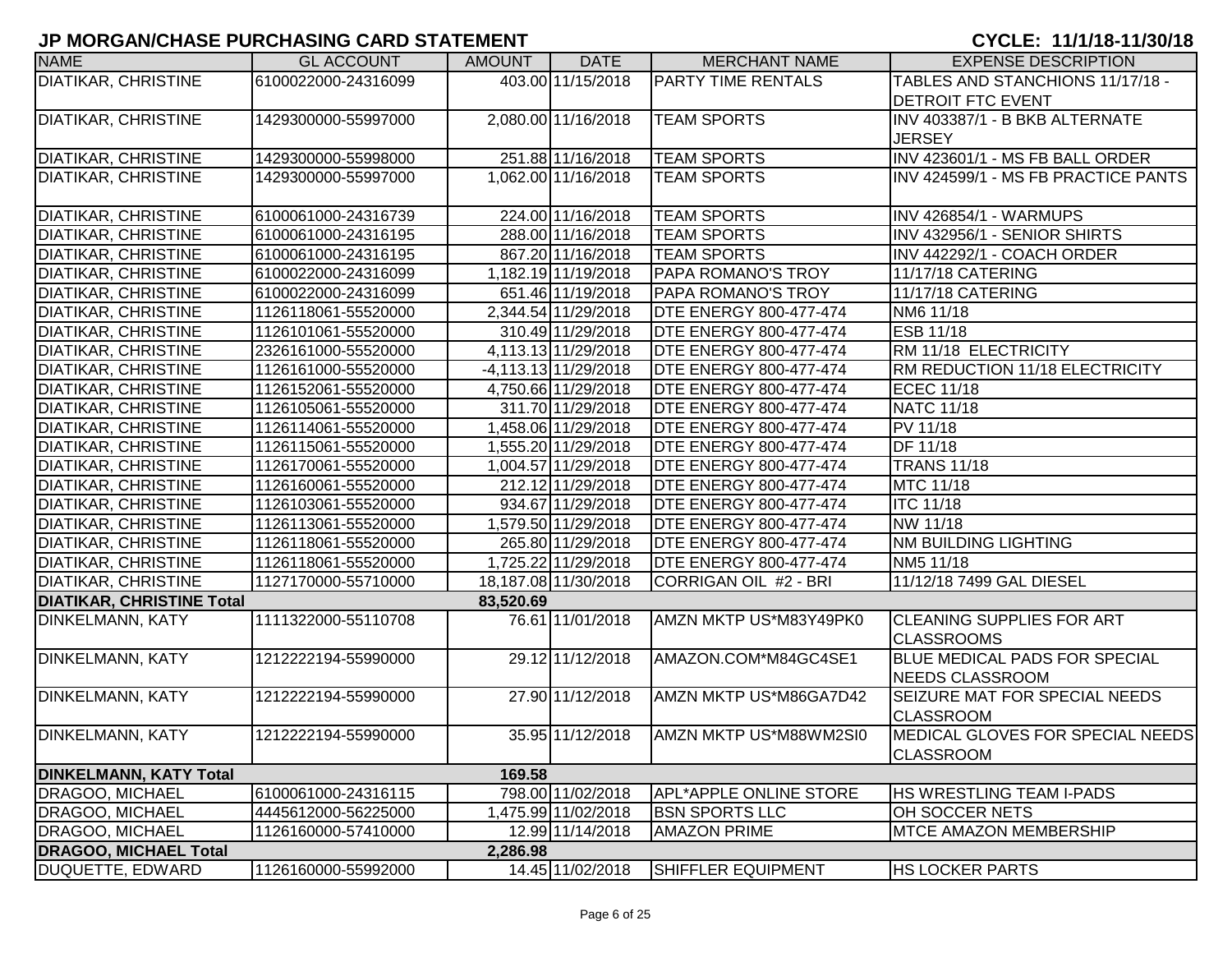| <b>NAME</b>                   | <b>GL ACCOUNT</b>   | <b>AMOUNT</b> | <b>DATE</b>         | <b>MERCHANT NAME</b>                       | <b>EXPENSE DESCRIPTION</b>                          |
|-------------------------------|---------------------|---------------|---------------------|--------------------------------------------|-----------------------------------------------------|
| DUQUETTE, EDWARD              | 1126160000-55980000 |               | 264.64 11/05/2018   | <b>LAWSON PRODUCTS</b>                     | <b>IMTCE TOOLS &amp; HARDWARE</b>                   |
| DUQUETTE, EDWARD              | 1126160000-55992000 |               | 65.10 11/05/2018    | THE HOME DEPOT #2737                       | <b>IMS POLICE OFFICER'S ROOM</b>                    |
|                               |                     |               |                     |                                            | <b>HARDWARE</b>                                     |
| DUQUETTE, EDWARD              | 1126160000-55992000 |               | 36.36 11/05/2018    | THE HOME DEPOT #2737                       | <b>NW WINDOW</b>                                    |
| DUQUETTE, EDWARD              | 1126160000-55992000 |               | 73.03 11/05/2018    | THE HOME DEPOT #2737                       | <b>MS OFFICE PAINT</b>                              |
| <b>DUQUETTE, EDWARD</b>       | 1126160000-55992000 |               | 77.37 11/12/2018    | <b>CABINETPARTS COM</b>                    | <b>VO SECRETARY FILE CABINET</b>                    |
|                               |                     |               |                     |                                            | <b>DRAWER SLIDES</b>                                |
| <b>DUQUETTE, EDWARD</b>       | 1126160000-55992000 |               | 11.98 11/12/2018    | THE HOME DEPOT #2737                       | NM5 GYM DOOR SWEEP                                  |
| DUQUETTE, EDWARD              | 1126160000-55992000 |               | 85.89 11/12/2018    | THE HOME DEPOT 2737                        | <b>NW DOOR STOPS</b>                                |
| <b>DUQUETTE, EDWARD</b>       | 1126160000-55992000 |               | 315.00 11/13/2018   | <b>REDFORD LOCK COMPANY I</b>              | HS ATHLETIC DOOR HINGE, KEYS                        |
| <b>DUQUETTE, EDWARD</b>       | 1126160000-55992000 |               | 1,353.74 11/14/2018 | IDN HARDWARE SALES, INC                    | <b>HS GYM DOOR CLOSURES</b>                         |
| <b>DUQUETTE, EDWARD</b>       | 1126160000-55992000 |               | 312.00 11/14/2018   | <b>IDN HARDWARE SALES, INC</b>             | PV RM 122 MORTISE                                   |
| <b>DUQUETTE, EDWARD</b>       | 1126160000-55992000 |               | 55.50 11/14/2018    | <b>IDN HARDWARE SALES, INC</b>             | <b>HS DOOR WRAP</b>                                 |
| DUQUETTE, EDWARD              | 1126160000-55990000 |               | 68.99 11/15/2018    | SQU*SQ *POD DROP REPAI                     | <b>MTCE PHONE BATTERY</b>                           |
| <b>DUQUETTE, EDWARD</b>       | 1126160000-55980000 |               | 399.00 11/15/2018   | THE HOME DEPOT 2737                        | <b>MTCE SHOP SAW</b>                                |
| DUQUETTE, EDWARD              | 1126160000-55992000 |               | 124.19 11/15/2018   | THE HOME DEPOT 2737                        | <b>NW PAINT</b>                                     |
| DUQUETTE, EDWARD              | 1126160000-55992000 |               | 22.98 11/16/2018    | <b>HARBOR FREIGHT TOOLS 6</b>              | NM5 SUMP PUMP RETRIEVAL                             |
| DUQUETTE, EDWARD              | 1126160000-55992000 |               | 131.90 11/16/2018   | <b>REDFORD LOCK COMPANY I</b>              | <b>ECEC KITCHEN DOOR PEEPHOLE</b>                   |
| <b>DUQUETTE, EDWARD</b>       | 1126160000-55992000 |               | 47.05 11/19/2018    | <b>ROBERT BROOKE &amp; ASSOCI</b>          | <b>NM5 LOCKER PARTS</b>                             |
| DUQUETTE, EDWARD              | 1126160000-55980000 |               | 120.89 11/23/2018   | <b>LAWSON PRODUCTS</b>                     | <b>MTCE TOOLS, HARDWARE</b>                         |
| <b>DUQUETTE, EDWARD</b>       | 1126160000-55992000 |               | 3.96 11/23/2018     | THE HOME DEPOT #2737                       | HS GYM FIRE BOX DOOR HANDLES                        |
| <b>DUQUETTE, EDWARD</b>       | 1126160000-55992000 |               | 26.81 11/27/2018    | NAPA PARTS M-2                             | <b>NW ROOF LEAK</b>                                 |
| <b>DUQUETTE, EDWARD</b>       | 1126160000-55992000 |               | 29.66 11/28/2018    | THE HOME DEPOT #2737                       | NW ROOF LEAK                                        |
| DUQUETTE, EDWARD              | 1126160000-55980000 |               | 337.27 11/30/2018   | THE HOME DEPOT 2737                        | <b>MTCE TOOLS</b>                                   |
| <b>DUQUETTE, EDWARD Total</b> |                     | 3,977.76      |                     |                                            |                                                     |
| <b>ERICKSON, TODD</b>         | 1122218000-55310000 |               | 12.99 11/07/2018    | <b>AMAZON PRIME</b>                        | <b>MAKERSPACE MATERIALS</b>                         |
| <b>ERICKSON, TODD</b>         | 1122218000-55310000 |               | 715.40 11/08/2018   | <b>JUNIOR LIBRARY GUILD</b>                | <b>BOOK ORDER</b>                                   |
| <b>ERICKSON, TODD</b>         | 1122218000-55310000 |               | 1,677.50 11/08/2018 | <b>JUNIOR LIBRARY GUILD</b>                | <b>BOOK ORDER</b>                                   |
| <b>ERICKSON, TODD</b>         | 1122218000-55310000 |               | 38.42 11/27/2018    | AMAZON.COM*M075A83P2                       | PENTOMINOES/MAKERSPACE                              |
| <b>ERICKSON, TODD</b>         | 1122218000-55310000 |               | 233.94 11/27/2018   | AMZN MKTP US*M045G1302                     | <b>MAKERSPACE DUCK TAPE/CD</b>                      |
|                               |                     |               |                     |                                            | <b>CASES/ETC</b>                                    |
| <b>ERICKSON, TODD</b>         | 1122218000-55310000 |               | 27.18 11/28/2018    | AMZN MKTP US*M07FR1140                     | <b>MAKERSPACE MATERIALS</b>                         |
| <b>ERICKSON, TODD</b>         | 1122218000-55310000 |               | 13.98 11/28/2018    | AMZN MKTP US*M09UM3TP0                     | <b>AUDIO BOOK</b>                                   |
| <b>ERICKSON, TODD</b>         | 1122218000-55310000 |               | 80.08 11/29/2018    | AMZN MKTP US*M00U51E42                     | <b>GLUE STICKS MAKERSPACE</b>                       |
|                               |                     |               |                     |                                            | <b>MATERIALS</b>                                    |
| <b>ERICKSON, TODD Total</b>   |                     | 2,799.49      |                     |                                            |                                                     |
| <b>FULAR, JAMES</b>           | 1126160000-55993000 |               | 18.40 11/02/2018    | AMZN MKTP US*M83AZ2G70                     | <b>MTCE BOOM SPRAYER PARTS</b>                      |
| <b>FULAR, JAMES</b>           | 1126160000-54220000 |               | 700.00 11/02/2018   | <b>CHETS RENT ALL</b>                      | <b>GRNDS AIR COMPRESSOR DEPOSIT TO</b>              |
|                               |                     |               |                     |                                            | <b>WINTERIZE DISTRICT</b>                           |
| <b>FULAR, JAMES</b>           | 1126160000-55993000 |               | 74.97 11/05/2018    | AMZN MKTP US*M86QK7VT0                     | <b>HS TENNIS NETS STRAPS</b>                        |
| <b>FULAR, JAMES</b>           | 1126160000-54120000 |               | 94.12 11/05/2018    | MARKS OUTDOOR POWER EQ MTCE AERATOR REPAIR |                                                     |
| <b>FULAR, JAMES</b>           | 1126160000-54120000 |               | 440.81 11/05/2018   |                                            | MARKS OUTDOOR POWER EQ GRNDS MOWER REPAIR & SERVICE |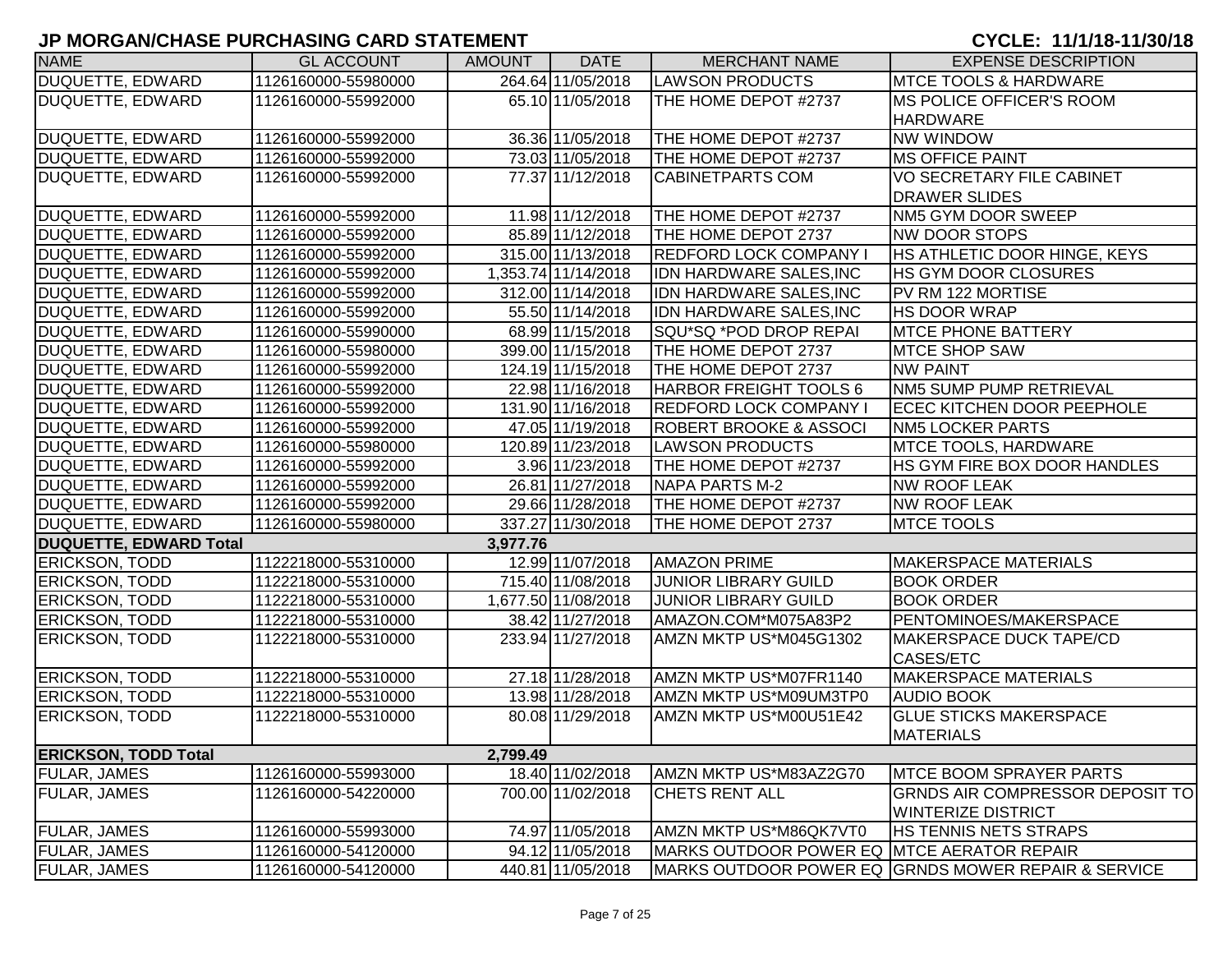| <b>NAME</b>                 | <b>GL ACCOUNT</b>   | <b>AMOUNT</b> | <b>DATE</b>          | <b>MERCHANT NAME</b>                           | <b>EXPENSE DESCRIPTION</b>                      |
|-----------------------------|---------------------|---------------|----------------------|------------------------------------------------|-------------------------------------------------|
| FULAR, JAMES                | 1126122000-54110000 |               | 1,000.00 11/07/2018  | SQU*SQ *PERFORMANCE SP                         | <b>HS EAST PRACTICE FIELD OVER-</b>             |
|                             |                     |               |                      |                                                | <b>SEEDING</b>                                  |
| <b>FULAR, JAMES</b>         | 1126160000-55993000 |               | 15.88 11/08/2018     |                                                | MARKS OUTDOOR POWER EQ NW PACKPACK BLOWER PARTS |
| FULAR, JAMES                | 1126160000-54120000 |               | 104.00 11/08/2018    | MARKS OUTDOOR POWER EQ MTCE Z-MOWER SPARE TIRE |                                                 |
| FULAR, JAMES                | 1126160000-55993000 |               | 339.80 11/08/2018    | <b>RESIDEX</b>                                 | HS EAST PRACTICE FIELD FERTILIZER               |
| FULAR, JAMES                | 1126160000-55992000 |               | 104.60 11/12/2018    | THE HOME DEPOT #2737                           | HS ATHLETIC CONCESSION STANDS &                 |
|                             |                     |               |                      |                                                | <b>BATHROOM WINTERIZING</b>                     |
| <b>FULAR, JAMES</b>         | 1126160000-54220000 |               | $-178.08$ 11/13/2018 | <b>CHETS RENT ALL</b>                          | <b>GRNDS REFUND FROM AIR</b>                    |
|                             |                     |               |                      |                                                | <b>COMPRESSOR TO WINTERIZE</b>                  |
|                             |                     |               |                      |                                                | <b>DISTRICT</b>                                 |
| <b>FULAR, JAMES</b>         | 1126160000-53220000 |               | 792.00 11/15/2018    | <b>MTF/TEE TIMES 4 TURF</b>                    | <b>MTCE CONTINUING EDUCATION</b>                |
|                             |                     |               |                      |                                                | CLASSES FOR FULAR, BUNKER,                      |
|                             |                     |               |                      |                                                | <b>NESMITH</b>                                  |
| <b>FULAR, JAMES</b>         | 1126160000-55992000 |               | 7.20 11/16/2018      | MARKS OUTDOOR POWER EQ NW SNOW BLOWER CAP      |                                                 |
| FULAR, JAMES                | 1126160000-55992000 |               | 51.94 11/19/2018     | SQU*SQ *POD DROP REPAI                         | <b>MTCE PHONE BATTERY</b>                       |
| <b>FULAR, JAMES</b>         | 1126160000-54220000 |               | 154.56 11/20/2018    | <b>CHETS RENT ALL</b>                          | HS CONCESSION STAND WINTERIZING                 |
| <b>FULAR, JAMES</b>         | 1126160000-55992000 |               | 301.41 11/28/2018    | <b>AM LEONARD</b>                              | <b>MTCE SUPPLIES</b>                            |
| <b>FULAR, JAMES</b>         | 1126160000-54120000 |               | 1,466.53 11/30/2018  | <b>BADER AND SONS CO.</b>                      | HS GATOR SERVICE & REPAIRS                      |
| <b>FULAR, JAMES</b>         | 1126160000-54120000 |               | 333.60 11/30/2018    | <b>KELLEY AND SONS INC</b>                     | <b>MTCE ENCLOSED TRAILER REPAIR</b>             |
| <b>FULAR, JAMES Total</b>   |                     | 5,821.74      |                      |                                                |                                                 |
| <b>FURLOW, SETH</b>         | 1711322000-55110614 |               | 13.98 11/12/2018     | BUSCH'S #1156                                  | MEMBRANE DAMAGE LAB IB BIO                      |
| <b>FURLOW, SETH</b>         | 6100022000-24316190 |               | 393.42 11/15/2018    | <b>FLINN SCIENTIFIC INC</b>                    | <b>HOSA SUPPLIES FOR BLS</b>                    |
| <b>FURLOW, SETH</b>         | 6100022000-24316190 |               | 134.96 11/19/2018    | <b>FLINN SCIENTIFIC INC</b>                    | <b>HOSA SUPPLIES FOR BLS</b>                    |
| <b>FURLOW, SETH</b>         | 1111322730-55110000 |               | 14.50 11/19/2018     | WIX.COM*340476891                              | <b>SYD</b>                                      |
| <b>FURLOW, SETH</b>         | 6100022000-24316190 |               | 433.95 11/21/2018    | CAROLINA BIOLOGIC SUPP                         | <b>HOSA SUPPLIES BLS</b>                        |
| FURLOW, SETH                | 6100022000-24316190 |               | 43.75 11/29/2018     | <b>FLINN SCIENTIFIC INC</b>                    | <b>HOSA SUPPLIES BLS</b>                        |
| <b>FURLOW, SETH Total</b>   |                     | 1,034.56      |                      |                                                |                                                 |
| <b>GERECKE, LORI</b>        | 1111220730-55110000 |               | 791.45 11/01/2018    | <b>LAB AIDS INC</b>                            | <b>SCIENCE MATERIALS TO REPLACE</b>             |
|                             |                     |               |                      |                                                | USED ITEMS IN THE KITS FROM                     |
|                             |                     |               |                      |                                                | <b>SEPUP/LAB-AIDS</b>                           |
| <b>GERECKE, LORI Total</b>  |                     | 791.45        |                      |                                                |                                                 |
| <b>GILCHRIST, BETHANY</b>   | 1335100000-55990553 |               | 6.99 11/14/2018      | GFS STORE #1985                                | <b>SNACK FOR HALF DAY CARE</b>                  |
| GILCHRIST, BETHANY Total    |                     | 6.99          |                      |                                                |                                                 |
| <b>GILMORE, MEGAN</b>       | 1311800000-55110551 |               | 3.00 11/07/2018      | <b>SCHOLASTIC READING CLU</b>                  | <b>CLASSROOM BOOKS</b>                          |
| <b>GILMORE, MEGAN</b>       | 1311800000-55110551 |               | 1.00 11/21/2018      | <b>SCHOLASTIC READING CLU</b>                  | <b>CLASSROOM BOOK</b>                           |
| <b>GILMORE, MEGAN</b>       | 1311800000-55110551 |               | 16.19 11/28/2018     | <b>OTC BRANDS, INC.</b>                        | <b>CLASSROOM PARTY SUPPLIES</b>                 |
| <b>GILMORE, MEGAN</b>       | 1311800000-55110551 |               | 26.78 11/29/2018     | MICHAELS STORES 3744                           | TEACHING SUPPLIES (CHRISTMAS                    |
|                             |                     |               |                      |                                                | GIFTS)                                          |
| <b>GILMORE, MEGAN Total</b> |                     | 46.97         |                      |                                                |                                                 |
| <b>GORDON, BRIAN</b>        | 6100061000-24316104 |               | 51.16 11/05/2018     | SQU*SQ *KNAPP'S DONUTS                         | DONUTS FOR MEETING                              |
| GORDON, BRIAN               | 6100061000-24316104 |               | 31.66 11/06/2018     | PANERA BREAD #600667                           | <b>BAGELS FOR MEETING</b>                       |
| GORDON, BRIAN               | 6100061000-24316104 |               | 25.93 11/06/2018     | SQU*SQ *KNAPP'S DONUTS                         | DONUTS FOR MEETING                              |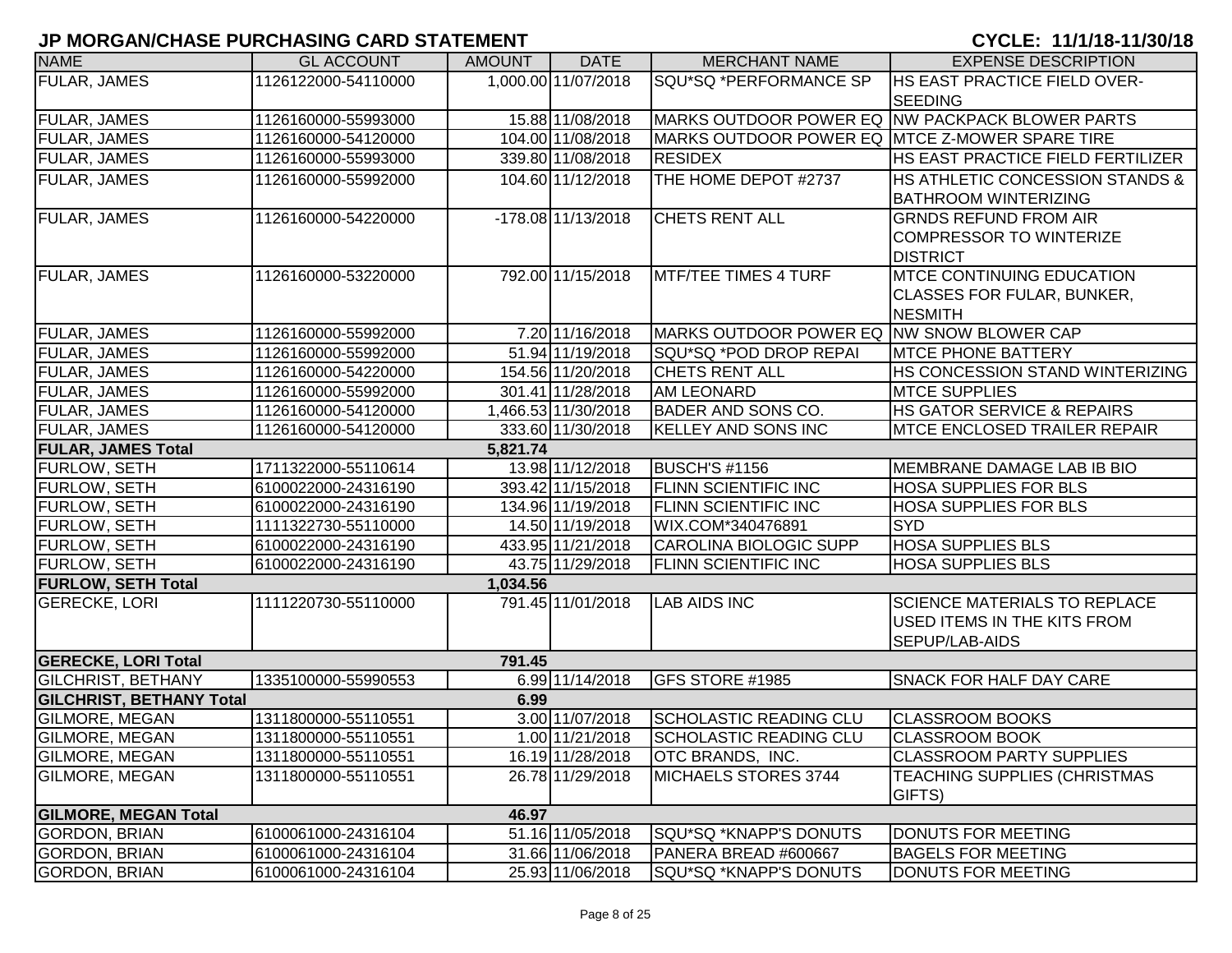| <b>NAME</b>                     | <b>GL ACCOUNT</b>   | <b>AMOUNT</b> | <b>DATE</b>         | <b>MERCHANT NAME</b>               | <b>EXPENSE DESCRIPTION</b>                         |
|---------------------------------|---------------------|---------------|---------------------|------------------------------------|----------------------------------------------------|
| <b>GORDON, BRIAN</b>            | 1429300000-57410000 |               | 13.77 11/14/2018    | <b>AMAZON PRIME</b>                | <b>AMAZON MEMBERSHIP</b>                           |
| <b>GORDON, BRIAN</b>            | 6100061000-24316104 |               | 164.27 11/19/2018   | NINO SALVAGGIO - TROY              | <b>THANKSGIVING MEAL FOR STAFF</b>                 |
| <b>GORDON, BRIAN</b>            | 6100061000-24316104 |               | 13.94 11/19/2018    | SQU*SQ *KNAPP'S DONUTS             | DONUTS FOR MEETING                                 |
| <b>GORDON, BRIAN</b>            | 6100061000-24316104 |               | 35.55 11/21/2018    | <b>HOLIDAY MARKET</b>              | THANKSGIVING MEAL FOR STAFF                        |
| <b>GORDON, BRIAN</b>            | 6100061000-24316116 |               | 3,024.55 11/21/2018 | NFINITY ATHLETIC LLC               | <b>CHEER SHOES</b>                                 |
| GORDON, BRIAN                   | 1429300000-53229000 |               | 345.00 11/30/2018   | <b>NIAAA</b>                       | NATIONAL AD CONFERENCE                             |
| <b>GORDON, BRIAN</b>            | 6100061000-24316155 |               | 1,125.00 11/30/2018 | <b>STACK SPORTS</b>                | <b>HOCKEY CROSSOVER ACCOUNT</b>                    |
| <b>GORDON, BRIAN Total</b>      |                     | 4,830.83      |                     |                                    |                                                    |
| HANSEN, ANN                     | 1335100000-53220553 |               | 20.00 11/09/2018    | <b>APPELBAUM TRAINING INS</b>      | <b>TRAINING FOR CARE AIDE</b>                      |
| <b>HANSEN, ANN Total</b>        |                     | 20.00         |                     |                                    |                                                    |
| HARBAR, ERIN                    | 1711322000-55110614 |               | 1.94 11/02/2018     | AMZN MKTP US*M81GS5GW1             | <b>SQUARE TRADE FOR STUDENT TABLET</b>             |
| HARBAR, ERIN                    | 1711322000-55110614 |               | 79.61 11/02/2018    | AMZN MKTP US*M84DN0X01             | STUDENT TABLET FOR COMPUTER IB                     |
| HARBAR, ERIN                    | 1711322000-55110614 |               | 61.31 11/05/2018    | <b>AWL*PEARSON EDUCATION</b>       | ADOBE TEXTBOOK FOR IB STUDENTS                     |
| HARBAR, ERIN                    | 1711322000-55110614 |               | 12.67 11/06/2018    | AMZN MKTP US*M89K88GU0             | <b>GEL PAINT FOR IB PROJECT</b>                    |
| HARBAR, ERIN                    | 1711322000-53450614 |               | 250.00 11/07/2018   | PAYPAL *INTHINKING                 | IB WEBSITE FOR TEACHER AND                         |
|                                 |                     |               |                     |                                    | <b>STUDENT USE- INTHINKINGIB</b>                   |
| HARBAR, ERIN                    | 1111322000-55110702 |               | 2.30 11/15/2018     | AMZN MKTP US*M80KA07B1             | <b>INSURANCE FOR STUDENT DVD</b>                   |
| HARBAR, ERIN                    | 1111322000-55110702 |               | 42.99 11/16/2018    | AMZN MKTP US*M86ZL6ID0             | <b>STUDENT DVD</b>                                 |
| HARBAR, ERIN                    | 1111322000-55110702 |               | -42.99 11/26/2018   | <b>AMZN MKTP US</b>                | <b>STUDENT DVD</b>                                 |
| HARBAR, ERIN                    | 6100022000-24316130 |               | 422.10 11/27/2018   | CFP BRIGHTON INC.                  | <b>STUDENT LUNCH FOR FILEDTRIP</b>                 |
| HARBAR, ERIN                    | 1111322000-55110702 |               | 43.99 11/28/2018    | AMZN MKTP US*M05AY3J92             | STUDENT DVD-REPLACEMENT                            |
| HARBAR, ERIN                    | 1711322000-55110614 |               | 57.32 11/29/2018    | AMAZON.COM*M086G1EN2               | <b>BOOKS FOR IB INSTRUCTIONAL</b>                  |
| HARBAR, ERIN                    | 1111322000-55110702 |               | 92.19 11/29/2018    | SSI*SCHOOL SPECIALTY               | <b>BLACK DRAWING PAPER DRAWING</b><br><b>CLASS</b> |
| HARBAR, ERIN                    | 1111322000-55110702 |               | 285.04 11/30/2018   | <b>MOLLY HAWKINS HOUSE IN</b>      | <b>DRAWING AND PAINTING PAPER</b>                  |
| <b>HARBAR, ERIN Total</b>       |                     | 1,308.47      |                     |                                    |                                                    |
| HARRIS, CHRISTINE               | 1311800000-55110551 |               | 10.81 11/01/2018    | MEIJER INC #122<br>Q <sub>01</sub> | <b>CLASSROOM AND PROJECT SUPPLIES</b>              |
| HARRIS, CHRISTINE               | 6100041000-24316355 |               | 4.97 11/05/2018     | KROGER #632                        | <b>PROJECT SUPPLIES</b>                            |
| <b>HARRIS, CHRISTINE</b>        | 6100041000-24316355 |               | 17.30 11/06/2018    | <b>MENARDS WIXOM MI</b>            | <b>PROJECT SUPPLIES</b>                            |
| HARRIS, CHRISTINE               | 6100041000-24316355 |               | 5.98 11/07/2018     | KROGER #361                        | <b>PROJECT SUPPLIES</b>                            |
| HARRIS, CHRISTINE               | 6100041000-24316355 |               | 31.06 11/07/2018    | OTC BRANDS, INC.                   | PARTY AND PROJECT CLASS SUPPLIES                   |
| HARRIS, CHRISTINE               | 6100041000-24316355 |               | 25.28 11/19/2018    | KROGER #632                        | TEACHER HOLIDAY PARTY SUPPLIES                     |
| HARRIS, CHRISTINE               | 1311800000-55110551 |               | 54.20 11/19/2018    | OTC BRANDS, INC.                   | <b>TEACHER SUPPLIES</b>                            |
| HARRIS, CHRISTINE               | 6100041000-24316355 |               | 31.07 11/23/2018    | <b>IMICHAELS.COM</b>               | <b>TEACHER PROJECT SUPPLIES</b>                    |
| HARRIS, CHRISTINE               | 6100041000-24316355 |               | 3.00 11/26/2018     | <b>BUSCH'S #1205</b>               | <b>PROJECT SUPPLIES</b>                            |
| HARRIS, CHRISTINE               | 1311800000-55110551 |               | 2.43 11/30/2018     | KROGER #634                        | TEACHER CLASSROOM SUPPLIES                         |
| <b>HARRIS, CHRISTINE Total</b>  |                     | 186.10        |                     |                                    |                                                    |
| HAWKINS, STEPHANIE              | 1311800000-55110551 |               | 37.73 11/01/2018    | WAL-MART #5893                     | <b>FEATHERS, BUTTONS, CUPS, FOOD</b><br>COLORING   |
| <b>HAWKINS, STEPHANIE Total</b> |                     | 37.73         |                     |                                    |                                                    |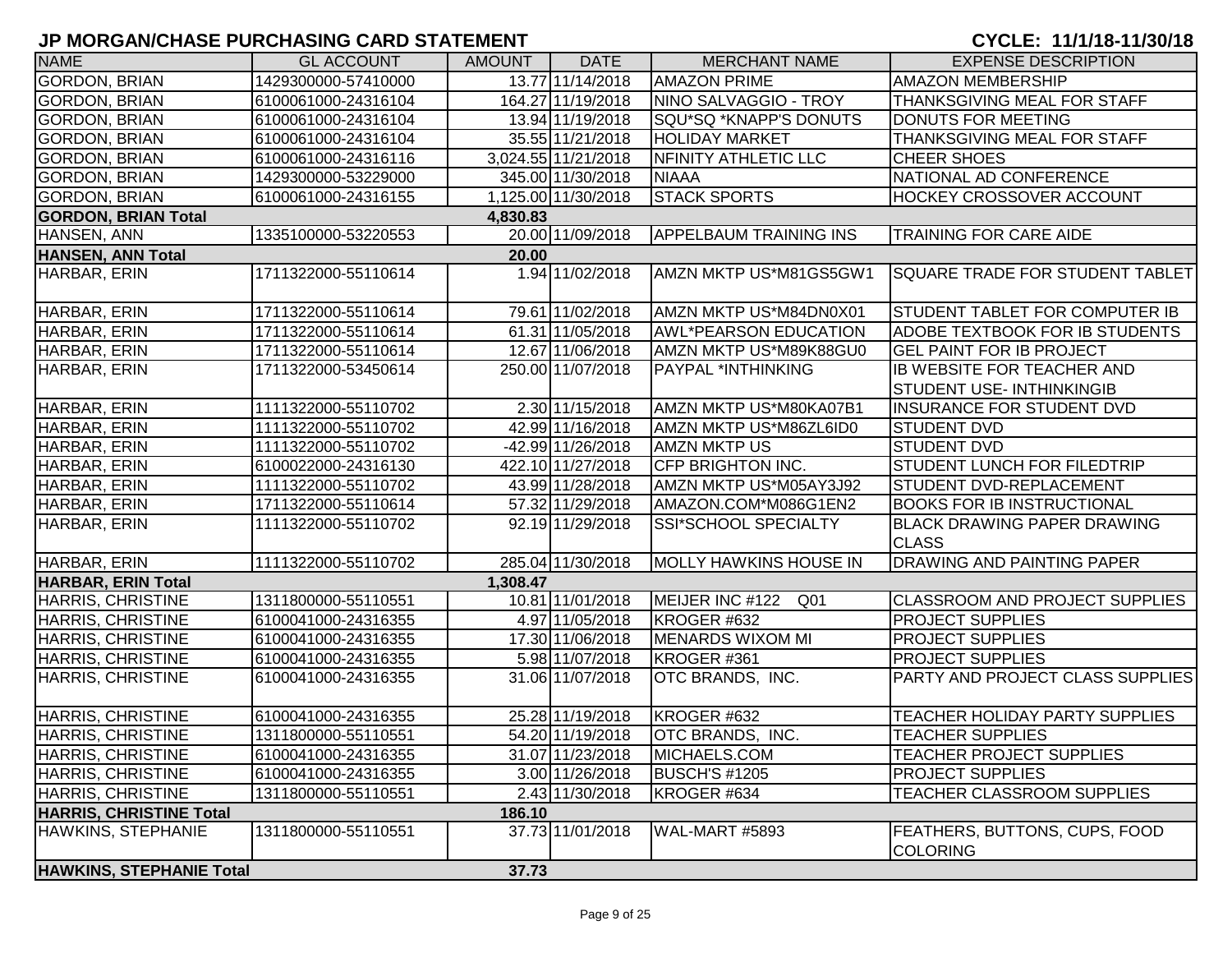| <b>NAME</b>                  | <b>GL ACCOUNT</b>   | <b>AMOUNT</b> | <b>DATE</b>       | <b>MERCHANT NAME</b>          | <b>EXPENSE DESCRIPTION</b>                                                                                                       |
|------------------------------|---------------------|---------------|-------------------|-------------------------------|----------------------------------------------------------------------------------------------------------------------------------|
| HAYNES, DEBORAH              | 1335100000-55110553 |               | 65.40 11/08/2018  | MICHAELS STORES 3744          | <b>TEACHING SUPPLIES</b>                                                                                                         |
| <b>HAYNES, DEBORAH</b>       | 1335100000-55110553 |               | 25.97 11/12/2018  | <b>TARGET</b><br>00014654     | <b>TEACHING SUPPLIES</b>                                                                                                         |
| HAYNES, DEBORAH              | 1335100000-55110553 |               | 19.96 11/23/2018  | <b>STAPLES</b><br>00115659    | <b>TEACHING SUPPLIES</b>                                                                                                         |
| HAYNES, DEBORAH Total        |                     | 111.33        |                   |                               |                                                                                                                                  |
| <b>HENDERSON, BETH</b>       | 1125200000-57410000 |               | 147.00 11/01/2018 | <b>MSBO</b>                   | MSBO ANNUAL MEMBERSHIP FEES-<br><b>HENDERSON</b>                                                                                 |
| HENDERSON, BETH              | 1125200000-55910000 |               | 50.32 11/15/2018  | STAPLS7208072759000001        | <b>BUSINESS OFFICE SUPPLIES</b>                                                                                                  |
| <b>HENDERSON, BETH</b>       | 1125200000-55910000 |               | 11.90 11/29/2018  | STAPLS7208771620000001        | <b>BUSINESS OFFICE SUPPLIES</b>                                                                                                  |
| <b>HENDERSON, BETH Total</b> |                     | 209.22        |                   |                               |                                                                                                                                  |
| HICKEY, SAMANTHA             | 6100020000-24316238 |               | 275.35 11/19/2018 | HUNGRY HOWIES - 544           | 8TH GRADE AFTERNOON                                                                                                              |
| HICKEY, SAMANTHA             | 6100020000-24316238 |               | 82.75 11/28/2018  | <b>BARSONS GREENHOUSE</b>     | <b>SOLO &amp; ENSEMBLE CARNATIONS</b>                                                                                            |
| HICKEY, SAMANTHA Total       |                     | 358.10        |                   |                               |                                                                                                                                  |
| HOLLY, SHEILA                | 1123100000-53220000 |               | 90.00 11/01/2018  | <b>MASB</b>                   | MASB ALC CONFERENCE, ADDED<br>SESSION 224 - MICHIGAN COUNCIL OF<br><b>SCHOOL ATTORNEYS, DENNIS</b><br>O'CONNOR, NOVEMBER 1, 2018 |
| <b>HOLLY, SHEILA</b>         | 1123100000-53220000 |               | 404.62 11/05/2018 | <b>AMWAY GRAND PLAZA HOTE</b> | <b>MASB ALC CONFERENCE LODGINGS</b><br>FOR DENNIS O'CONNOR, NOVEMBER 2-<br>3, 2018                                               |
| <b>HOLLY, SHEILA</b>         | 1128200000-53490000 |               | 64.00 11/07/2018  | <b>REV.COM</b>                | <b>CLOSED CAPTIONING FOR THE</b><br>NOVEMBER 1, 2018 BOARD MEETING                                                               |
| <b>HOLLY, SHEILA</b>         | 1123100000-53220000 |               | 90.00 11/12/2018  | <b>MASB</b>                   | MASB ALC CONFERENCE SESSION -<br><b>SUCCESSION PLANNING, DENNIS</b><br>O'CONNOR, NOVEMBER 2, 2018                                |
| <b>HOLLY, SHEILA</b>         | 1123100000-53220000 |               | 180.00 11/14/2018 | <b>MASB</b>                   | CBA SESSIONS 107 - LABOR<br><b>RELATIONS AND 297 - EFFECTIVE</b><br>BOARD MEETINGS, KATHY HOOD,<br>DECEMBER 8, 2018              |
| HOLLY, SHEILA                | 1123200000-55910000 |               | 19.96 11/19/2018  | <b>STAPLES</b><br>00115659    | <b>OFFICE SUPPLIES FOR CABINET</b>                                                                                               |
| HOLLY, SHEILA                | 1123100000-55990000 |               | 15.98 11/20/2018  | AMAZON.COM*M032J5CD1          | <b>BOARD OF EDUCATION WIRELESS</b><br>MOUSE TO REPLACE BROKEN MOUSE                                                              |
| HOLLY, SHEILA                | 1128200000-53490000 |               | 76.00 11/21/2018  | REV.COM                       | <b>CLOSED CAPTIONING FOR THE</b><br>NOVEMBER 15, 2018 BOARD MEETING                                                              |
| <b>HOLLY, SHEILA Total</b>   |                     | 940.56        |                   |                               |                                                                                                                                  |
| <b>HOSKINS, DIANE</b>        | 1613100361-55110000 |               | 48.98 11/01/2018  | MED LAB SUPPLY                | <b>CHEMISTRY CLASS SUPPLIES</b>                                                                                                  |
| <b>HOSKINS, DIANE</b>        | 1613100361-55110000 |               | 64.57 11/01/2018  | <b>S3 STORES INC</b>          | <b>CHEMISTRY CLASS SUPPLIES</b>                                                                                                  |
| HOSKINS, DIANE               | 1613100361-55110000 |               | 19.65 11/02/2018  | AMAZON.COM*M89ZY7X10          | CHEMISTRY AND MATH CLASS<br><b>SUPPLIES</b>                                                                                      |
| HOSKINS, DIANE               | 1613100361-55110000 |               | 9.89 11/05/2018   | <b>DBC*BLICK ART MATERIAL</b> | <b>ART CLASS SUPPLIES</b>                                                                                                        |
| <b>HOSKINS, DIANE</b>        | 6100025000-24316301 |               | 137.20 11/06/2018 | <b>RED OLIVE XV</b>           | <b>STUDENT DINNER</b>                                                                                                            |
| HOSKINS, DIANE               | 1613100361-55110000 |               | 59.34 11/12/2018  | <b>DBC*BLICK ART MATERIAL</b> | <b>ART CLASS SUPPLIES</b>                                                                                                        |
| HOSKINS, DIANE               | 6100025000-24316301 |               | 164.84 11/12/2018 | SAMSCLUB #6657                | <b>ESL SUPPLIES</b>                                                                                                              |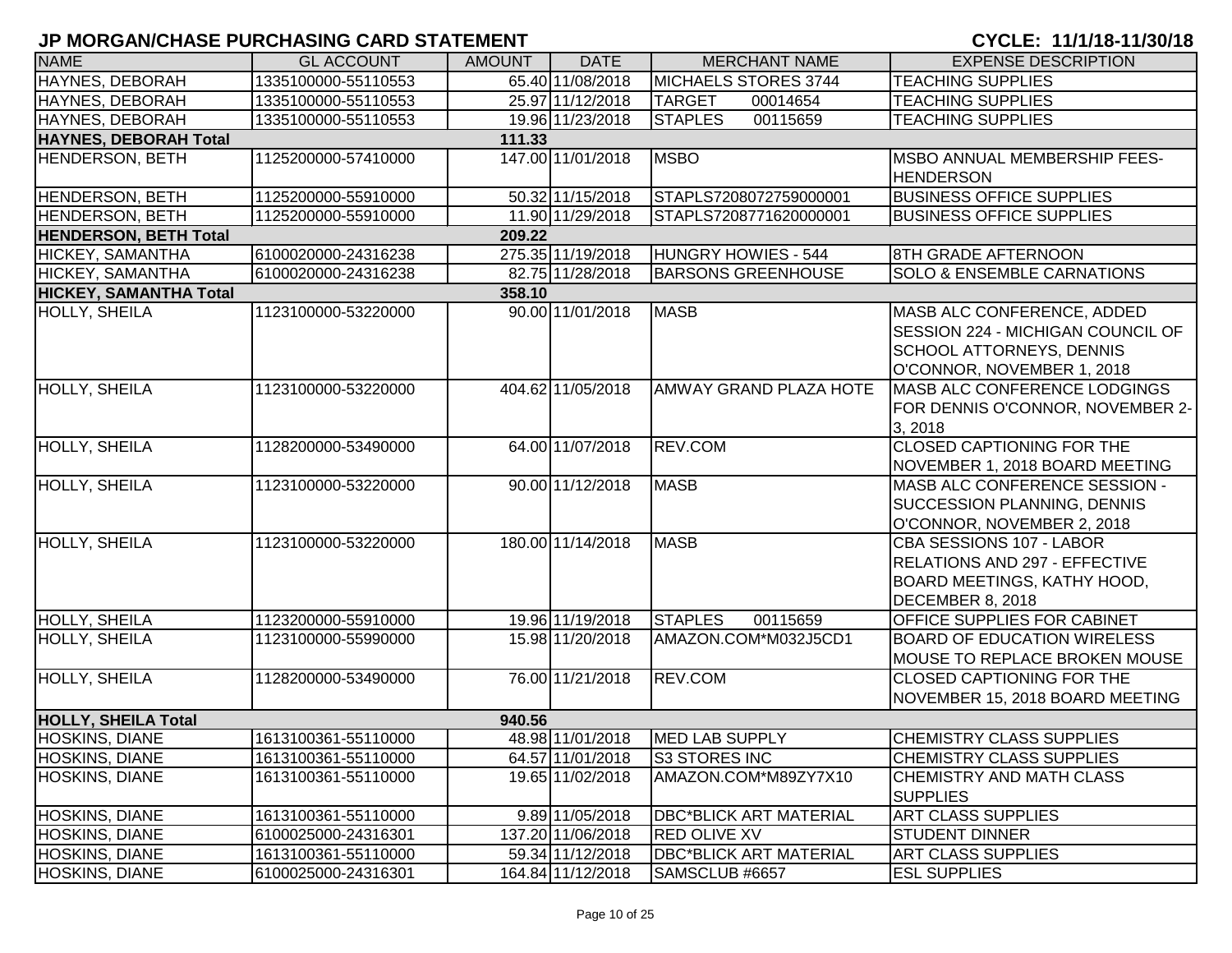| <b>NAME</b>                 | <b>GL ACCOUNT</b>   | <b>AMOUNT</b> | <b>DATE</b>       | <b>MERCHANT NAME</b>          | <b>EXPENSE DESCRIPTION</b>                                                                             |
|-----------------------------|---------------------|---------------|-------------------|-------------------------------|--------------------------------------------------------------------------------------------------------|
| HOSKINS, DIANE              | 6100025000-24316301 |               | 110.70 11/13/2018 | <b>RED OLIVE XV</b>           | <b>STUDENT DINNER</b>                                                                                  |
| <b>HOSKINS, DIANE</b>       | 6100025000-24316301 |               | 153.10 11/14/2018 | <b>RED OLIVE XV</b>           | <b>STUDENT DINNER</b>                                                                                  |
| HOSKINS, DIANE              | 1613100361-55210000 |               | 362.00 11/15/2018 | NEW READERS PRESS             | <b>ESL BOOKS</b>                                                                                       |
| HOSKINS, DIANE              | 6100025000-24316301 |               | 36.00 11/16/2018  | <b>CITY OF NOVI PARKSREC</b>  | <b>ESL THANKSGIVING EVENT - COFFEE</b>                                                                 |
| HOSKINS, DIANE              | 6100025000-24316301 |               | 356.47 11/16/2018 | SAMSCLUB.COM                  | <b>VENDING</b>                                                                                         |
| HOSKINS, DIANE              | 1613100361-55110000 |               | 100.11 11/16/2018 | STAPLS7208098182000001        | <b>TEACHER SUPPLY</b>                                                                                  |
| <b>HOSKINS, DIANE</b>       | 6100025000-24316301 |               | 15.66 11/19/2018  | <b>THOMAS SCIENTIFIC HOLD</b> | CHEMISTRY CLASS SUPPLIES                                                                               |
| <b>HOSKINS, DIANE</b>       | 6100025000-24316300 |               | 94.80 11/20/2018  | <b>RED OLIVE XV</b>           | <b>STUDENT DINNER</b>                                                                                  |
| <b>HOSKINS, DIANE</b>       | 1613100361-55110000 |               | 12.99 11/21/2018  | AMZN MKTP US*M00VV9OR1        | <b>MATH TEACHER CALENDAR</b>                                                                           |
| <b>HOSKINS, DIANE</b>       | 1613100361-55110000 |               | 13.53 11/21/2018  | AMZN MKTP US*M03PY7OQ0        | <b>ART CLASS SUPPLIES</b>                                                                              |
| <b>HOSKINS, DIANE</b>       | 6100025000-24316301 |               | 93.07 11/23/2018  | <b>BENITOS PIZZA-NOVI</b>     | <b>STUDENT DINNER</b>                                                                                  |
| <b>HOSKINS, DIANE</b>       | 6100025000-24316301 |               | 42.99 11/27/2018  | AMAZON.COM*M02BD4322          | CHILL ZONE POPCORN                                                                                     |
| <b>HOSKINS, DIANE</b>       | 6100025000-24316301 |               | 137.20 11/27/2018 | <b>RED OLIVE XV</b>           | <b>STUDENT DINNER</b>                                                                                  |
| <b>HOSKINS, DIANE</b>       | 6100025000-24316301 |               | 13.50 11/29/2018  | AMAZON.COM*M062621V0          | POPCORN MACHINE SUPPLY                                                                                 |
| <b>HOSKINS, DIANE</b>       | 6100025000-24316301 |               | 93.01 11/29/2018  | <b>BENITOS PIZZA-NOVI</b>     | <b>STUDENT DINNER</b>                                                                                  |
| <b>HOSKINS, DIANE</b>       | 1122700331-55910751 |               | 19.90 11/30/2018  | STAPLS7208876379000001        | <b>ENVELOPES, OFFICE SUPPLY</b>                                                                        |
| <b>HOSKINS, DIANE Total</b> |                     | 2,159.50      |                   |                               |                                                                                                        |
| <b>HOURIGAN, MARK</b>       | 1111322000-55110723 |               | 61.73 11/05/2018  | <b>BENITOS PIZZA-NOVI</b>     | PIZZA FOR STUDENTS WHO PROVIDED<br><b>EXTRA HELP FOR MARCHING BAND</b><br><b>REHEARSAL PREPARATION</b> |
| <b>HOURIGAN, MARK</b>       | 1111322000-55110723 |               | 134.80 11/14/2018 | J W PEPPER AND SON INC        | PURCHASE OF VARIOUS SOLO AND<br><b>ENSEMBLE MUSIC</b>                                                  |
| <b>HOURIGAN, MARK</b>       | 1111322000-55110723 |               | 36.07 11/15/2018  | <b>GROTH MUSIC</b>            | PURCHASE OF SHANTIES WOODWIND<br><b>QUINTET</b>                                                        |
| <b>HOURIGAN, MARK</b>       | 1111322000-55110723 |               | 22.25 11/19/2018  | SP * RUBBERSTAMPS.COM         | PURCHASE OF "PROPERTY OF NOVI<br>HIGH SCHOOL BANDS" STAMP - FOR<br><b>MUSIC</b>                        |
| <b>HOURIGAN, MARK</b>       | 1111322000-55110723 |               | 23.97 11/21/2018  | J W PEPPER AND SON INC        | PURCHASE OF MORE SOLO AND<br><b>ENSEMBLE MUSIC</b>                                                     |
| <b>HOURIGAN, MARK</b>       | 1111322000-55110723 |               | 42.94 11/29/2018  | J W PEPPER AND SON INC        | PURCHASE OF SAX QUARTET MUSIC                                                                          |
| <b>HOURIGAN, MARK Total</b> |                     | 321.76        |                   |                               |                                                                                                        |
| HOWARD, SARAH               | 1311800000-55110551 |               | 20.91 11/26/2018  | HOBBY LOBBY #417              | <b>CHRISTMAS PARTY SUPPLIES</b>                                                                        |
| <b>HOWARD, SARAH Total</b>  |                     | 20.91         |                   |                               |                                                                                                        |
| JANTZ, ANGELA               | 6100015000-24316275 |               | 30.72 11/01/2018  | <b>MARIA S ITALIAN BAKERY</b> | <b>OFFICE STAFF MEETING-LUNCH</b><br><b>PROVIDED</b>                                                   |
| JANTZ, ANGELA               | 1111115000-55110702 |               | 407.25 11/14/2018 | <b>ROVIN CERAMICS</b>         | <b>CLAY, POSTS AND TEXTURED</b><br><b>BRUSHES</b>                                                      |
| JANTZ, ANGELA               | 1111115000-55110799 |               | 31.18 11/16/2018  | AMZN MKTP US*M85NE67K2        | <b>FLAGS FOR CLASSROOMS</b>                                                                            |
| JANTZ, ANGELA               | 1111115000-55110799 |               | 173.05 11/19/2018 | AMAZON.COM*M87LD2W50          | TIMERS FOR RESOURCE ROOM<br><b>STUDENTS</b>                                                            |
| JANTZ, ANGELA               | 1111115000-55110799 |               | 297.80 11/19/2018 | STAPLS7208276940000001        | MISC SUPPLIES FOR TEACHERS                                                                             |
| JANTZ, ANGELA               | 1111115000-55110799 |               | 73.31 11/21/2018  | SSI*SCHOOL SPECIALTY          | MISC SUPPLIES FOR CLASSROOMS                                                                           |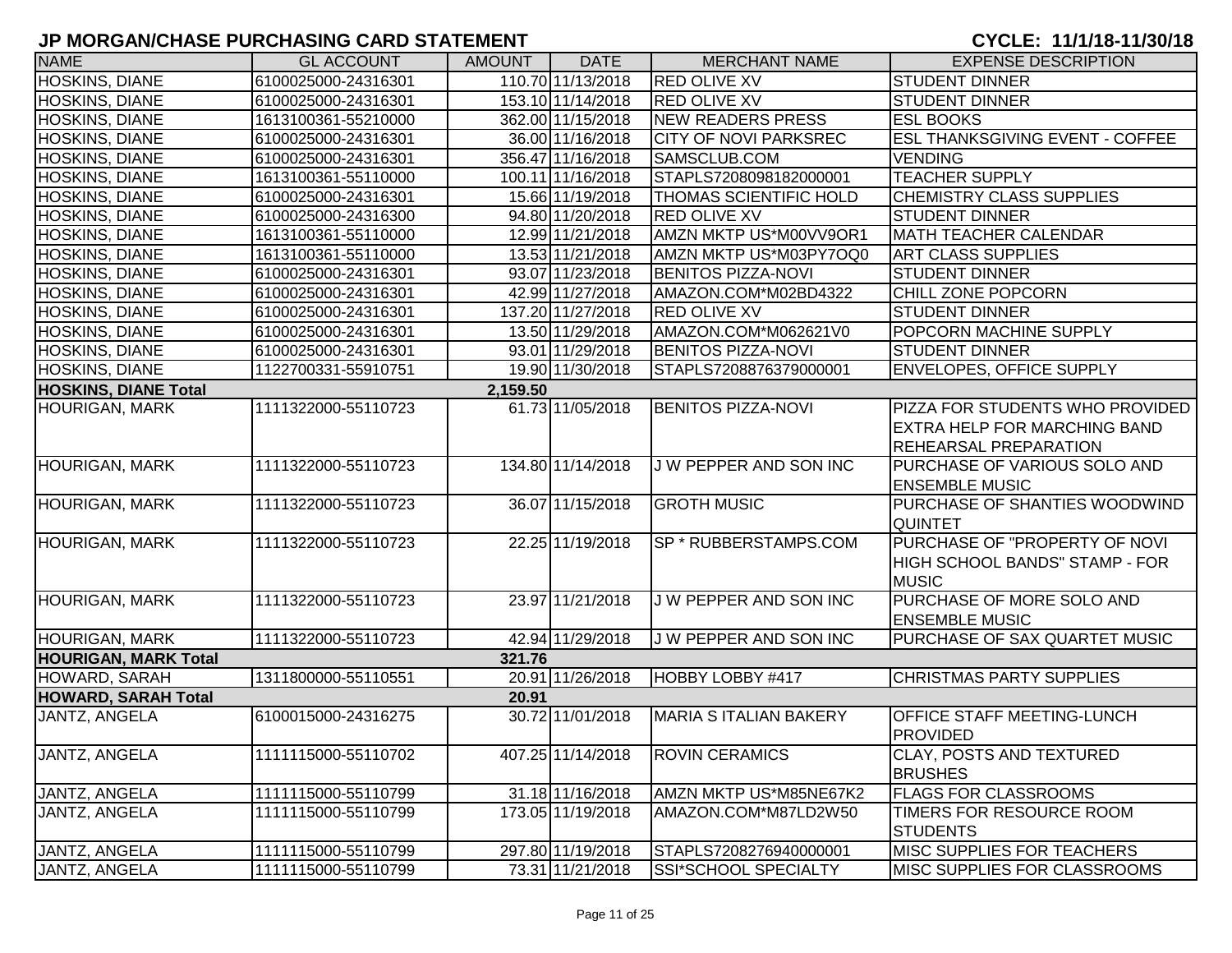| <b>NAME</b>                 | <b>GL ACCOUNT</b>   | <b>AMOUNT</b> | <b>DATE</b>         | <b>MERCHANT NAME</b>              | <b>EXPENSE DESCRIPTION</b>           |
|-----------------------------|---------------------|---------------|---------------------|-----------------------------------|--------------------------------------|
| JANTZ, ANGELA               | 6100015000-24316275 |               | 106.00 11/27/2018   | <b>OSMO</b>                       | OSMO GAMES FOR THE MEDIA             |
|                             |                     |               |                     |                                   | <b>CENTER</b>                        |
| JANTZ, ANGELA               | 1111115000-55990000 |               | 399.46 11/28/2018   | AMZ*RTR DIRECT, LLC               | <b>RUG FOR 1ST GRADE CLASSROOM</b>   |
| <b>JANTZ, ANGELA Total</b>  |                     | 1,518.77      |                     |                                   |                                      |
| JOB, STACEY                 | 1335100000-53220553 |               | 20.00 11/05/2018    | <b>APPELBAUM TRAINING INS</b>     | <b>CARE TRAINING</b>                 |
| JOB, STACEY                 | 1311800000-53220551 |               | 20.00 11/13/2018    | <b>APPELBAUM TRAINING INS</b>     | <b>PS TRAINING</b>                   |
| JOB, STACEY                 | 1311800000-53220551 |               | 20.00 11/27/2018    | <b>APPELBAUM TRAINING INS</b>     | <b>PS TRAINING</b>                   |
| JOB, STACEY                 | 1311800000-53220551 |               | 24.00 11/27/2018    | <b>APPELBAUM TRAINING INS</b>     | <b>PS TRAINING</b>                   |
| JOB, STACEY                 | 1335100000-53220553 |               | $-4.00$ 11/27/2018  | <b>APPELBAUM TRAINING INS</b>     | <b>CARE TRAINING</b>                 |
| <b>JOB, STACEY</b>          | 1311800000-53220551 |               | 32.00 11/28/2018    | <b>APPELBAUM TRAINING INS</b>     | <b>PS TRAINING</b>                   |
| JOB, STACEY                 | 1311800000-53220551 |               | 20.00 11/29/2018    | <b>APPELBAUM TRAINING INS</b>     | <b>PS TRAINING</b>                   |
| JOB, STACEY                 | 1311800000-53220551 |               | 20.00 11/30/2018    | <b>APPELBAUM TRAINING INS</b>     | <b>PS TRAINING</b>                   |
| <b>JOB, STACEY Total</b>    |                     | 152.00        |                     |                                   |                                      |
| JORDAN, CHRISTOPHER         | 2326160000-55992000 |               | 178.90 11/01/2018   | <b>HVAC USA</b>                   | <b>MTCE STOCK TEMP SENSORS</b>       |
| JORDAN, CHRISTOPHER         | 1126160000-55992000 |               | 572.35 11/01/2018   | <b>HVAC USA</b>                   | <b>MTCE STOCK ACT</b>                |
| JORDAN, CHRISTOPHER         | 1126160000-55992000 |               | 124.16 11/12/2018   | <b>ENERGYCONTROL COM</b>          | HS RM 224 RADIANT HEAT & STOCK       |
| JORDAN, CHRISTOPHER         | 1126160000-55992000 |               | 5.98 11/14/2018     | DOWNRIVER REFRIG SUP C            | DF OFFICE BLOWER BELT                |
| JORDAN, CHRISTOPHER         | 1126122000-55990000 |               | 219.99 11/16/2018   | AMZN MKTP US*M89N67U61            | HS POOL AIR COMPRESSOR REPAIR        |
| JORDAN, CHRISTOPHER         | 1126160000-55992000 |               | 191.85 11/16/2018   | GRAINGER                          | HS CF-2 BELTS                        |
| JORDAN, CHRISTOPHER         | 1126160000-55992000 |               | 191.85 11/21/2018   | GRAINGER                          | HS CF-2 BELTS STOCK                  |
| JORDAN, CHRISTOPHER         | 1126160000-55992000 |               | 209.55 11/28/2018   | <b>CONTRACTORS PIPE &amp; SUP</b> | MTCE STOCK COUPLINGS, BALL           |
|                             |                     |               |                     |                                   | <b>VALVES</b>                        |
| <b>JORDAN, CHRISTOPHER</b>  | 1126160000-55992000 |               | 555.00 11/29/2018   | <b>MICHIGAN AIR PRODUCTS</b>      | TRANS BUS WASH HEATER UNIT           |
| JORDAN, CHRISTOPHER         | 1126160000-55992000 |               | 382.50 11/29/2018   | R L DEPPMANN CO                   | <b>MTCE STOCK MOTOR MOUNTS</b>       |
| JORDAN, CHRISTOPHER         | 1126160000-55730000 |               | 50.00 11/30/2018    | BELLE TIRE 017                    | <b>MTCE HVAC VAN TIRE SENSOR</b>     |
| JORDAN, CHRISTOPHER         | 1126160000-55730000 |               | 120.00 11/30/2018   | BELLE TIRE 017                    | <b>MTCE HVAC VAN TIRES</b>           |
| JORDAN, CHRISTOPHER Total   |                     | 2,802.13      |                     |                                   |                                      |
| KINZER, GARY                | 1128300000-55990000 |               | 37.73 11/29/2018    | KROGER #632                       | <b>MENTOR MONDAY SNACKS</b>          |
| <b>KINZER, GARY Total</b>   |                     | 37.73         |                     |                                   |                                      |
| LALONDE, LUCAS              | 6100020000-24316415 |               | 2,450.00 11/06/2018 | PROTECHPROJ                       | <b>SHORT THROW LENSE FOR MS</b>      |
|                             |                     |               |                     |                                   | <b>PROJECTOR/SPECIFICALLY FOR MS</b> |
|                             |                     |               |                     |                                   | THEATER PAID FOR THROUGH             |
|                             |                     |               |                     |                                   | THEATER BOOSTERS                     |
| <b>LALONDE, LUCAS</b>       | 1129900000-55990000 |               | 439.96 11/09/2018   | <b>GUITAR CENTER #324</b>         | <b>MIC STOCK FOR COMMUNITY</b>       |
|                             |                     |               |                     |                                   | <b>EDUCATION AUD RENTALS</b>         |
| <b>LALONDE, LUCAS Total</b> |                     | 2,889.96      |                     |                                   |                                      |
| LAMBERT, ELIZABETH          | 1126160000-55992000 |               | 336.1811/02/2018    | <b>I</b> ULINE *SHIP SUPPLIES     | <b>DISTRICT FIRE EXTINGUISHER</b>    |
|                             |                     |               |                     |                                   | <b>SIGNAGE</b>                       |
| LAMBERT, ELIZABETH          | 1126122000-54120000 |               | 1,487.00 11/02/2018 | <b>URBANS PARTITION &amp; REM</b> | HS ROLL UP GYM CURTAIN REPAIR        |
| LAMBERT, ELIZABETH          | 1126161000-53840000 |               | 2,377.18 11/02/2018 | <b>WASTE MGMT WM EZPAY</b>        | <b>DISTRICT WASTE REMOVAL</b>        |
| LAMBERT, ELIZABETH          | 2326161000-53840000 |               | 792.40 11/02/2018   | <b>WASTE MGMT WM EZPAY</b>        | <b>DISTRICT WASTE REMOVAL - REC</b>  |
| LAMBERT, ELIZABETH          | 1126160000-55997000 |               | 1,205.67 11/05/2018 | CINTAS 60A SAP                    | <b>MTCE UNIFORMS</b>                 |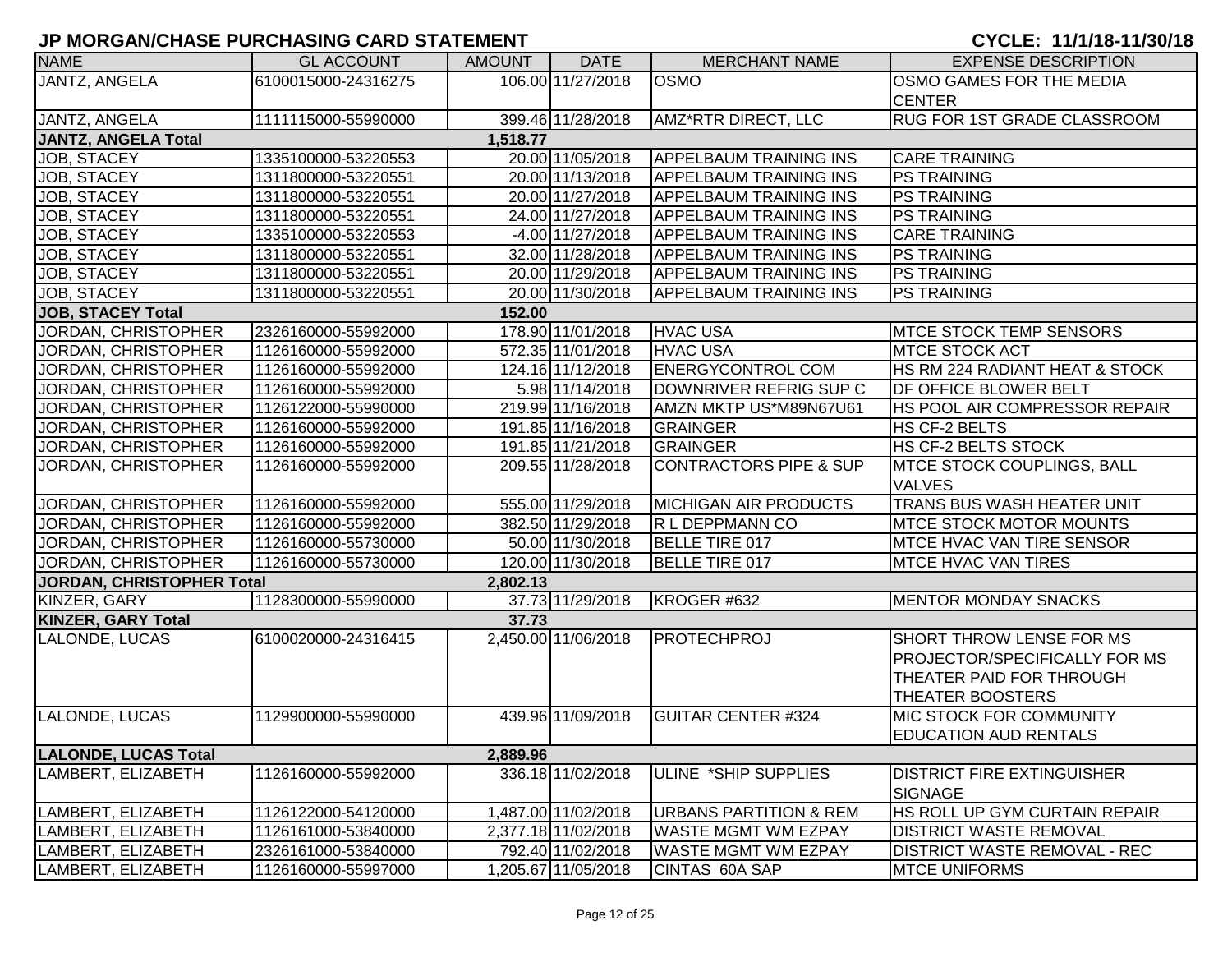| <b>NAME</b>                | <b>GL ACCOUNT</b>    | <b>AMOUNT</b> | <b>DATE</b>         | <b>MERCHANT NAME</b>           | <b>EXPENSE DESCRIPTION</b>             |
|----------------------------|----------------------|---------------|---------------------|--------------------------------|----------------------------------------|
| LAMBERT, ELIZABETH         | 1126160000-55710000  |               | 926.44 11/05/2018   | CORRIGAN OIL #2 - BRI          | <b>MTCE FUEL</b>                       |
| LAMBERT, ELIZABETH         | 1126160000-55710000  |               | 823.21 11/05/2018   | CORRIGAN OIL #2 - BRI          | <b>MTCE FUEL</b>                       |
| LAMBERT, ELIZABETH         | 1126160000-54110000  |               | 1,575.00 11/06/2018 | INT*IN *SERVICEPRO PLU         | <b>DISTRICT GREASE TRAP SERVICES</b>   |
| LAMBERT, ELIZABETH         | 1126122000-55990000  |               | 311.46 11/06/2018   | <b>LEONARDS SYSRUPS</b>        | HS POOL CO2                            |
| LAMBERT, ELIZABETH         | 1126161000-53840000  |               | 550.77 11/06/2018   | <b>WASTE MGMT WM EZPAY</b>     | NM5 ROLL OFF DUMPSTER                  |
| LAMBERT, ELIZABETH         | 1126161000-53840000  |               | 578.57 11/06/2018   | <b>WASTE MGMT WM EZPAY</b>     | HS SOUTH ROLL OFF DUMPSTER             |
| LAMBERT, ELIZABETH         | 1126161000-53840000  |               | 215.00 11/06/2018   | <b>WASTE MGMT WM EZPAY</b>     | <b>HS ROLL OFF DUMPSTER</b>            |
| LAMBERT, ELIZABETH         | 1126122000-54120000  |               | 140.00 11/07/2018   | INT*IN *AQUATIC SOURCE         | <b>HS POOL APP VISIT</b>               |
| LAMBERT, ELIZABETH         | 1126122000-54120000  |               | 94.00 11/07/2018    | INT*IN *AQUATIC SOURCE         | HS POOL CHEMICAL CHECK                 |
| LAMBERT, ELIZABETH         | 1126113000-54120000  |               | 3,074.20 11/07/2018 | THE TRANE COMPANY              | OH COMPRESSORS REPAIRS                 |
| LAMBERT, ELIZABETH         | 1126118000-54120000  |               | 891.00 11/08/2018   | <b>DE-CAL INC</b>              | NM6 DOMESTIC BOILER                    |
| LAMBERT, ELIZABETH         | 1126118000-54120000  |               | 716.00 11/08/2018   | <b>DE-CAL INC</b>              | NM5 BOILER FLAME FAILURE               |
| LAMBERT, ELIZABETH         | 1126170000-54910000  |               | 3,660.00 11/08/2018 | INT*IN *SERVICEPRO PLU         | <b>TRANS WASTE OIL/GREASE DISPOSAL</b> |
| LAMBERT, ELIZABETH         | 1126160000-55910000  |               | 45.20 11/08/2018    | STAPLS7207473479000001         | <b>MTCE OFFICE SUPPLIES</b>            |
| LAMBERT, ELIZABETH         | 1126160000-55992000  |               | 213.10 11/08/2018   | STAPLS7207473479000001         | <b>MTCE BATTERY STOCK</b>              |
| LAMBERT, ELIZABETH         | 1126103000-54110000  |               | 2,986.00 11/09/2018 | 1800 4 BLINDS MICHIGA          | ITC BLINDS FOR RMS 110, 112, 114, &    |
|                            |                      |               |                     |                                | 116                                    |
| LAMBERT, ELIZABETH         | 1126103000-54110000  |               | 214.00 11/09/2018   | 1 800 4 BLINDS MICHIGA         | MS BLINDS FOR POLICE OFFICER'S         |
|                            |                      |               |                     |                                | <b>OFFICE</b>                          |
| LAMBERT, ELIZABETH         | 1126160000-55992000  |               | 127.38 11/13/2018   | <b>AIRGASS NORTH</b>           | <b>DISTRICT WELDING SUPPLIES</b>       |
| LAMBERT, ELIZABETH         | 1126160000-55980000  |               | 121.30 11/13/2018   | <b>AIRGASS NORTH</b>           | <b>DISTRICT WELDING</b>                |
| LAMBERT, ELIZABETH         | 1126113000-54966000  |               | 224.59 11/13/2018   | <b>CUMMINS INC</b>             | <b>NW GENERATOR INSPECTION</b>         |
| LAMBERT, ELIZABETH         | 1126103000-54966000  |               | 224.59 11/13/2018   | <b>CUMMINS INC</b>             | <b>ITC GENERATOR INSPECTION</b>        |
| LAMBERT, ELIZABETH         | 1126122000-54966000  |               | 227.09 11/13/2018   | <b>CUMMINS INC</b>             | <b>HS GENERATOR INSPECTION</b>         |
| LAMBERT, ELIZABETH         | 1126120000-54966000  |               | 215.46 11/13/2018   | <b>CUMMINS INC</b>             | <b>MS GENERATOR INSPECTION</b>         |
| LAMBERT, ELIZABETH         | 4126122951-54110000  |               | 7,893.00 11/13/2018 | <b>DE-CAL INC</b>              | <b>HS POOL HEATER REPAIRS</b>          |
| LAMBERT, ELIZABETH         | 1126160000-55992000  |               | 145.46 11/13/2018   | <b>IDN HARDWARE SALES, INC</b> | <b>DISTRICT KEY BLANKS</b>             |
| LAMBERT, ELIZABETH         | 1126105000-54110000  |               | 31.00 11/13/2018    | <b>PREMIER PEST MANAG</b>      | NATC PEST MANAGEMENT                   |
| LAMBERT, ELIZABETH         | 1126115000-54110000  |               | 28.00 11/13/2018    | <b>PREMIER PEST MANAG</b>      | <b>DF PEST MANAGEMENT</b>              |
| LAMBERT, ELIZABETH         | 1126152000-54110000  |               | 37.00 11/13/2018    | <b>PREMIER PEST MANAG</b>      | <b>ECEC PEST MANAGEMENT</b>            |
| LAMBERT, ELIZABETH         | 1126101000-54110000  |               | 43.00 11/13/2018    | <b>PREMIER PEST MANAG</b>      | <b>ESB PEST MANAGEMENT</b>             |
| LAMBERT, ELIZABETH         | 1126103000-54110000  |               | 28.00 11/13/2018    | <b>PREMIER PEST MANAG</b>      | <b>ITC PEST MANAGEMENT</b>             |
| LAMBERT, ELIZABETH         | 1126122000-54110000  |               | 33.00 11/13/2018    | <b>PREMIER PEST MANAG</b>      | HS PEST MANAGEMENT                     |
| LAMBERT, ELIZABETH         | 1126118000-54110000  |               | 28.00 11/13/2018    | <b>PREMIER PEST MANAG</b>      | <b>NM5 PEST MANAGEMENT</b>             |
| LAMBERT, ELIZABETH         | 1126118000-54110000  |               | 28.00 11/13/2018    | <b>PREMIER PEST MANAG</b>      | NM6 PEST MANAGEMENT                    |
| <b>ILAMBERT, ELIZABETH</b> | l1126120000-54110000 |               | 332.00 11/13/2018   | <b>PREMIER PEST MANAG</b>      | <b>IMS PEST MANAGEMENT, BEE</b>        |
|                            |                      |               |                     |                                | <b>CONTROL</b>                         |
| LAMBERT, ELIZABETH         | 1126113000-54110000  |               | 28.00 11/13/2018    | <b>PREMIER PEST MANAG</b>      | <b>NW PEST MANAGEMENT</b>              |
| LAMBERT, ELIZABETH         | 1126112000-54110000  |               | 28.00 11/13/2018    | <b>PREMIER PEST MANAG</b>      | OH PEST MANAGEMENT                     |
| LAMBERT, ELIZABETH         | 1126114000-54110000  |               | 28.00 11/13/2018    | <b>PREMIER PEST MANAG</b>      | PV PEST MANAGEMENT                     |
| LAMBERT, ELIZABETH         | 1126111000-54110000  |               | 35.00 11/13/2018    | <b>PREMIER PEST MANAG</b>      | <b>VO PEST MANAGEMENT</b>              |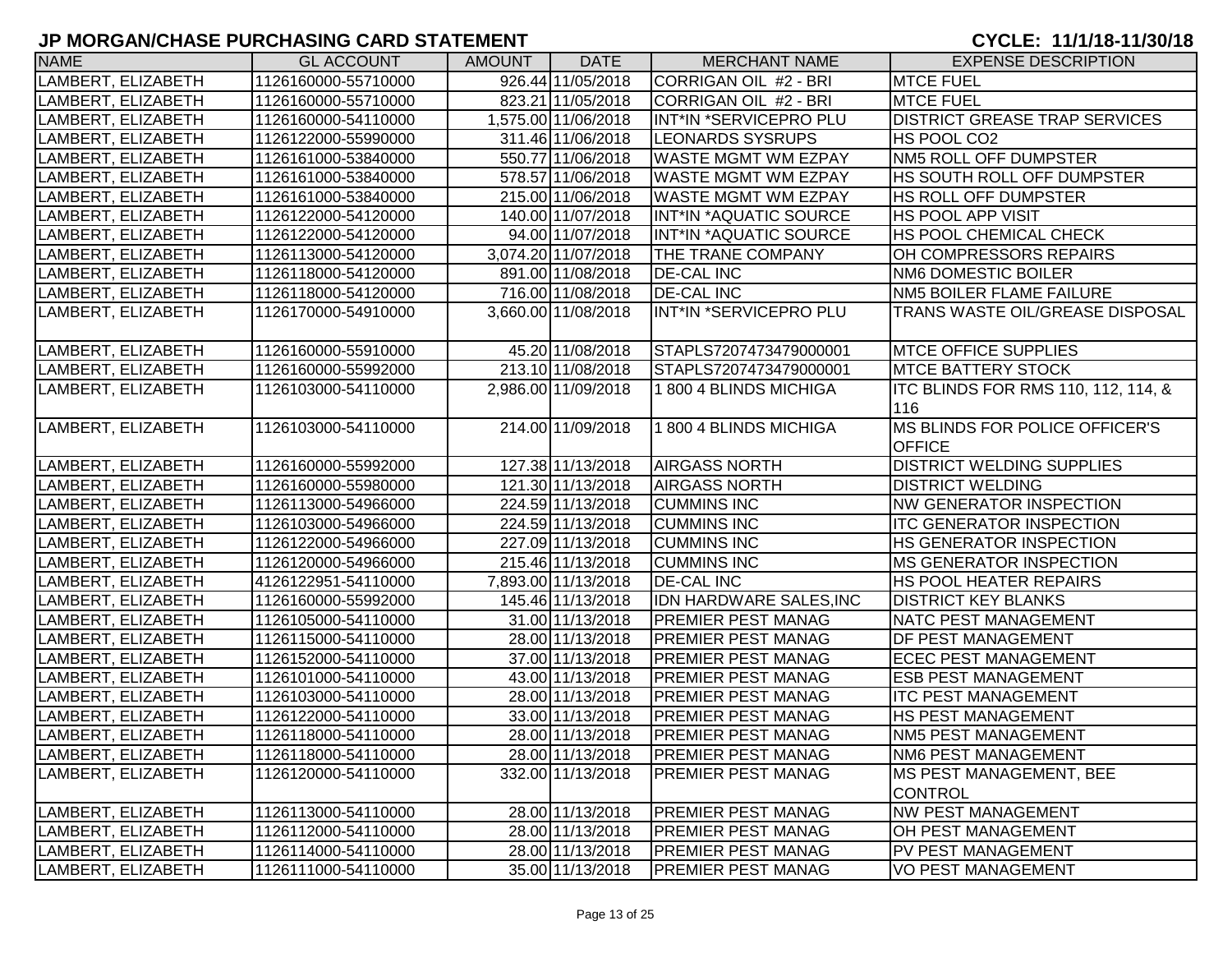| 995.40 11/14/2018<br>LAMBERT, ELIZABETH<br>1126118000-54120000<br><b>AMERICAN FLAG AND BANN</b><br><b>NM6 FLAG POLE REPAIRS</b><br>LAMBERT, ELIZABETH<br>200.00 11/15/2018<br>INT*IN *SERVICEPRO PLU<br>1126122000-54120000<br>2,599.73 11/19/2018<br>LAMBERT, ELIZABETH<br>1126100000-54910829<br><b>ARCH ENVIRONMENTAL GRO</b><br>LAMBERT, ELIZABETH<br>1,100.00 11/20/2018<br><b>DETROIT ELEVATOR COMPA</b><br><b>ESB ELEVATOR 3 YEAR LOAD TEST</b><br>1126101000-54120000<br>140.00 11/21/2018<br>INT*IN *AQUATIC SOURCE<br><b>_AMBERT, ELIZABETH</b><br>1126122000-54120000<br><b>HS POOL APP VISIT</b><br><b>_AMBERT, ELIZABETH</b><br>340.00 11/21/2018<br>INT*IN *AQUATIC SOURCE<br><b>HS POOL CHLORINE</b><br>1126122000-55990000<br>200.00 11/21/2018<br><b>WASTE MGMT WM EZPAY</b><br><b>AMBERT, ELIZABETH</b><br>1126161000-53840000<br><b>HS ROLL OFF DUMPSTER</b><br>AMBERT, ELIZABETH<br>1126160000-55710000<br>668.83 11/23/2018<br>CORRIGAN OIL #2 - BRI<br><b>MTCE FUEL</b> | HS DRINKING FOUNTAIN DRAIN REPAIR<br><b>DISTRICT STORM WATER CONSULTING</b><br><b>MTCE FUEL PUMP HANDLE REPAIR</b><br><b>TRANS UST CONSULTING SERVICES</b> |
|-----------------------------------------------------------------------------------------------------------------------------------------------------------------------------------------------------------------------------------------------------------------------------------------------------------------------------------------------------------------------------------------------------------------------------------------------------------------------------------------------------------------------------------------------------------------------------------------------------------------------------------------------------------------------------------------------------------------------------------------------------------------------------------------------------------------------------------------------------------------------------------------------------------------------------------------------------------------------------------------------|------------------------------------------------------------------------------------------------------------------------------------------------------------|
|                                                                                                                                                                                                                                                                                                                                                                                                                                                                                                                                                                                                                                                                                                                                                                                                                                                                                                                                                                                               |                                                                                                                                                            |
|                                                                                                                                                                                                                                                                                                                                                                                                                                                                                                                                                                                                                                                                                                                                                                                                                                                                                                                                                                                               |                                                                                                                                                            |
|                                                                                                                                                                                                                                                                                                                                                                                                                                                                                                                                                                                                                                                                                                                                                                                                                                                                                                                                                                                               |                                                                                                                                                            |
|                                                                                                                                                                                                                                                                                                                                                                                                                                                                                                                                                                                                                                                                                                                                                                                                                                                                                                                                                                                               |                                                                                                                                                            |
|                                                                                                                                                                                                                                                                                                                                                                                                                                                                                                                                                                                                                                                                                                                                                                                                                                                                                                                                                                                               |                                                                                                                                                            |
|                                                                                                                                                                                                                                                                                                                                                                                                                                                                                                                                                                                                                                                                                                                                                                                                                                                                                                                                                                                               |                                                                                                                                                            |
|                                                                                                                                                                                                                                                                                                                                                                                                                                                                                                                                                                                                                                                                                                                                                                                                                                                                                                                                                                                               |                                                                                                                                                            |
|                                                                                                                                                                                                                                                                                                                                                                                                                                                                                                                                                                                                                                                                                                                                                                                                                                                                                                                                                                                               |                                                                                                                                                            |
| CORRIGAN OIL #2 - BRI<br><b>AMBERT, ELIZABETH</b><br>1126160000-54120000<br>19.95 11/23/2018                                                                                                                                                                                                                                                                                                                                                                                                                                                                                                                                                                                                                                                                                                                                                                                                                                                                                                  |                                                                                                                                                            |
| AMBERT, ELIZABETH<br>1126170000-54910000<br>520.75 11/27/2018<br><b>ARCH ENVIRONMENTAL GRO</b>                                                                                                                                                                                                                                                                                                                                                                                                                                                                                                                                                                                                                                                                                                                                                                                                                                                                                                |                                                                                                                                                            |
| 7,723.00 11/27/2018<br><b>DISTRICT ICE MELT FOR BUILDINGS</b><br>AMBERT, ELIZABETH<br>1126160000-55993000<br>SITEONE LANDSCAPE SUPP                                                                                                                                                                                                                                                                                                                                                                                                                                                                                                                                                                                                                                                                                                                                                                                                                                                           |                                                                                                                                                            |
| 310.00 11/27/2018<br>SONITROL GREAT LAKES M<br>NATC ALARM CODE<br>_AMBERT, ELIZABETH<br>1126105000-54120000                                                                                                                                                                                                                                                                                                                                                                                                                                                                                                                                                                                                                                                                                                                                                                                                                                                                                   |                                                                                                                                                            |
| <b>_AMBERT, ELIZABETH</b><br>1126122000-54120000<br>171.18 11/29/2018<br>INT*IN *AQUATIC SOURCE<br><b>HS POOL CHLORINE LINE REPAIR</b>                                                                                                                                                                                                                                                                                                                                                                                                                                                                                                                                                                                                                                                                                                                                                                                                                                                        |                                                                                                                                                            |
| 50.00 11/29/2018<br><b>PROTECTION ONE ALARM</b><br><b>ECEC ALARM SERVICES</b><br>LAMBERT, ELIZABETH<br>1126600000-54910000                                                                                                                                                                                                                                                                                                                                                                                                                                                                                                                                                                                                                                                                                                                                                                                                                                                                    |                                                                                                                                                            |
| LAMBERT, ELIZABETH<br>110.00 11/30/2018<br><b>ARC - MI MADISON HGTS</b><br><b>MTCE SKYSITE MONTHLY FEE</b><br>1126160000-53450000                                                                                                                                                                                                                                                                                                                                                                                                                                                                                                                                                                                                                                                                                                                                                                                                                                                             |                                                                                                                                                            |
| 170.79 11/30/2018<br>CINTAS 60A SAP<br>LAMBERT, ELIZABETH<br>1126160000-55997000<br><b>IMTCE UNIFORMS</b>                                                                                                                                                                                                                                                                                                                                                                                                                                                                                                                                                                                                                                                                                                                                                                                                                                                                                     |                                                                                                                                                            |
| 179.99 11/30/2018<br>CINTAS 60A SAP<br><b>MTCE UNIFORMS</b><br>LAMBERT, ELIZABETH<br>1126160000-55997000                                                                                                                                                                                                                                                                                                                                                                                                                                                                                                                                                                                                                                                                                                                                                                                                                                                                                      |                                                                                                                                                            |
| LAMBERT, ELIZABETH<br>196.90 11/30/2018<br>CINTAS 60A SAP<br><b>MTCE UNIFORMS</b><br>1126160000-55997000                                                                                                                                                                                                                                                                                                                                                                                                                                                                                                                                                                                                                                                                                                                                                                                                                                                                                      |                                                                                                                                                            |
| <b>DISTRICT WASTE REMOVAL</b><br>LAMBERT, ELIZABETH<br>2,625.43 11/30/2018<br><b>WASTE MGMT WM EZPAY</b><br>1126161000-53840000                                                                                                                                                                                                                                                                                                                                                                                                                                                                                                                                                                                                                                                                                                                                                                                                                                                               |                                                                                                                                                            |
| LAMBERT, ELIZABETH<br>875.15 11/30/2018<br><b>WASTE MGMT WM EZPAY</b><br><b>DISTRICT WASTE REMOVAL - REC</b><br>2326161000-53840000                                                                                                                                                                                                                                                                                                                                                                                                                                                                                                                                                                                                                                                                                                                                                                                                                                                           |                                                                                                                                                            |
| LAMBERT, ELIZABETH Total<br>52,295.35                                                                                                                                                                                                                                                                                                                                                                                                                                                                                                                                                                                                                                                                                                                                                                                                                                                                                                                                                         |                                                                                                                                                            |
| 324.00 11/16/2018<br><b>LANEY, CHRISTOPHER</b><br>6100020000-24316247<br><b>INDUSTRIAL ARTS SUPPLY</b><br><b>STEM SUPPLIES</b>                                                                                                                                                                                                                                                                                                                                                                                                                                                                                                                                                                                                                                                                                                                                                                                                                                                                |                                                                                                                                                            |
| <b>LANEY, CHRISTOPHER Total</b><br>324.00                                                                                                                                                                                                                                                                                                                                                                                                                                                                                                                                                                                                                                                                                                                                                                                                                                                                                                                                                     |                                                                                                                                                            |
| 25.00 11/05/2018<br>1124114000-54910000<br><b>GFL ENVIROMENTAL USA I</b><br><b>SCHOOL RECYCLING AND RUBBISH</b><br>LASH, NANCY                                                                                                                                                                                                                                                                                                                                                                                                                                                                                                                                                                                                                                                                                                                                                                                                                                                                |                                                                                                                                                            |
| <b>OFFICE SUPPLY</b><br>LASH, NANCY<br>1124114000-55910000<br>37.48 11/05/2018<br>STAPLS7207415422000001                                                                                                                                                                                                                                                                                                                                                                                                                                                                                                                                                                                                                                                                                                                                                                                                                                                                                      |                                                                                                                                                            |
| PAYPAL *SEIDLITZEDU<br>LASH, NANCY<br>1111114000-55110708<br>74.65 11/12/2018                                                                                                                                                                                                                                                                                                                                                                                                                                                                                                                                                                                                                                                                                                                                                                                                                                                                                                                 | NEW TEACHER CLASSROOM POSTERS                                                                                                                              |
| LASH, NANCY<br>2,000.00 11/13/2018<br>INT*IN *FLOCABULARY, I<br>6100014000-24316501<br><b>FLOCABULARY</b>                                                                                                                                                                                                                                                                                                                                                                                                                                                                                                                                                                                                                                                                                                                                                                                                                                                                                     | ONE YEAR DIGITAL SCHOOL SITE TO                                                                                                                            |
| LASH, NANCY<br>486.54 11/15/2018<br><b>BOMBAS LLC</b><br><b>STAFF GIFTS</b><br>6100014000-24316275                                                                                                                                                                                                                                                                                                                                                                                                                                                                                                                                                                                                                                                                                                                                                                                                                                                                                            |                                                                                                                                                            |
| <b>SCHOLASTIC BOOK FAIRS</b><br>LASH, NANCY<br>6100014000-24316275<br>2,784.60 11/20/2018<br><b>MEDIA BOOKS</b>                                                                                                                                                                                                                                                                                                                                                                                                                                                                                                                                                                                                                                                                                                                                                                                                                                                                               |                                                                                                                                                            |
| LASH, NANCY<br>79.92 11/21/2018<br>STAPLS7207726822000001<br><b>OFFICE SUPPLY</b><br>1124114000-55910000                                                                                                                                                                                                                                                                                                                                                                                                                                                                                                                                                                                                                                                                                                                                                                                                                                                                                      |                                                                                                                                                            |
| STAPLS7208415075000001<br>4TH GRADE CARTS<br>LASH, NANCY<br>1111114000-55110708<br>102.25 11/29/2018                                                                                                                                                                                                                                                                                                                                                                                                                                                                                                                                                                                                                                                                                                                                                                                                                                                                                          |                                                                                                                                                            |
| <b>LASH, NANCY</b><br>58.84 11/29/2018<br>STAPLS7208760201000001<br><b>OFFICE SUPPLY</b><br>1124114000-55910000                                                                                                                                                                                                                                                                                                                                                                                                                                                                                                                                                                                                                                                                                                                                                                                                                                                                               |                                                                                                                                                            |
| 6100014000-24316275<br>149.00 11/30/2018<br><b>CRANBROOK EDUCATIONAL</b><br><b>2ND GRADE FIELD TRIP</b><br>LASH, NANCY                                                                                                                                                                                                                                                                                                                                                                                                                                                                                                                                                                                                                                                                                                                                                                                                                                                                        |                                                                                                                                                            |
| <b>LASH, NANCY Total</b><br>5,798.28                                                                                                                                                                                                                                                                                                                                                                                                                                                                                                                                                                                                                                                                                                                                                                                                                                                                                                                                                          |                                                                                                                                                            |
| <b>MATSON, MELISSA</b><br>15.00 11/05/2018<br><b>OAKLAND SCHOOLS - HIV</b><br>1722100000-53220611<br>OAKLAND SCHOOLS-RC INT                                                                                                                                                                                                                                                                                                                                                                                                                                                                                                                                                                                                                                                                                                                                                                                                                                                                   |                                                                                                                                                            |
|                                                                                                                                                                                                                                                                                                                                                                                                                                                                                                                                                                                                                                                                                                                                                                                                                                                                                                                                                                                               | CERTIFICATION COURSE - A. JAFAAR                                                                                                                           |
| <b>MATSON, MELISSA</b><br>99.00 11/08/2018<br>HARVARD*BUSINESS REVIE<br>1722100000-57410611<br>SUBSCRIPTION - DR. RJ WEBBER                                                                                                                                                                                                                                                                                                                                                                                                                                                                                                                                                                                                                                                                                                                                                                                                                                                                   | ANNUAL HARVARD BUSINESS REVIEW                                                                                                                             |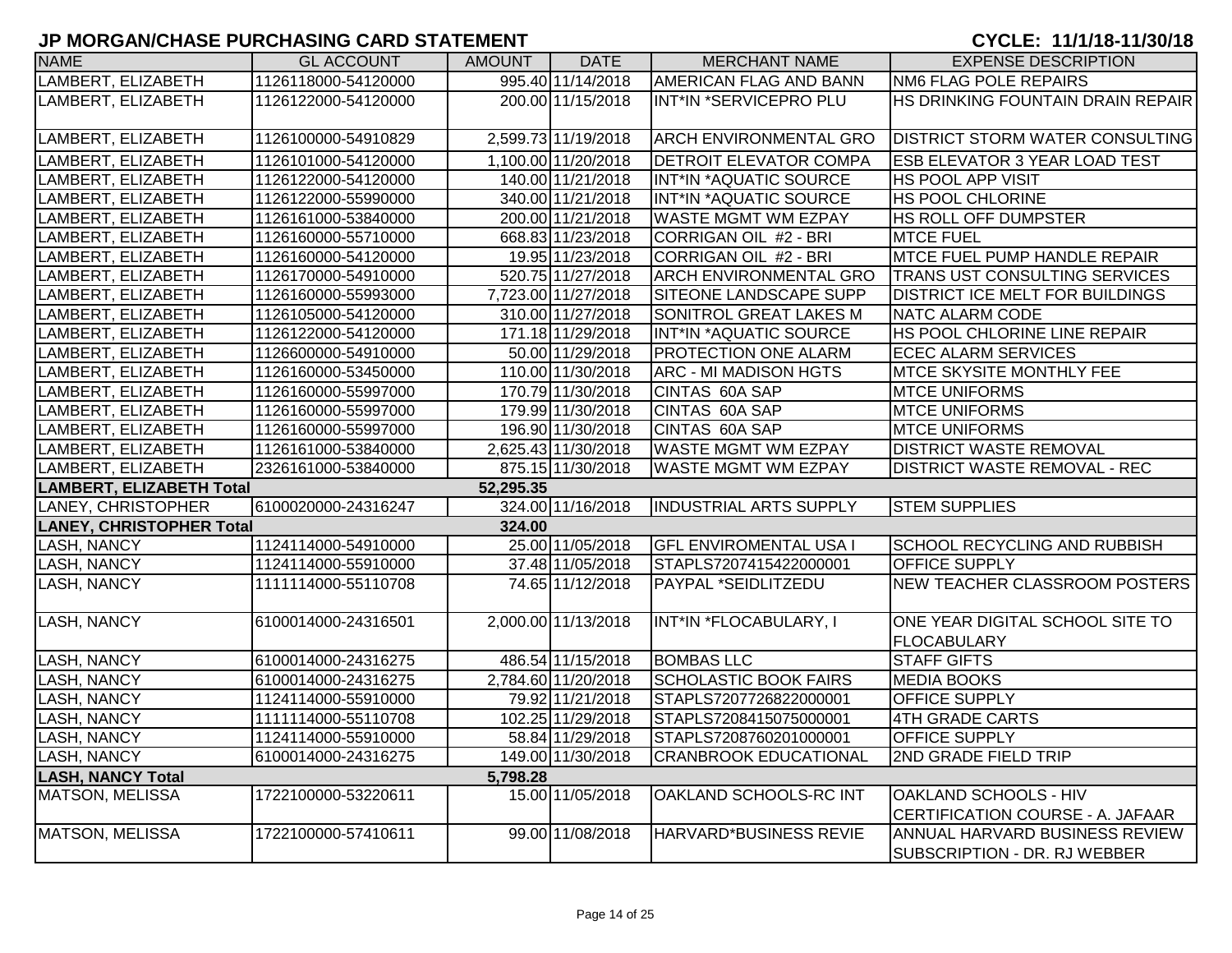| <b>NAME</b>                   | <b>GL ACCOUNT</b>   | <b>AMOUNT</b> | <b>DATE</b>          | <b>MERCHANT NAME</b>          | <b>EXPENSE DESCRIPTION</b>                                                                         |
|-------------------------------|---------------------|---------------|----------------------|-------------------------------|----------------------------------------------------------------------------------------------------|
| <b>MATSON, MELISSA</b>        | 1722100000-57410611 |               | 348.50 11/12/2018    | <b>LRP PUBLICATIONS</b>       | <b>TITLE I MONITOR - NEWSLETTER</b><br><b>SUBSCRIPTION - FOR OFFICE OF</b><br><b>ACADEMICS USE</b> |
| MATSON, MELISSA               | 1722100000-57410611 |               | 159.00 11/12/2018    | <b>PROGRESSIVE BUSINESS P</b> | ONE YEAR SUBSCRIPTION RENEWAL -<br>LEGAL NOTES FOR EDUCATION - DR.<br><b>RJ WEBBER</b>             |
| MATSON, MELISSA               | 1711322000-53710651 |               | 24,027.00 11/14/2018 | MI VIRTUAL                    | PAYMENT FOR MICHIGAN VIRTUAL<br><b>COURSE REGISTRATIONS - NOVI HIGH</b><br><b>SCHOOL</b>           |
| <b>MATSON, MELISSA</b>        | 1128300000-55910000 |               | 38.72 11/21/2018     | AMAZON.COM*M07F99O10          | <b>OFFICE SUPPLIES - HUMAN</b><br><b>RESOURCES DEPT.</b>                                           |
| MATSON, MELISSA               | 1722100000-55910611 |               | 38.72 11/21/2018     | AMAZON.COM*M07F99O10          | <b>OFFICE SUPPLIES - OFFICE OF</b><br><b>ACADEMICS</b>                                             |
| MATSON, MELISSA               | 1722100000-54910630 |               | 500.00 11/27/2018    | <b>PAYPAL *TMI LLC</b>        | PAYMENT FOR T. MICHENER -<br><b>SPEAKING EVENT - COMMUNITY</b><br><b>MENTAL HEALTH EDUCATION</b>   |
| <b>MATSON, MELISSA</b>        | 4445622000-56420000 |               | 2,878.40 11/29/2018  | ROBERT B. TOOL CORP.          | TWO 3D45-01 PRINTERS FOR HIGH<br><b>SCHOOL ROBOTICS CLASS</b>                                      |
| <b>MATSON, MELISSA</b>        | 1711115000-55210000 |               | -19.69 11/29/2018    | <b>STEPS TO LITERACY</b>      | (DEERFIELD MENTOR TEXTS) CREDIT<br>FOR BOOK ORDER - BOOKS OUT OF<br>PRINT                          |
| <b>MATSON, MELISSA</b>        | 1711322000-55110611 |               | 5,362.17 11/29/2018  | <b>VEX ROBOTICS INC</b>       | <b>VEX ROBOTICS KITS - HS ROBOTICS</b><br><b>CLASS</b>                                             |
| <b>MATSON, MELISSA Total</b>  |                     | 33,446.82     |                      |                               |                                                                                                    |
| <b>MATTHEWS, STEVEN</b>       | 1123200000-53210000 |               | 7.00 11/05/2018      | PARKING-DISTRICT DET          | BAND-O-RAMA PERFORMANCE<br>PARKING AT FORD FIELD                                                   |
| <b>MATTHEWS, STEVEN Total</b> |                     | 7.00          |                      |                               |                                                                                                    |
| MCDERMOTT, JACOB              | 1126160000-53220000 |               | 80.00 11/08/2018     | <b>MSBO</b>                   | MSBO CONFERENCE ON 3/12/2019                                                                       |
| MCDERMOTT, JACOB              | 1126160000-53220000 |               | 320.00 11/08/2018    | <b>MSBO</b>                   | MSBO CONFERENCES ON 12/6/2018,<br>2/12/2019, 3/12/2019                                             |
| <b>MCDERMOTT, JACOB Total</b> |                     | 400.00        |                      |                               |                                                                                                    |
| MCDOUGALL, BARBARA            | 6100061000-24316104 |               | 95.73 11/05/2018     | <b>BENITOS PIZZA-NOVI</b>     | KLAA SWIM MEET HOSPITALITY SUITE                                                                   |
| MCDOUGALL, BARBARA            | 6100061000-24316104 |               | 224.16 11/05/2018    | <b>BENITOS PIZZA-NOVI</b>     | KLAA SWIM MEET HOSPITALITY SUITE                                                                   |
| MCDOUGALL, BARBARA            | 6100061000-24316104 |               | 74.63 11/05/2018     | HOBBY-LOBBY #645              | <b>THANKSGIVING ITEMS</b>                                                                          |
| MCDOUGALL, BARBARA            | 6100061000-24316104 |               | 398.92 11/05/2018    | <b>MARIA S ITALIAN BAKERY</b> | <b>SOCCER FINALS</b>                                                                               |
| MCDOUGALL, BARBARA            | 6100061000-24316104 |               | 92.54 11/08/2018     | MARIA S ITALIAN BAKERY        | <b>FUNERAL - ASHLEY'S DAD</b>                                                                      |
| MCDOUGALL, BARBARA            | 6100061000-24316104 |               | 4.87 11/08/2018      | WALGREENS #4454               | <b>SYMPATHY CARD</b>                                                                               |
| MCDOUGALL, BARBARA            | 6100061000-24316155 |               | 300.00 11/09/2018    | <b>HOCKEY DEALS - NOVI</b>    | <b>SKATE SHARPENING</b>                                                                            |
| MCDOUGALL, BARBARA            | 6100061000-24316104 |               | 186.51 11/09/2018    | JERSEY MIKES 31020            | KLAA SWIM MEET HOSPITALITY SUITE                                                                   |
| MCDOUGALL, BARBARA            | 6100061000-24316739 |               | 853.96 11/09/2018    | <b>MIDWEST GYM SUPPLY</b>     | <b>VAULT BOARD</b>                                                                                 |
| MCDOUGALL, BARBARA            | 1429300000-55990000 |               | 819.55 11/12/2018    | INT*IN *WORLD CUP SUPP        | <b>SKI EQUIPMENT</b>                                                                               |
| MCDOUGALL, BARBARA            | 6100061000-24316128 |               | 920.00 11/13/2018    | <b>SKIING UNLIMITED TICKE</b> | <b>SKI PASSES/ALPINE</b>                                                                           |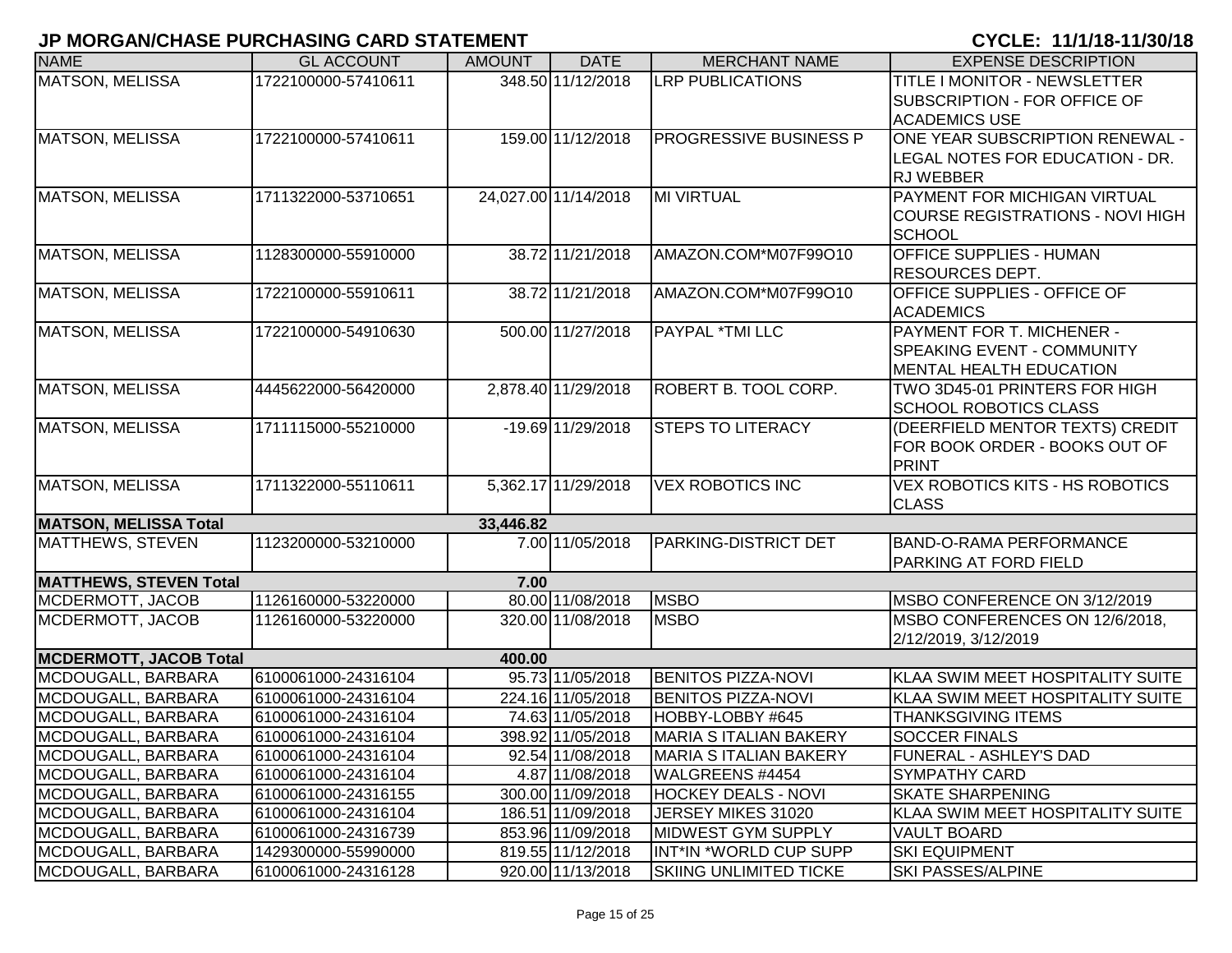| <b>NAME</b>                   | <b>GL ACCOUNT</b>   | <b>AMOUNT</b> | <b>DATE</b>       | <b>MERCHANT NAME</b>              | <b>EXPENSE DESCRIPTION</b>             |
|-------------------------------|---------------------|---------------|-------------------|-----------------------------------|----------------------------------------|
| MCDOUGALL, BARBARA            | 6100061000-24316104 |               | 32.41 11/15/2018  | SAMSCLUB #6657                    | CAKE/SUPPLIES COLLEGIATE SIGNING       |
| MCDOUGALL, BARBARA            | 6100061000-24316104 |               | 365.49 11/19/2018 | <b>MARIA S ITALIAN BAKERY</b>     | CHILI FOR SEMI FINAL MHSAA             |
|                               |                     |               |                   |                                   | <b>FOOTBALL GAME</b>                   |
| MCDOUGALL, BARBARA            | 6100061000-24316104 |               | 146.50 11/21/2018 | <b>MARIA S ITALIAN BAKERY</b>     | <b>ADDTIONAL CHILI</b>                 |
| MCDOUGALL, BARBARA            | 6100061000-24316104 |               | 539.25 11/21/2018 | MARIA S ITALIAN BAKERY            | <b>THANKSGIVING DINNER</b>             |
| MCDOUGALL, BARBARA            | 6100061000-24316104 |               | 45.77 11/21/2018  | WAL-MART #5893                    | <b>THANKSGIVING DINNER</b>             |
| MCDOUGALL, BARBARA Total      |                     | 5,100.29      |                   |                                   |                                        |
| <b>NESMITH, RUSSELL</b>       | 1126160000-55992000 |               | 211.20 11/01/2018 | <b>BEST PLUMBING SPECIALT</b>     | <b>IMTCE BATHROOM PARTITIONS STOCK</b> |
| <b>NESMITH, RUSSELL</b>       | 1126160000-55992000 |               | 30.70 11/01/2018  | THE HOME DEPOT #2737              | <b>HS SINK REPAIR</b>                  |
| <b>NESMITH, RUSSELL</b>       | 1126160000-55992000 |               | 165.95 11/07/2018 | ETNA DISTRIBUTORS, LLC            | DF HOSE BIB ON BACK FLOW REPAIR        |
| <b>NESMITH, RUSSELL</b>       | 1126160000-55992000 |               | 1.66 11/08/2018   | THE HOME DEPOT #2737              | <b>DF IRRIGATION PLUG</b>              |
| NESMITH, RUSSELL              | 1126160000-55992000 |               | 203.88 11/09/2018 | <b>BEST PLUMBING SPECIALT</b>     | <b>MTCE FLUSH VALVE REPAIR STOCK</b>   |
| NESMITH, RUSSELL              | 1126160000-55992000 |               | 8.35 11/09/2018   | THE HOME DEPOT #2737              | OH GREASE TRAP                         |
| NESMITH, RUSSELL              | 1126160000-55980000 |               | 121.28 11/12/2018 | THE HOME DEPOT #2737              | HS DOOR REPAIR TOOLS                   |
| NESMITH, RUSSELL              | 1126160000-55992000 |               | 345.72 11/14/2018 | <b>BEST PLUMBING SPECIALT</b>     | <b>IMTCE STOCK PLUMBING FOR</b>        |
|                               |                     |               |                   |                                   | CLASSROOM DRINKING FOUNTAINS           |
| NESMITH, RUSSELL              | 1126160000-54230000 |               | 328.34 11/19/2018 | PENSKE TRK LSG 059110             | MTCE TRUCK RENTAL, MOVE SALT, MS       |
|                               |                     |               |                   |                                   | TABLES TO AND FROM HS                  |
| NESMITH, RUSSELL              | 1126160000-55992000 |               | 90.06 11/20/2018  | AMZN MKTP US*M017R0CQ1            | <b>IMS HEALTH CARE ROOM TOILET</b>     |
| <b>NESMITH, RUSSELL</b>       | 1126160000-55992000 |               | 211.74 11/20/2018 | <b>BEST PLUMBING SPECIALT</b>     | <b>HS CAFE COFFEE MAKER</b>            |
|                               |                     |               |                   |                                   | <b>CONNECTION</b>                      |
| NESMITH, RUSSELL              | 1126160000-55992000 |               | 74.93 11/23/2018  | CONTRACTORS PIPE & SUP            | HS DOME BOYS BATHROOM SINK             |
| NESMITH, RUSSELL              | 1126160000-55992000 |               | 45.12 11/23/2018  | THE HOME DEPOT #2737              | HS DOME BOYS BATHROOM REPAIR           |
| NESMITH, RUSSELL              | 1126160000-55992000 |               | 167.49 11/28/2018 | <b>CONTRACTORS PIPE &amp; SUP</b> | HS DOME BOYS BATHROOM SINK             |
|                               |                     |               |                   |                                   | REPAIR                                 |
| NESMITH, RUSSELL              | 1126160000-55992000 |               | 53.62 11/28/2018  | THE HOME DEPOT #2704              | HS DOME BOYS BATHROOM SINK             |
| NESMITH, RUSSELL              | 1126160000-55992000 |               | 150.36 11/28/2018 | THE HOME DEPOT #2737              | <b>IMTCE STOCK TOILET SEATS</b>        |
| NESMITH, RUSSELL              | 1126160000-55992000 |               | 22.55 11/29/2018  | THE HOME DEPOT #2737              | <b>HS SHOWER REPAIR</b>                |
| NESMITH, RUSSELL Total        |                     | 2,232.95      |                   |                                   |                                        |
| NOWICKI, MATTHEW              | 1127170000-55990000 |               | 233.68 11/16/2018 | GFS STORE #1985                   | <b>MISC SUPPLIES</b>                   |
| <b>NOWICKI, MATTHEW Total</b> |                     | 233.68        |                   |                                   |                                        |
| OCONNOR, GAIL                 | 1311800000-55110551 |               | 5.79 11/01/2018   | STAPLS7207115226000001            | <b>TEACHING SUPPLIES</b>               |
| OCONNOR, GAIL                 | 1311800000-55110551 |               | 49.99 11/02/2018  | AMZN MKTP US*M87960XI0            | <b>TEACHING SUPPLIES</b>               |
| <b>OCONNOR, GAIL</b>          | 1311800000-55110551 |               | 174.69 11/02/2018 | STAPLS7207202009000001            | <b>TEACHING SUPPLIES</b>               |
| OCONNOR, GAIL                 | 1311800000-55110551 |               | -49.99 11/05/2018 | <b>AMZN MKTP US</b>               | <b>TEACHING SUPPLIES</b>               |
| OCONNOR, GAIL                 | 1311800000-55110551 |               | 64.21 11/05/2018  | STAPLS7207456967000001            | <b>TEACHING SUPPLIES</b>               |
| OCONNOR, GAIL                 | 1311800000-55110551 |               | 53.81 11/12/2018  | STAPLS7207811820000001            | <b>TEACHING SUPPLIES</b>               |
| OCONNOR, GAIL                 | 1311800000-55110551 |               | 68.32 11/14/2018  | STAPLS7207860673000001            | <b>TEACHING SUPPLIES</b>               |
| OCONNOR, GAIL                 | 1311800000-55110551 |               | 83.94 11/15/2018  | AMAZON.COM*M81RR37J1              | <b>TEACHING SUPPLIES</b>               |
| OCONNOR, GAIL                 | 1311800000-55110551 |               | 14.99 11/15/2018  | AMZN MKTP US*M81NU3721            | <b>TEACHING SUPPLIES</b>               |
| OCONNOR, GAIL                 | 1335100000-55110553 |               | 82.29 11/16/2018  | STAPLS7208179830000001            | <b>TEACHING SUPPLIES</b>               |
| OCONNOR, GAIL                 | 1311800000-55110551 |               | 71.29 11/19/2018  | STAPLS7208261870000001            | <b>TEACHING SUPPLIES</b>               |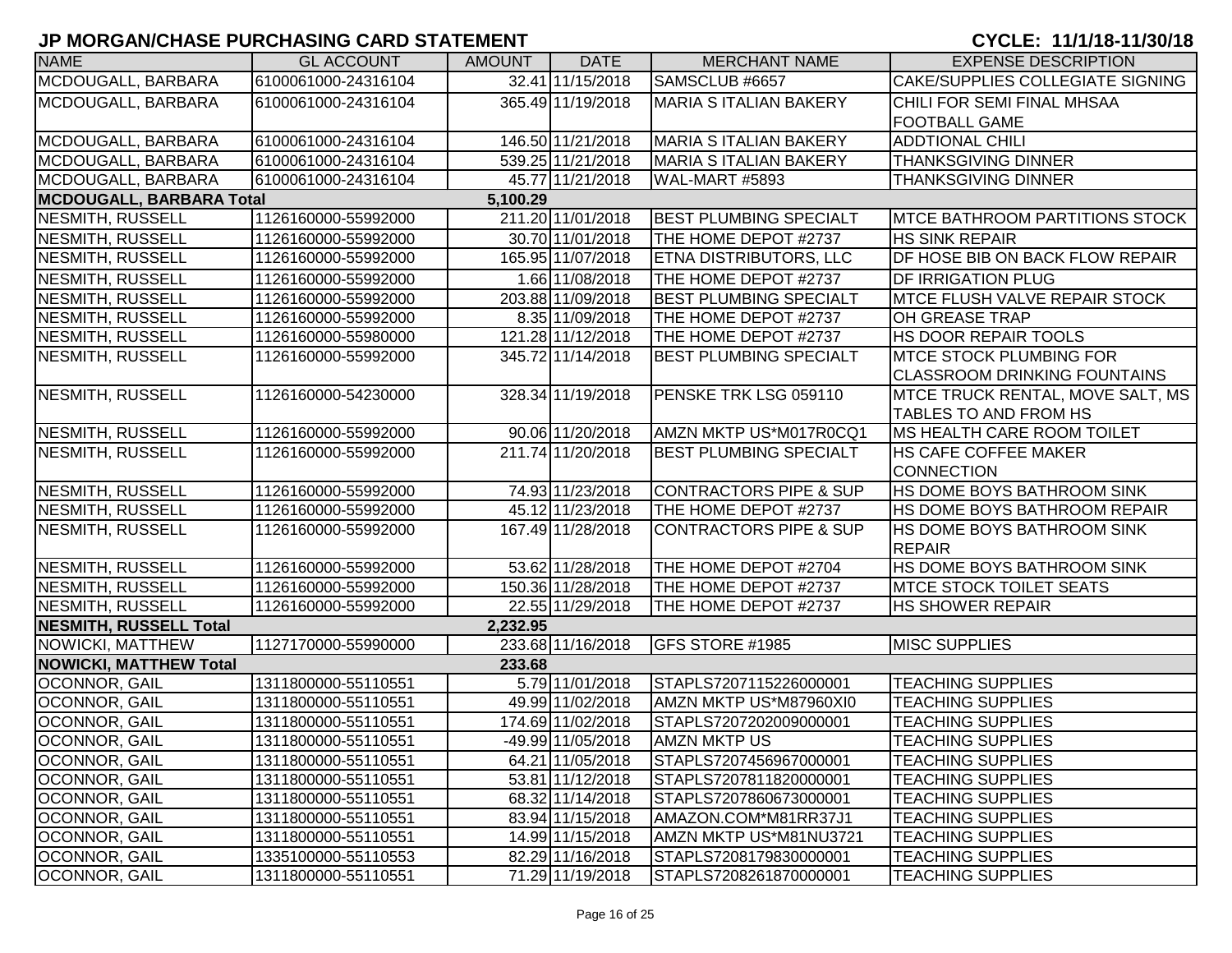| <b>NAME</b>                   | <b>GL ACCOUNT</b>   | AMOUNT   | <b>DATE</b>         | <b>MERCHANT NAME</b>          | <b>EXPENSE DESCRIPTION</b>                |
|-------------------------------|---------------------|----------|---------------------|-------------------------------|-------------------------------------------|
| <b>OCONNOR, GAIL</b>          | 1311800000-55110551 |          | 6.80 11/19/2018     | STAPLS7208261870000002        | <b>TEACHING SUPPLIES</b>                  |
| OCONNOR, GAIL                 | 1311800000-55110551 |          | 77.22 11/19/2018    | STAPLS7208315144000001        | <b>TEACHING SUPPLIES</b>                  |
| OCONNOR, GAIL                 | 1311800000-55110551 |          | 24.99 11/23/2018    | AMAZON.COM*M038F44F1          | <b>TEACHING SUPPLIES</b>                  |
| OCONNOR, GAIL                 | 1311800000-55110551 |          | 118.61 11/23/2018   | THE HOME DEPOT #2737          | <b>TEACHING SUPPLIES</b>                  |
| OCONNOR, GAIL                 | 6100041000-24316355 |          | 31.90 11/26/2018    | AMZN MKTP US*M03685ZJ1        | <b>TEACHING SUPPLIES</b>                  |
| OCONNOR, GAIL                 | 1311800000-55110551 |          | 7.74 11/26/2018     | AMZN MKTP US*M05IT6NQ1        | <b>TEACHING SUPPLIES</b>                  |
| OCONNOR, GAIL                 | 1311800000-55110551 |          | -24.99 11/30/2018   | AMAZON.COM                    | <b>TEACHING SUPPLIES</b>                  |
| OCONNOR, GAIL                 | 1311800000-55110551 |          | 150.72 11/30/2018   | STAPLS7208861815000002        | <b>TEACHING SUPPLIES</b>                  |
| <b>OCONNOR, GAIL Total</b>    |                     | 1,012.32 |                     |                               |                                           |
| OFILI, ALEXANDER              | 1722100000-53229000 |          | 30.00 11/07/2018    | DELTA                         | <b>BLUE RIBBON TRIP</b>                   |
| <b>OFILI, ALEXANDER</b>       | 1722100000-53229000 |          | 30.00 11/07/2018    | <b>DELTA</b>                  | <b>BLUE RIBBON TRIP</b>                   |
| <b>OFILI, ALEXANDER</b>       | 1722100000-53229000 |          | 9.01 11/07/2018     | PINKBERRY - 112               | <b>BLUE RIBBON TRIP</b>                   |
| <b>OFILI, ALEXANDER</b>       | 1722100000-53229000 |          | 28.61 11/07/2018    | SQUARE *SQ *TAXI CAB          | <b>BLUE RIBBON TRIP</b>                   |
| <b>OFILI, ALEXANDER</b>       | 1722100000-53229000 |          | 15.73 11/08/2018    | SQU*SQ *ASAMENEW GEBEY        | <b>BLUE RIBBON TRIP</b>                   |
| <b>OFILI, ALEXANDER</b>       | 1722100000-53229000 |          | 17.44 11/08/2018    | <b>SQUARE</b><br>*SQ *TAXI    | <b>BLUE RIBBON TRIP</b>                   |
| <b>OFILI, ALEXANDER</b>       | 1722100000-53229000 |          | 30.00 11/09/2018    | DELTA                         | <b>BLUE RIBBON TRIP</b>                   |
| <b>OFILI, ALEXANDER</b>       | 1722100000-53229000 |          | 30.00 11/09/2018    | DELTA                         | <b>BLUE RIBBON TRIP</b>                   |
| OFILI, ALEXANDER              | 1722100000-53229000 |          | 97.80 11/09/2018    | MARRIOTT                      | <b>BLUE RIBBON TRIP</b>                   |
| <b>OFILI, ALEXANDER</b>       | 1722100000-53229000 |          | 72.00 11/09/2018    | <b>METRO AIRPORT PARKING</b>  | <b>BLUE RIBBON TRIP</b>                   |
| <b>OFILI, ALEXANDER</b>       | 1722100000-53229000 |          | 141.55 11/09/2018   | <b>NEW HEIGHTS RESTAURANT</b> | <b>BLUE RIBBON TRIP</b>                   |
| <b>OFILI, ALEXANDER</b>       | 1722100000-53229000 |          | 29.70 11/09/2018    | *SQ *UVC<br><b>SQUARE</b>     | <b>BLUE RIBBON TRIP</b>                   |
| <b>OFILI, ALEXANDER</b>       | 1722100000-53229000 |          | 14.04 11/09/2018    | <b>TAXI SVC WASHINGTON</b>    | <b>BLUE RIBBON TRIP</b>                   |
| <b>OFILI, ALEXANDER</b>       | 1722100000-53229000 |          | 73.80 11/12/2018    | <b>GRILLE DISTRICT</b>        | <b>BLUE RIBBON TRIP</b>                   |
| <b>OFILI, ALEXANDER</b>       | 1722100000-53229000 |          | 388.54 11/12/2018   | MARRIOTT                      | <b>BLUE RIBBON TRIP</b>                   |
| <b>OFILI, ALEXANDER</b>       | 1722100000-53229000 |          | 388.54 11/12/2018   | <b>MARRIOTT</b>               | <b>BLUE RIBBON TRIP</b>                   |
| <b>OFILI, ALEXANDER</b>       | 1722100000-53229000 |          | 423.24 11/12/2018   | MARRIOTT                      | <b>BLUE RIBBON TRIP</b>                   |
| <b>OFILI, ALEXANDER</b>       | 1722100000-53229000 |          | 100.80 11/12/2018   | MARRIOTT                      | <b>BLUE RIBBON TRIP</b>                   |
| <b>OFILI, ALEXANDER</b>       | 6100011000-24316275 |          | 75.03 11/19/2018    | JIMMY JOHNS - 396             | PRINCIPAL'S LUNCH                         |
| <b>OFILI, ALEXANDER</b>       | 1124111000-55990000 |          | 254.00 11/21/2018   | IN THE NEWS WALL PLAQU        | <b>BLUE RIBBON BANNER</b>                 |
| <b>OFILI, ALEXANDER Total</b> |                     | 2,249.83 |                     |                               |                                           |
| <b>REICHLEY, CARRIE</b>       | 6100018000-24316275 |          | 79.48 11/02/2018    | 1-800-FLOWERS.COM,INC.        | <b>FLOWERS PURCHASED FOR CARLA</b>        |
|                               |                     |          |                     |                               | MINNISALE-HOSPITALIZED                    |
| REICHLEY, CARRIE              | 1111118000-55110729 |          | 5.99 11/06/2018     | AMZN MKTP US*M85NI25T2        | <b>BOOK FOR LISA ERICKSON, "KIDS WITH</b> |
|                               |                     |          |                     |                               | <b>COURAGE"</b>                           |
| <b>REICHLEY, CARRIE</b>       | 1111118000-55110729 |          | 8.49 11/07/2018     | AMAZON.COM*M83EW2H80          | <b>BOOK FOR LISA ERICKSON, "REAL</b>      |
|                               |                     |          |                     |                               | KIDS, REAL STORIES, REAL CHANGE"          |
| REICHLEY, CARRIE              | 1111118000-55110708 |          | 2,360.00 11/07/2018 | <b>VERITIV-MIDWEST</b>        | (2) PALLETS OF COPY PAPER-GR. 6           |
| <b>REICHLEY, CARRIE</b>       | 1111118724-55110000 |          | 84.32 11/09/2018    | J W PEPPER AND SON INC        | CHOIR SUPPLIES-A. LENGERICH               |
| <b>REICHLEY, CARRIE</b>       | 1111118000-54910000 |          | 40.00 11/12/2018    | <b>SAFEWAY SHREDDING</b>      | <b>SHREDDING</b>                          |
| <b>REICHLEY, CARRIE</b>       | 1111118724-55110000 |          | $-42.12$ 11/12/2018 | <b>SSI*SCHOOL SPECIALTY</b>   | RETURNED CLIPBOARDS - MARY                |
|                               |                     |          |                     |                               | SORENSEN                                  |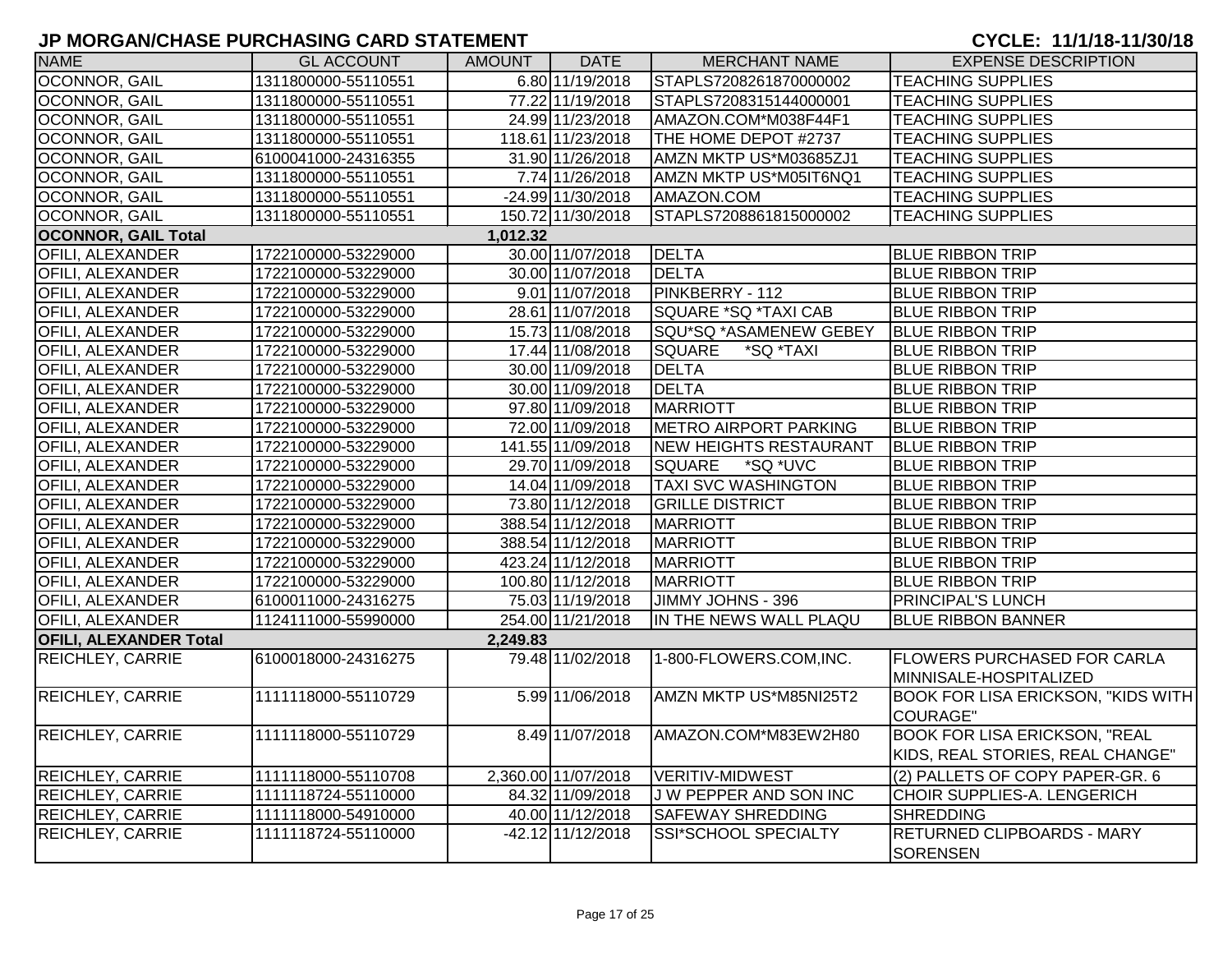| <b>NAME</b>                    | <b>GL ACCOUNT</b>   | <b>AMOUNT</b> | <b>DATE</b>         | <b>MERCHANT NAME</b>         | <b>EXPENSE DESCRIPTION</b>                       |  |  |  |  |
|--------------------------------|---------------------|---------------|---------------------|------------------------------|--------------------------------------------------|--|--|--|--|
| <b>REICHLEY, CARRIE</b>        | 1111118000-55110719 |               | 79.76 11/20/2018    | AMAZON.COM*M87CW1WX2         | T. WELLOCK-STERILITE CLEARVIEW                   |  |  |  |  |
|                                |                     |               |                     |                              | <b>BOXES FOR MATH</b>                            |  |  |  |  |
| <b>REICHLEY, CARRIE</b>        | 1111118724-55110000 |               | 39.33 11/20/2018    | J W PEPPER AND SON INC       | LENGERICH-VOCAL MUSIC SUPPLIES                   |  |  |  |  |
| <b>REICHLEY, CARRIE</b>        | 1111118000-55110719 |               | 38.58 11/21/2018    | STAPLS7208451284000001       | <b>BATTERIES FOR MATH CALCULATORS</b>            |  |  |  |  |
| <b>REICHLEY, CARRIE</b>        | 1124118000-55910000 |               | 34.99 11/21/2018    | STAPLS7208451284000001       | SCOTCH TAPE FOR GENERAL OFFICE                   |  |  |  |  |
|                                |                     |               |                     |                              | <b>SUPPLIES</b>                                  |  |  |  |  |
| <b>REICHLEY, CARRIE</b>        | 1111118000-55110708 |               | 29.16 11/29/2018    | SSI*SCHOOL SPECIALTY         | ZEBROWSKI-CLASSROOM SUPPLIES                     |  |  |  |  |
| <b>REICHLEY, CARRIE Total</b>  |                     | 2,757.98      |                     |                              |                                                  |  |  |  |  |
| RODRIGUEZ, SANDRA              | 1111113000-53220000 |               | 2,800.00 11/12/2018 | NWEA 503-624-1951            | <b>NWEA WORKSHOP ONSITE NOVI</b><br><b>WOODS</b> |  |  |  |  |
| <b>RODRIGUEZ, SANDRA</b>       | 6100013000-24316275 |               | 1,334.32 11/20/2018 | <b>SCHOLASTIC BOOK FAIRS</b> | FALL BOOK FAIR INVOICE #294283                   |  |  |  |  |
| <b>RODRIGUEZ, SANDRA Total</b> |                     | 4,134.32      |                     |                              |                                                  |  |  |  |  |
| RONNING, ADAM                  | 6100020000-24316239 |               | 74.84 11/29/2018    | SAMS CLUB #6657              | SUPPLIES FOR HOSTING THE MSBOA                   |  |  |  |  |
|                                |                     |               |                     |                              | <b>SOLO AND ENSEMBLE FESTIVAL. THIS</b>          |  |  |  |  |
|                                |                     |               |                     |                              | AMOUNT WAS REIMBURSED FROM                       |  |  |  |  |
|                                |                     |               |                     |                              | <b>MSBOA</b>                                     |  |  |  |  |
| RONNING, ADAM                  | 6100020000-24316239 |               | 89.79 11/29/2018    | SAMSCLUB #6657               | SUPPLIES FOR HOSTING THE MSBOA                   |  |  |  |  |
|                                |                     |               |                     |                              | SOLO AND ENSEMBLE FESTIVAL                       |  |  |  |  |
| <b>RONNING, ADAM Total</b>     | 164.63              |               |                     |                              |                                                  |  |  |  |  |
| ROQUE, EMILY                   | 1311800000-55110551 |               | 4.29 11/05/2018     | <b>TEACHERS STORE LIVON</b>  | <b>CLASSROOM SUPPLIES</b>                        |  |  |  |  |
| <b>ROQUE, EMILY Total</b>      |                     | 4.29          |                     |                              |                                                  |  |  |  |  |
| <b>ROSS, NICOLE</b>            | 6100022000-24316129 |               | $-35.87$ 11/01/2018 | FOREVER 21 INC               | <b>TAX REFUND</b>                                |  |  |  |  |
| <b>ROSS, NICOLE</b>            | 6100022000-24316129 |               | -39.99 11/05/2018   | <b>TARGET</b><br>00008722    | <b>REFUND</b>                                    |  |  |  |  |
| <b>ROSS, NICOLE</b>            | 6100022000-24316129 |               | 29.99 11/08/2018    | TARGET.COM *                 | PANTS FOR ADV. COSTUME                           |  |  |  |  |
| ROSS, NICOLE                   | 6100022000-24316129 |               | 42.32 11/12/2018    | <b>CUSTOMINK LLC</b>         | <b>ADDITIONAL FAN SHIRTS</b>                     |  |  |  |  |
| <b>ROSS, NICOLE</b>            | 6100022000-24316129 |               | 73.25 11/20/2018    | AMZ*PUREBUTTONS              | DANCE COMPANY GIFT                               |  |  |  |  |
| <b>ROSS, NICOLE</b>            | 6100022000-24316129 |               | 463.68 11/29/2018   | <b>CUSTOMINK LLC</b>         | GIRL SHIRT FOR GUY GIRL DANCE                    |  |  |  |  |
| <b>ROSS, NICOLE</b>            | 6100022000-24316129 |               | 471.68 11/29/2018   | <b>CUSTOMINK LLC</b>         | GUY SHIRT FOR GUY GIRL DANCE                     |  |  |  |  |
| <b>ROSS, NICOLE</b>            | 6100022000-24316129 |               | 2.50 11/30/2018     | <b>CUSTOMINK LLC</b>         | <b>EXTRA CHARGE FOR ADDING A 2XL</b>             |  |  |  |  |
|                                |                     |               |                     |                              | <b>GUY SHIRT</b>                                 |  |  |  |  |
| <b>ROSS, NICOLE Total</b>      |                     | 1,007.56      |                     |                              |                                                  |  |  |  |  |
| <b>RUDY, MICHELLE</b>          | 1311800000-55110551 |               | 15.55 11/14/2018    | AMZN MKTP US*M880P1KW1       | TEACHING SUPPLIES - SNOWMAN                      |  |  |  |  |
|                                |                     |               |                     |                              | NOTEPADS, AND HOLIDAY BUTTON                     |  |  |  |  |
|                                |                     |               |                     |                              | <b>ASSORTMENT</b>                                |  |  |  |  |
| <b>RUDY, MICHELLE</b>          | 1311800000-55110551 |               | 42.43 11/26/2018    | JOANN STORES #1933           | TEACHING SUPPLIES, CRAFT CLAY,                   |  |  |  |  |
|                                |                     |               |                     |                              | <b>GLITTER PAINT, GLOSSY PAINT, FOAM</b>         |  |  |  |  |
|                                |                     |               |                     |                              | <b>STICKERS AND PROJECTS FOR</b>                 |  |  |  |  |
|                                |                     |               |                     |                              | <b>HOLIDAY PARTY</b>                             |  |  |  |  |
| <b>RUDY, MICHELLE</b>          | 1311800000-55110551 |               | 26.90 11/28/2018    | AMZN MKTP US*M06K46TC2       | TEACHING SUPPLIES DAB N DOT INK                  |  |  |  |  |
|                                |                     |               |                     |                              | DOTTERS PLAIN AND GLITTER                        |  |  |  |  |
| <b>RUDY, MICHELLE</b>          | 1311800000-55110551 |               | 11.60 11/30/2018    | MICHAELS STORES 3744         | <b>TEACHING SUPPLIES - WINTER</b>                |  |  |  |  |
|                                |                     |               |                     |                              | <b>CRAFTS FOAM AND STICKERS</b>                  |  |  |  |  |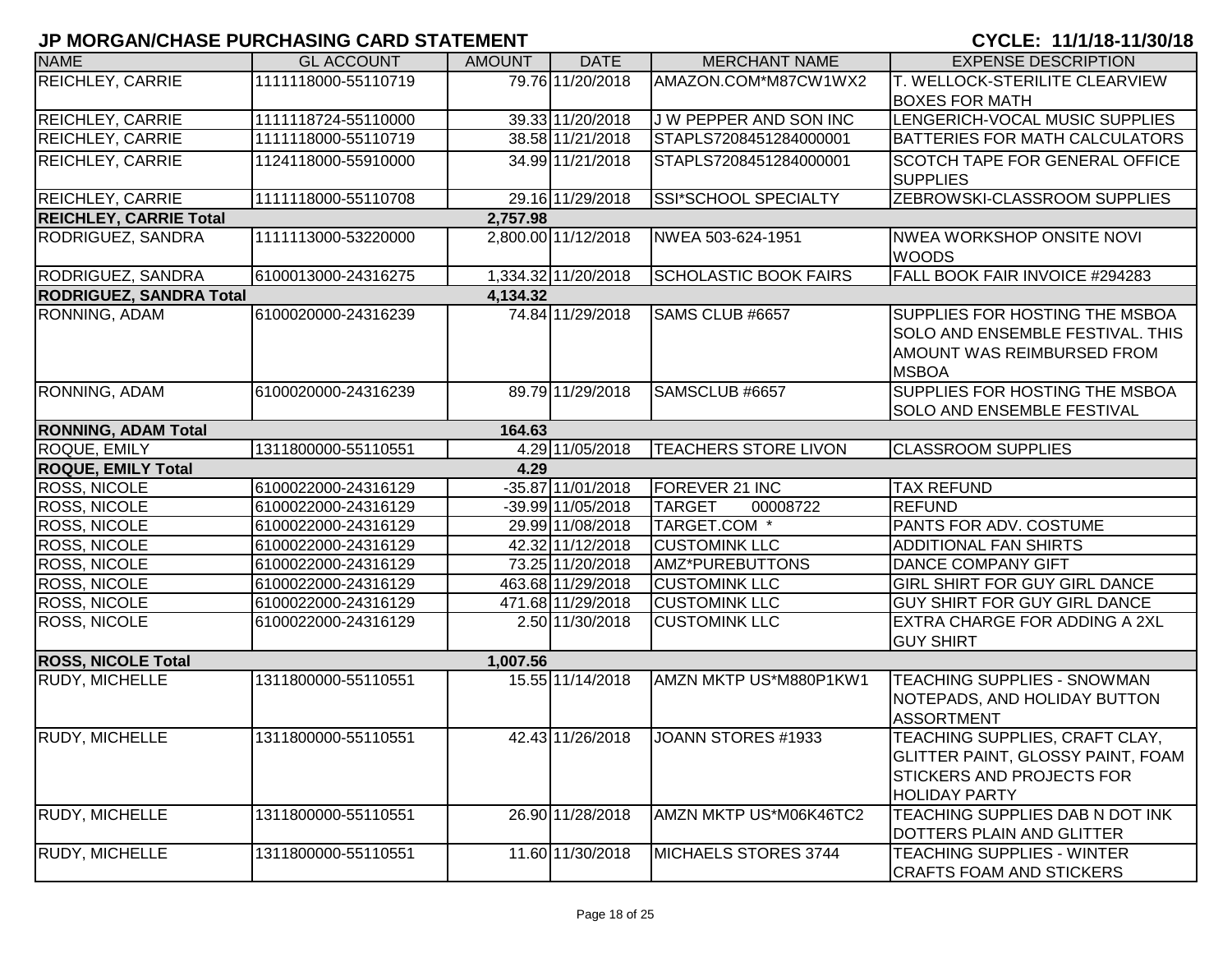| <b>NAME</b>                 | <b>GL ACCOUNT</b>   | <b>AMOUNT</b> | <b>DATE</b>         | <b>MERCHANT NAME</b>         | <b>EXPENSE DESCRIPTION</b>                                                            |
|-----------------------------|---------------------|---------------|---------------------|------------------------------|---------------------------------------------------------------------------------------|
| <b>RUDY, MICHELLE Total</b> |                     | 96.48         |                     |                              |                                                                                       |
| <b>RUTKOWSKI, MELANIE</b>   | 1637100776-53220748 |               | 235.00 11/01/2018   | <b>COLLEGEBOARD WORKSHOP</b> | CATHOLIC CENTRAL REGISTRATION<br><b>FOR CHRISTOPHER GISMONDI</b>                      |
| <b>RUTKOWSKI, MELANIE</b>   | 1722100000-53220611 |               | 1,020.00 11/01/2018 | OAKLAND SCHOOLS-RC INT       | <b>AVMR FOR KELLY ARNOLD AND</b><br><b>CAROLYN KIDDER</b>                             |
| <b>RUTKOWSKI, MELANIE</b>   | 1711111000-55210000 |               | 696.00 11/01/2018   | THE READING WAREHOUSE        | 4TH GRADE MENTOR TEXTS VILLAGE<br><b>OAKS</b>                                         |
| <b>RUTKOWSKI, MELANIE</b>   | 1711112000-55210000 |               | 696.00 11/01/2018   | THE READING WAREHOUSE        | 4TH GRADE MENTOR TEXTS ORCHARD<br><b>HILLS</b>                                        |
| <b>RUTKOWSKI, MELANIE</b>   | 1711113000-55210000 |               | 696.00 11/01/2018   | THE READING WAREHOUSE        | 4TH GRADE MENTOR TEXTS NORTH<br><b>WOODS</b>                                          |
| RUTKOWSKI, MELANIE          | 1711115000-55210000 |               | 870.16 11/01/2018   | THE READING WAREHOUSE        | 4TH GRADE MENTOR TEXTS<br>DEERFIELD                                                   |
| <b>RUTKOWSKI, MELANIE</b>   | 1711114000-55210000 |               | 869.40 11/01/2018   | THE READING WAREHOUSE        | 4TH GRADE MENTOR TEXTS<br>PARKVIEW                                                    |
| <b>RUTKOWSKI, MELANIE</b>   | 1722100000-55910611 |               | 38.09 11/05/2018    | STAPLS7207327790000001       | <b>OFFICE SUPPLIES</b>                                                                |
| <b>RUTKOWSKI, MELANIE</b>   | 1612500686-55110000 |               | 16.51 11/05/2018    | STAPLS7207327790000001       | <b>CLASSROOM SUPPLIES VO</b><br>VOGELGESANG                                           |
| RUTKOWSKI, MELANIE          | 1711220000-55210611 |               | 1,398.94 11/08/2018 | AMAZON.COM*M82M10891         | <b>MS TEXTS: ELA CLASSROOM</b><br><b>LIBRARIES</b>                                    |
| RUTKOWSKI, MELANIE          | 1711220000-55210611 |               | 1,767.66 11/08/2018 | THE READING WAREHOUSE        | <b>MS TEXT- ELA CLASSROOM LIBRARY</b>                                                 |
| <b>RUTKOWSKI, MELANIE</b>   | 1711220000-55210611 |               | 376.51 11/08/2018   | THE READING WAREHOUSE        | <b>IMS TEXTS: ELA CLASSROOM</b><br><b>LIBRARIES</b>                                   |
| RUTKOWSKI, MELANIE          | 1711111000-55210000 |               | 38.40 11/09/2018    | <b>SUMMIT K12</b>            | <b>4TH GRADE MENTOR TEXTS VILLAGE</b><br><b>OAKS</b>                                  |
| RUTKOWSKI, MELANIE          | 1711112000-55210000 |               | 38.40 11/09/2018    | SUMMIT K12                   | 4TH GRADE MENTOR TEXTS ORCHARD<br><b>HILLS</b>                                        |
| <b>RUTKOWSKI, MELANIE</b>   | 1711113000-55210000 |               | 38.40 11/09/2018    | <b>SUMMIT K12</b>            | 4TH GRADE MENTOR TEXTS NOVI<br><b>WOODS</b>                                           |
| <b>RUTKOWSKI, MELANIE</b>   | 1711114000-55210000 |               | 48.01 11/09/2018    | <b>SUMMIT K12</b>            | 4TH GRADE MENTOR TEXTS<br><b>PARKVIEW</b>                                             |
| <b>RUTKOWSKI, MELANIE</b>   | 1711115000-55210000 |               | 47.99 11/09/2018    | <b>SUMMIT K12</b>            | 4TH GRADE MENTOR TEXTS<br>DEERFIELD                                                   |
| <b>RUTKOWSKI, MELANIE</b>   | 1711220000-55210611 |               | 168.12 11/14/2018   | AMAZON.COM*M82AE1K11         | MS TEXTS: ELA CLASSROOM<br><b>LIBRARIES</b>                                           |
| <b>RUTKOWSKI, MELANIE</b>   | 1722100000-55910611 |               | 48.97 11/19/2018    | AMZN MKTP US*M828T6IX1       | OOA OFFICE SUPPLIES                                                                   |
| <b>RUTKOWSKI, MELANIE</b>   | 1711220000-55110611 |               | 156.31 11/26/2018   | <b>WALMART.COM</b>           | <b>IMS TEACHING SUPPLIES-</b><br><b>BOOKSHELVES FOR CLASSROOM</b><br><b>LIBRARIES</b> |
| <b>RUTKOWSKI, MELANIE</b>   | 1722100000-55910611 |               | 52.04 11/28/2018    | STAPLS7208646026000001       | <b>OFFICE OF ACADEMICS OFFICE</b><br><b>SUPPLIES</b>                                  |
| RUTKOWSKI, MELANIE          | 1711111000-55210000 |               | 54.31 11/28/2018    | THE READING WAREHOUSE        | VO 4TH GRADE TEXTS                                                                    |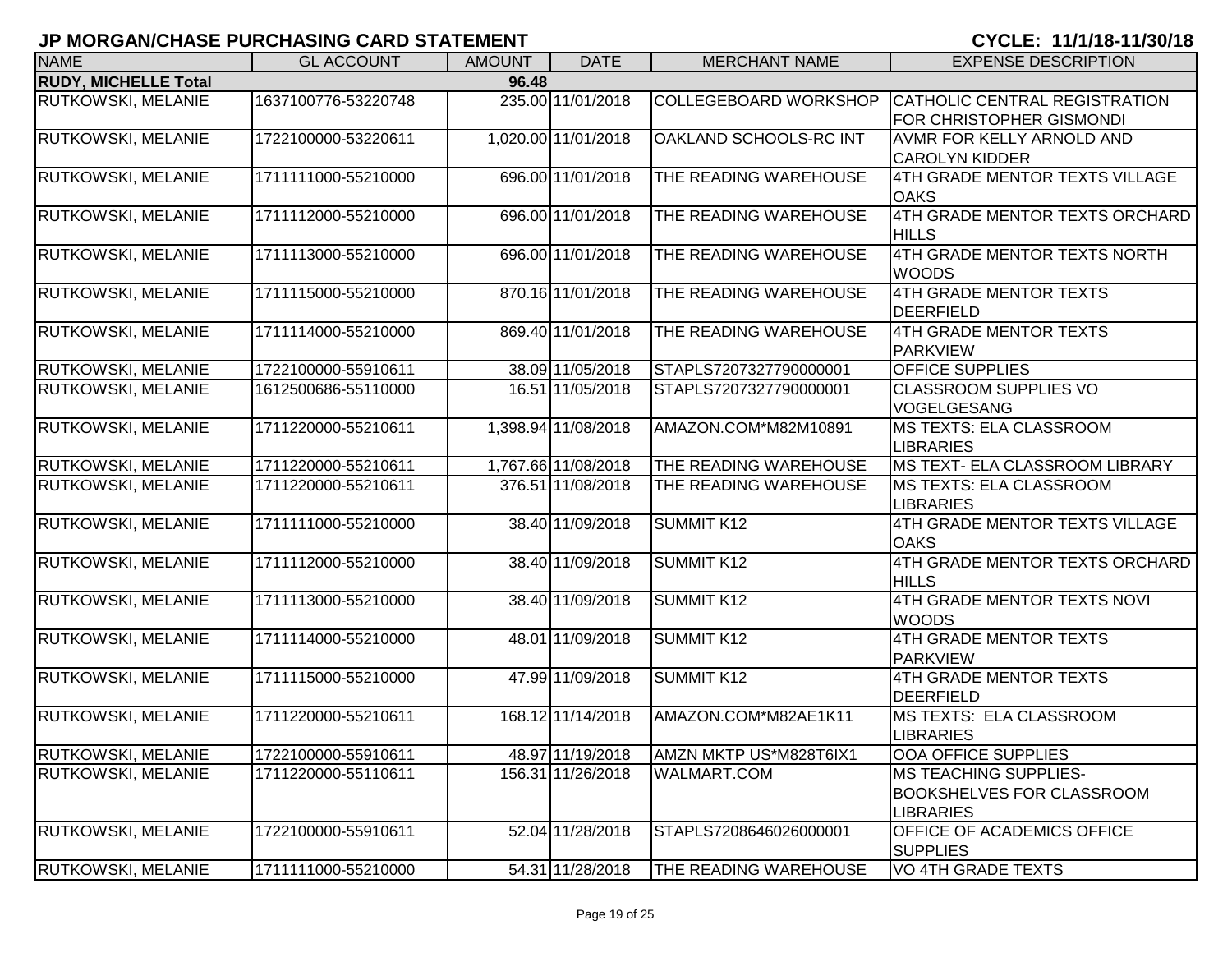| <b>NAME</b>                     | <b>GL ACCOUNT</b>   | <b>AMOUNT</b> | <b>DATE</b>         | <b>MERCHANT NAME</b>         | <b>EXPENSE DESCRIPTION</b>             |
|---------------------------------|---------------------|---------------|---------------------|------------------------------|----------------------------------------|
| <b>RUTKOWSKI, MELANIE</b>       | 1711113000-55210000 |               | 54.31 11/28/2018    | THE READING WAREHOUSE        | <b>NW 4TH GRADE TEXTS</b>              |
| RUTKOWSKI, MELANIE              | 1711112000-55210000 |               | 54.31 11/28/2018    | THE READING WAREHOUSE        | OH 4TH GRADE TEXTS                     |
| RUTKOWSKI, MELANIE              | 1711114000-55210000 |               | 67.44 11/28/2018    | THE READING WAREHOUSE        | PV 4TH GRADE TEXTS                     |
| <b>RUTKOWSKI, MELANIE</b>       | 1711115000-55210000 |               | 67.44 11/28/2018    | THE READING WAREHOUSE        | <b>DR 4TH GRADE TEXTS</b>              |
| <b>RUTKOWSKI, MELANIE</b>       | 1622200686-53450000 |               | 1,635.00 11/29/2018 | THINKING MAPS INC            | THINKING MAPS FOR ESL TEACHERS         |
|                                 |                     |               |                     |                              | (TITLE III)                            |
| <b>RUTKOWSKI, MELANIE Total</b> |                     | 11,249.72     |                     |                              |                                        |
| SAMMUT, CHRISTINA               | 6100041000-24316355 |               | 28.30 11/02/2018    | MICHAELS STORES 3744         | <b>CLASSROOM SUPPLIES</b>              |
| SAMMUT, CHRISTINA               | 6100041000-24316355 |               | 58.53 11/14/2018    | <b>OTC BRANDS, INC.</b>      | <b>CLASSROOM SUPPLIES</b>              |
| SAMMUT, CHRISTINA               | 1311800000-55110551 |               | 45.82 11/19/2018    | WAL-MART #5048               | <b>CLASSROOM SUPPLIES</b>              |
| <b>SAMMUT, CHRISTINA Total</b>  |                     | 132.65        |                     |                              |                                        |
| SATTERFIELD, EMILY              | 1311800000-55110551 |               | $-9.79$ 11/26/2018  | MICHAELS STORES 3744         | <b>CREDITED BACK (DID NOT REMEMBER</b> |
|                                 |                     |               |                     |                              | TO FILL OUT A TAX EXEMPT FORM)         |
| SATTERFIELD, EMILY              | 1311800000-55110551 |               | 51.90 11/26/2018    | MICHAELS STORES 3744         | CRAFT SUPPLIES - STAMPS, STAMP         |
|                                 |                     |               |                     |                              | PAD, ORNAMENTS, ETC.                   |
| SATTERFIELD, EMILY              | 1311800000-55110551 |               | 48.93 11/26/2018    | WM SUPERCENTER #5893         | SCHOOL SUPPLIES - CRAYON BOXES,        |
|                                 |                     |               |                     |                              | <b>COMP BOOKS</b>                      |
| SATTERFIELD, EMILY              | 1311800000-55110551 |               | 80.60 11/30/2018    | MICHAELS STORES 2071         | MISC. CARDSTOCK PAPER, HOLIDAY         |
|                                 |                     |               |                     |                              | RIBBON, ETC.                           |
| SATTERFIELD, EMILY              | 1311800000-55110551 |               | 53.00 11/30/2018    | <b>TARGET</b><br>00008961    | <b>HOLIDAY CLASSROOM</b>               |
|                                 |                     |               |                     |                              | SUPPLIES/MATERIALS                     |
| SATTERFIELD, EMILY              | 1311800000-55110551 |               | 5.00 11/30/2018     | 00014654<br><b>TARGET</b>    | <b>ART SPONGES</b>                     |
| <b>SATTERFIELD, EMILY Total</b> |                     | 229.64        |                     |                              |                                        |
| <b>SCHURIG, CLAIRE</b>          | 1111322724-55110000 |               | 11.25 11/27/2018    | J W PEPPER AND SON INC       | MUSIC FOR WINTER CONCERT               |
| <b>SCHURIG, CLAIRE</b>          | 1111322724-55110000 |               | 10.75 11/27/2018    | <b>JW PEPPER AND SON INC</b> | <b>MUSIC FOR WINTER CONCERT</b>        |
| <b>SCHURIG, CLAIRE</b>          | 1111322724-55110000 |               | 10.75 11/29/2018    | J W PEPPER AND SON INC       | <b>MUSIC FOR WINTER CONCERT</b>        |
| <b>SCHURIG, CLAIRE Total</b>    |                     | 32.75         |                     |                              |                                        |
| <b>SCHYPINSKI, RACHEL</b>       | 6100022000-24316186 |               | 29.96 11/09/2018    | <b>TARGET</b><br>00014654    | <b>ADOPT-A-CHILD ITEMS</b>             |
| <b>SCHYPINSKI, RACHEL</b>       | 6100022000-24316186 |               | 364.90 11/12/2018   | KOHL'S #0323                 | <b>ADOPT-A-CHILD ITEMS</b>             |
| <b>SCHYPINSKI, RACHEL</b>       | 6100022000-24316186 |               | 202.37 11/12/2018   | KOHL'S #0323                 | <b>ADOPT-A-CHILD ITEMS</b>             |
| <b>SCHYPINSKI, RACHEL</b>       | 6100022000-24316186 |               | 293.84 11/12/2018   | <b>KOHLS #0682</b>           | ADOPT-A-CHILD ITEMS                    |
| <b>SCHYPINSKI, RACHEL</b>       | 6100022000-24316186 |               | 162.37 11/12/2018   | SAMS CLUB #6657              | <b>SNACKS + SUPPLIES FOR</b>           |
|                                 |                     |               |                     |                              | DEVELOPMENT DAY + MIDDLE SCHOOL        |
|                                 |                     |               |                     |                              |                                        |
| <b>SCHYPINSKI, RACHEL</b>       | 6100022000-24316186 |               | 38.20 11/12/2018    | <b>TARGET</b><br>00006114    | <b>ADOPT-A-CHILD ITEMS</b>             |
| <b>SCHYPINSKI, RACHEL</b>       | 6100022000-24316186 |               | 50.45 11/12/2018    | <b>TARGET</b><br>00008722    | ADOPT-A-CHILD ITEMS                    |
| <b>SCHYPINSKI, RACHEL</b>       | 6100022000-24316186 |               | 45.98 11/12/2018    | <b>TARGET</b><br>00008722    | <b>ADOPT-A-CHILD ITEMS</b>             |
| <b>SCHYPINSKI, RACHEL</b>       | 6100022000-24316186 |               | 84.95 11/12/2018    | <b>TARGET</b><br>00008722    | <b>ADOPT-A-CHILD ITEMS</b>             |
| <b>SCHYPINSKI, RACHEL</b>       | 6100022000-24316186 |               | 43.97 11/12/2018    | <b>TARGET</b><br>00008722    | ADOPT-A-CHILD ITEMS                    |
| <b>SCHYPINSKI, RACHEL</b>       | 6100022000-24316186 |               | 81.76 11/12/2018    | <b>TARGET</b><br>00008722    | ADOPT-A-CHILD ITEMS                    |
| <b>SCHYPINSKI, RACHEL</b>       | 6100022000-24316186 |               | 187.41 11/12/2018   | WM SUPERCENTER #1754         | <b>ADOPT-A-CHILD ITEMS</b>             |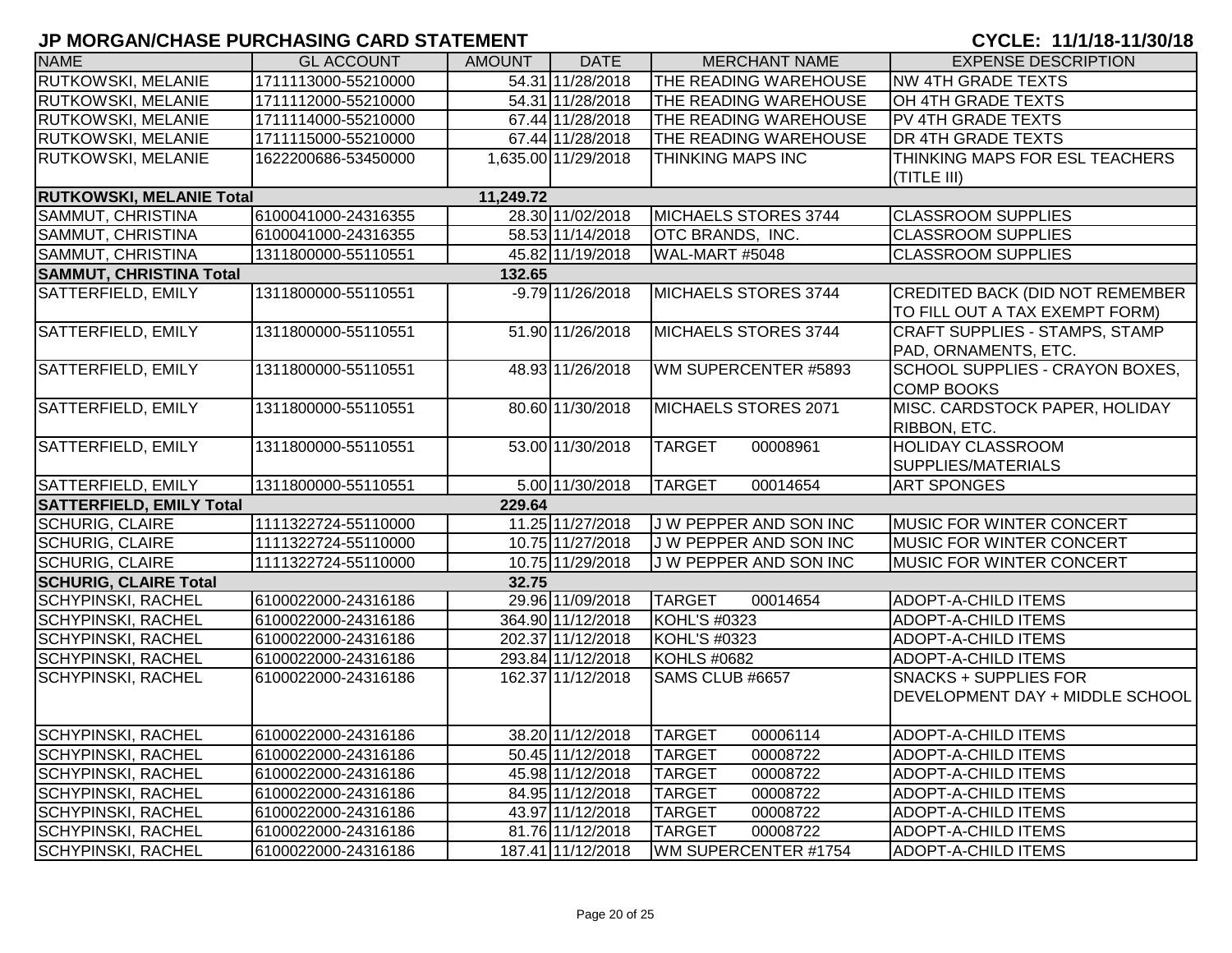| <b>NAME</b>                     | <b>GL ACCOUNT</b>   | <b>AMOUNT</b> | <b>DATE</b>         | <b>MERCHANT NAME</b>          | <b>EXPENSE DESCRIPTION</b>             |
|---------------------------------|---------------------|---------------|---------------------|-------------------------------|----------------------------------------|
| <b>SCHYPINSKI, RACHEL</b>       | 6100022000-24316186 |               | 327.69 11/13/2018   | <b>COTTAGE INN PIZZA - NO</b> | FOOD FOR DEVELOPMENT DAY +             |
|                                 |                     |               |                     |                               | <b>MIDDLE SCHOOL</b>                   |
| <b>SCHYPINSKI, RACHEL</b>       | 6100022000-24316186 |               | 234.00 11/13/2018   | MEIJER #245                   | <b>ADOPT-A-CHILD ITEMS</b>             |
| <b>SCHYPINSKI, RACHEL</b>       | 6100022000-24316186 |               | 1,159.56 11/14/2018 | <b>SAMS CLUB #6657</b>        | WE ARE THANKFUL FOR YOU CANDY          |
|                                 |                     |               |                     |                               | <b>FOR STUDENTS</b>                    |
| <b>SCHYPINSKI, RACHEL</b>       | 6100022000-24316186 |               | 51.35 11/19/2018    | KOHL'S #0323                  | <b>ADOPT-A-CHILD ITEMS</b>             |
| <b>SCHYPINSKI, RACHEL</b>       | 6100022000-24316186 |               | 538.80 11/21/2018   | SAMS CLUB #6657               | PIES FOR STAFF                         |
| <b>SCHYPINSKI, RACHEL Total</b> |                     | 3,897.56      |                     |                               |                                        |
| <b>SHAFER, RACHELLE</b>         | 6100012000-24316501 |               | 82.45 11/09/2018    | IMAGESTUFF.COM                | <b>WILDCAT WALK</b>                    |
| SHAFER, RACHELLE                | 1124112000-55910000 |               | 78.84 11/15/2018    | STAPLS7208068306000001        | <b>FOLDERS FOR THE OFFICE</b>          |
| <b>SHAFER, RACHELLE</b>         | 1111112000-55110708 |               | 2,360.00 11/19/2018 | VERITIV-MIDWEST               | <b>COPIER PAPER</b>                    |
| <b>SHAFER, RACHELLE</b>         | 1124112000-55990000 |               | 205.83 11/20/2018   | <b>DECKER EQUIPMENT</b>       | <b>SAFETY SIGNS FOR PARENT PARKING</b> |
|                                 |                     |               |                     |                               | <b>LOT</b>                             |
| SHAFER, RACHELLE                | 1111112000-55110708 |               | 67.43 11/23/2018    | <b>SSI*SCHOOL SPECIALTY</b>   | CLASSROOM BUDGET. UKROP                |
| <b>SHAFER, RACHELLE</b>         | 6100012000-24316501 |               | 960.60 11/27/2018   | <b>SM WOLF</b>                | <b>WILDCAT PRIZES</b>                  |
| <b>SHAFER, RACHELLE</b>         | 6100012000-24316501 |               | 394.50 11/27/2018   | <b>SM WOLF</b>                | <b>WILDCAT PRIZES</b>                  |
| <b>SHAFER, RACHELLE</b>         | 1111112000-55110708 |               | 35.50 11/28/2018    | VERITIV-MIDWEST               | <b>COLOR COPY PAPER</b>                |
| <b>SHAFER, RACHELLE</b>         | 1111112000-55110708 |               | 485.32 11/30/2018   | <b>DBC*BLICK ART MATERIAL</b> | ART TEACHER CLASSROOM BUDGET           |
| <b>SHAFER, RACHELLE</b>         | 6100012000-24316275 |               | 3,302.99 11/30/2018 | <b>SCHOLASTIC BOOK FAIRS</b>  | <b>SCHOLASTIC BOOK FAIR</b>            |
| <b>SHAFER, RACHELLE Total</b>   |                     | 7,973.46      |                     |                               |                                        |
| <b>SHEERAN, MARGARET</b>        | 6100020000-24316263 |               | 25.00 11/19/2018    | <b>SEFMD (SCIENCE FAIR)</b>   | <b>SCIENCE FAIR</b>                    |
| <b>SHEERAN, MARGARET Total</b>  |                     | 25.00         |                     |                               |                                        |
| <b>SHPAKOFF, KATHLEEN</b>       | 1335100000-55110553 |               | 30.06 11/23/2018    | AMAZON.COM*M090R2OV1          | <b>TEACHING MATERIALS</b>              |
| <b>SHPAKOFF, KATHLEEN</b>       | 1335100000-55110553 |               | 19.99 11/30/2018    | JOANN STORES #1933            | <b>TEACHING MATERIALS</b>              |
| <b>SHPAKOFF, KATHLEEN Total</b> |                     | 50.05         |                     |                               |                                        |
| SIPPLE, GEORGE                  | 1128200000-53490000 |               | 42.00 11/01/2018    | REV.COM                       | <b>TRANSCRIPTION SERVICE FOR</b>       |
|                                 |                     |               |                     |                               | CAPTIONING/ADA COMPLIANCE              |
| SIPPLE, GEORGE                  | 1128200000-55990000 |               | 127.00 11/20/2018   | <b>NSPRA</b>                  | NSPRA - NATIONAL PR ASSOCIATION        |
|                                 |                     |               |                     |                               | <b>BOOK ON CRISIS COMMUNICATION</b>    |
|                                 |                     |               |                     |                               | <b>FOR SCHOOLS</b>                     |
| SIPPLE, GEORGE                  | 1128200000-55990000 |               | 33.50 11/20/2018    | <b>NSPRA</b>                  | NATIONAL PR ASSOCIATION BOOK ON        |
|                                 |                     |               |                     |                               | <b>SOCIAL MEDIA PRACTICES</b>          |
| <b>SIPPLE, GEORGE Total</b>     |                     | 202.50        |                     |                               |                                        |
| <b>SOUTHWORTH, ANGELA</b>       | 1111220712-55110000 |               | 32.89 11/01/2018    | KROGER #444                   | SPANISH - SUGAR SKULL SUPPLIES         |
| SOUTHWORTH, ANGELA              | 6100020000-24316246 |               | 70.39 11/01/2018    | TARGET<br>00019711            | <b>DC BUS BOX SUPPLIES</b>             |
|                                 |                     |               |                     |                               | (RETURNED \$27.54 11/4)                |
| SOUTHWORTH, ANGELA              | 6100020000-24316246 |               | $-27.54$ 11/05/2018 | <b>TARGET</b><br>00009225     | DC SUPPLIES - RETURN                   |
| SOUTHWORTH, ANGELA              | 6100020000-24316246 |               | 54.95 11/05/2018    | WM SUPERCENTER #1754          | <b>BUS BOX SUPPLIES FOR DC TRIP</b>    |
| SOUTHWORTH, ANGELA              | 6100020000-24316770 |               | 8.49 11/12/2018     | DD/BR #336551                 | SUPPLIES FOR NON-DC TRIP 8TH           |
|                                 |                     |               |                     |                               | <b>GRADERS</b>                         |
| SOUTHWORTH, ANGELA              | 6100020000-24316770 |               | 29.45 11/12/2018    | MEIJER INC #172 Q01           | SUPPLIES FOR ACTIVITIES FOR NON-       |
|                                 |                     |               |                     |                               | DC FIELD TRIP 8TH GRADERS              |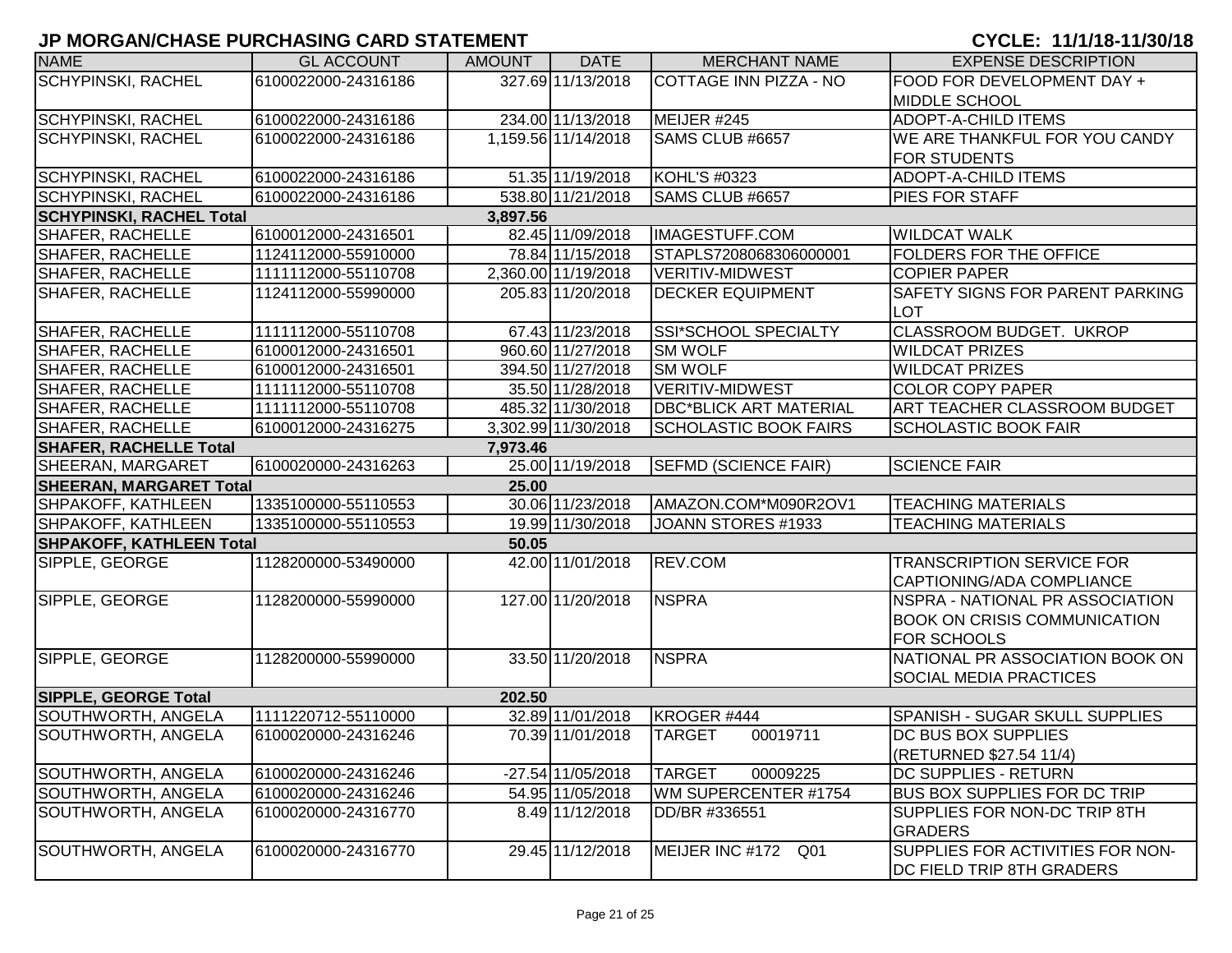| <b>NAME</b>                        | <b>GL ACCOUNT</b>   | <b>AMOUNT</b> | <b>DATE</b>                   | <b>MERCHANT NAME</b>          | <b>EXPENSE DESCRIPTION</b>                                                                        |
|------------------------------------|---------------------|---------------|-------------------------------|-------------------------------|---------------------------------------------------------------------------------------------------|
| SOUTHWORTH, ANGELA                 | 6100020000-24316256 |               | $\overline{20.12}$ 11/16/2018 | <b>TARGET</b><br>00014654     | SUPPLIES FOR NOVI POWER DAY 11/21                                                                 |
| SOUTHWORTH, ANGELA Total           |                     | 188.75        |                               |                               |                                                                                                   |
| <b>SOVEL, SHEILA</b>               | 6100041000-24316355 |               | 46.28 11/12/2018              | MICHAELS STORES 2071          | <b>CLASSROOM TEACHING SUPPLIES</b>                                                                |
| SOVEL, SHEILA                      | 6100041000-24316355 |               | 31.82 11/21/2018              | WAL-MART #5893                | <b>CLASSROOM TEACHING SUPPLIES</b>                                                                |
| SOVEL, SHEILA                      | 6100041000-24316355 |               | 23.02 11/29/2018              | WM SUPERCENTER #5893          | <b>CLASSROOM TEACHING SUPPLIES</b>                                                                |
| <b>SOVEL, SHEILA Total</b>         |                     | 101.12        |                               |                               |                                                                                                   |
| STEEH, ROBERT                      | 6100025000-24316301 |               | 26.44 11/08/2018              | DD/BR #336551                 | <b>COFFEE FOR MORNING</b><br><b>SCHOOL/BUSINESS COUNCIL MEETING</b>                               |
| STEEH, ROBERT                      | 6100025000-24316301 |               | 29.08 11/20/2018              | <b>MARIA S ITALIAN BAKERY</b> | <b>SNACKS FOR COMMUNITY ED</b><br>ADVISORY COUNCIL BI-MONTHLY<br><b>MEETING</b>                   |
| STEEH, ROBERT                      | 6100000000-24316770 |               | 113.70 11/30/2018             | <b>RED OLIVE XV</b>           | <b>COMMUNITY ED STAFF MEETING</b>                                                                 |
| <b>STEEH, ROBERT Total</b>         |                     | 169.22        |                               |                               |                                                                                                   |
| <b>STRICKER, CHRISTINE</b>         | 1335100000-55110553 |               | 20.59 11/05/2018              | HOBBY-LOBBY #645              | <b>CRAFT SUPPLIES FOR CARE</b>                                                                    |
| <b>STRICKER, CHRISTINE</b>         | 1335100000-55110553 |               | 26.73 11/08/2018              | WM SUPERCENTER #5048          | <b>CRAFT SUPPLIES FOR CARE</b>                                                                    |
| <b>STRICKER, CHRISTINE</b>         | 1335100000-55110553 |               | 20.32 11/27/2018              | JOANN STORES #1933            | <b>CRAFT SUPPLIES FOR CARE</b>                                                                    |
| <b>STRICKER, CHRISTINE</b>         | 1335100000-55110553 |               | 19.29 11/27/2018              | MICHAELS STORES 3744          | <b>CRAFT SUPPLIES FOR CARE</b>                                                                    |
| <b>STRICKER, CHRISTINE Total</b>   |                     | 86.93         |                               |                               |                                                                                                   |
| THEOPHELIS, ANASTASIA              | 1222600000-55990000 |               | 2.12 11/05/2018               | KROGER #632                   | PROFESSIONAL DEVELOPMENT<br><b>EXPENSE</b>                                                        |
| THEOPHELIS, ANASTASIA              | 1222600000-55990000 |               | 88.98 11/05/2018              | <b>LA HERRADURA</b>           | PROFESSIONAL DEVELOPMENT<br><b>EXPENSE</b>                                                        |
| THEOPHELIS, ANASTASIA              | 1222600000-55990000 |               | 9.53 11/05/2018               | LA HERRADURA                  | <b>PROFESSIONAL DEVELOPMENT</b><br><b>EXPENSE</b>                                                 |
| <b>THEOPHELIS, ANASTASIA Total</b> |                     | 100.63        |                               |                               |                                                                                                   |
| TIMMER, SANDRA                     | 1513200332-55990000 |               | 400.20 11/19/2018             | WAL-MART #5048                | TABLES AND CHAIRS FOR HANGOUT<br>ROOM REQUESTED BY LINDA<br><b>CIANFERRA</b>                      |
| <b>TIMMER, SANDRA Total</b>        |                     | 400.20        |                               |                               |                                                                                                   |
| <b>TURNER, NANCY</b>               | 4445614000-56420000 |               | 11.93 11/02/2018              | <b>SSI*SCHOOL SPECIALTY</b>   | STRAP FOR CHAIR AT PARKVIEW FOR<br><b>SE STUDENT</b>                                              |
| TURNER, NANCY                      | 1711220000-55210611 |               | 214.02 11/07/2018             | AMAZON.COM*M821H4BC2          | A NIGHT DIVIDED MS TEXTS                                                                          |
| TURNER, NANCY                      | 1722100000-53220611 |               | 140.00 11/08/2018             | PAYPAL *MAASE                 | PRACTICAL STRATEGIES FOR<br>REDUCING ANXIETY DEF BEHAVIORS<br><b>WRKSHP - DARBY</b>               |
| <b>TURNER, NANCY</b>               | 1222600000-53220000 |               | 100.00 11/08/2018             | PAYPAL *MAASE                 | <b>PRACTICAL STRATEGIES FOR</b><br><b>REDUCING ANXIETY DEF BEHAVIORS</b><br><b>WRKSHP - PATEL</b> |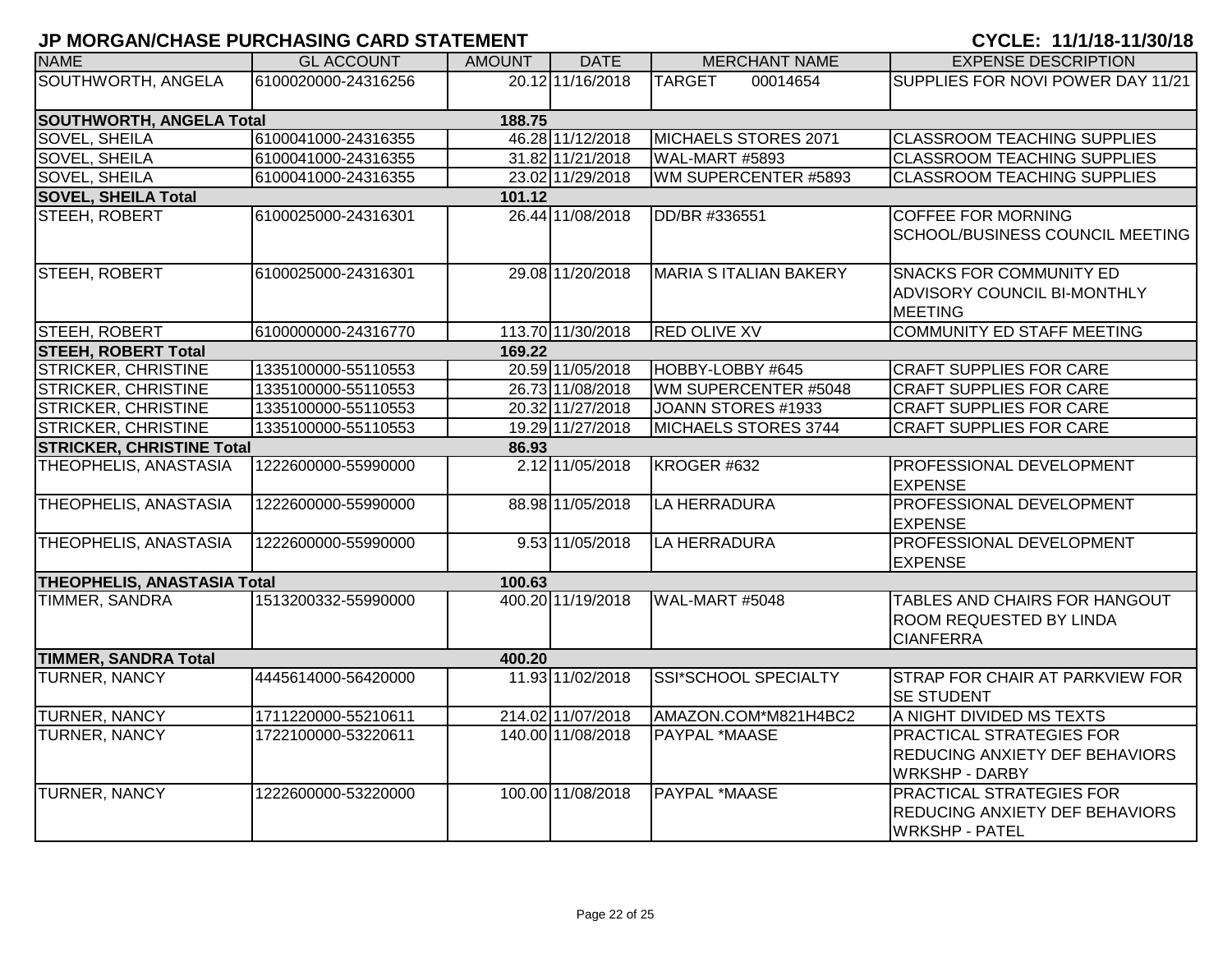| <b>NAME</b>                    | <b>GL ACCOUNT</b>   | <b>AMOUNT</b> | <b>DATE</b>         | <b>MERCHANT NAME</b>          | <b>EXPENSE DESCRIPTION</b>                                |
|--------------------------------|---------------------|---------------|---------------------|-------------------------------|-----------------------------------------------------------|
| <b>TURNER, NANCY</b>           | 1222600000-53220000 |               | 100.00 11/08/2018   | PAYPAL *MAASE                 | <b>PRACTICAL STRATEGIES FOR</b>                           |
|                                |                     |               |                     |                               | <b>REDUCING ANXIETY DEF BEHAVIORS</b>                     |
|                                |                     |               |                     |                               | <b>WRKSHP - THEOPHELIS</b>                                |
| TURNER, NANCY                  | 1212214194-55110000 |               | 77.32 11/21/2018    | <b>LITERACY RESOURCES INC</b> | <b>PARKVIEW PHONIC AWARENESS</b>                          |
| <b>TURNER, NANCY</b>           | 1212215194-55110000 |               | 77.32 11/21/2018    | LITERACY RESOURCES INC        | DEERFIELD                                                 |
| TURNER, NANCY                  | 1212211194-55110000 |               | 77.32 11/21/2018    | LITERACY RESOURCES INC        | <b>VILLAGE OAKS</b>                                       |
| TURNER, NANCY                  | 1212213194-55110000 |               | 77.32 11/21/2018    | <b>LITERACY RESOURCES INC</b> | NOVI WOODS                                                |
| <b>TURNER, NANCY</b>           | 1212212194-55110000 |               | 77.32 11/21/2018    | <b>LITERACY RESOURCES INC</b> | <b>ORCHARD HILLS</b>                                      |
| <b>TURNER, NANCY</b>           | 1212252191-55110000 |               | 77.34 11/21/2018    | <b>LITERACY RESOURCES INC</b> | <b>ECEC</b>                                               |
| TURNER, NANCY                  | 1221652000-53220000 |               | 15.00 11/29/2018    | OAKLAND SCHOOLS-RC INT        | <b>ECSE TEACHERS PD DAY - TAMIRA</b><br><b>SHROPSHIRE</b> |
| <b>TURNER, NANCY Total</b>     |                     | 1,044.89      |                     |                               |                                                           |
| VANEIZENGA, JAMES              | 1111322725-55110000 |               | 4.16 11/02/2018     | USPS PO 2569200376            | <b>SOLO AND ENSEMBLE FEES MAILING</b>                     |
| <b>VANEIZENGA, JAMES</b>       | 1111322725-55110000 |               | 153.00 11/06/2018   | <b>LUCKS MUSIC LIBRARY</b>    | <b>WINTER CONCERT MUSIC</b>                               |
| <b>VANEIZENGA, JAMES Total</b> |                     | 157.16        |                     |                               |                                                           |
| <b>VUICHARD, TATIANA</b>       | 6100000000-24316770 |               | 19.07 11/21/2018    | <b>ACE HARDWARE CLARKSTON</b> | <b>CHARGED IN ERROR</b>                                   |
| <b>VUICHARD, TATIANA</b>       | 1331100000-55990000 |               | 15.00 11/28/2018    | <b>FIVE BELOW 558</b>         | LIGHT UP THE NIGHT - CITY OF NOVI                         |
|                                |                     |               |                     |                               | COMMUNITY EVENT - CRAFT SUPPLIES                          |
|                                |                     |               |                     |                               |                                                           |
| <b>VUICHARD, TATIANA</b>       | 1331100000-55990000 |               | 6.17 11/28/2018     | WAL-MART #5893                | LIGHT UP THE NIGHT - CITY OF NOVI                         |
|                                |                     |               |                     |                               | COMMUNITY EVENT - CRAFT SUPPLIES                          |
|                                |                     |               |                     |                               |                                                           |
| <b>VUICHARD, TATIANA</b>       | 1331100000-57410000 |               | 108.22 11/29/2018   | <b>MICHIGAN NOTARY SERVIC</b> | MI NOTARY SERVICE FOR KAYLEY                              |
|                                |                     |               |                     |                               | DAHRING                                                   |
| <b>VUICHARD, TATIANA</b>       | 1331100000-53610000 |               | 40.00 11/29/2018    | <b>PRINTNOLOGY INC</b>        | <b>BUSINESS CARDS - KAYLEY DAHRING</b>                    |
| <b>VUICHARD, TATIANA Total</b> |                     | 188.46        |                     |                               |                                                           |
| <b>WARECK, MICHELE</b>         | 6100022000-24316133 |               | 280.78 11/02/2018   | <b>CUSTOMINK LLC</b>          | <b>DIVERSITY CLUB T-SHIRTS</b>                            |
| <b>WARECK, MICHELE</b>         | 1124122000-55910000 |               | 430.13 11/02/2018   | STAPLS7207136729000003        | <b>OFFICE SUPPLIES</b>                                    |
| <b>WARECK, MICHELE</b>         | 6100022000-24316170 |               | 1,440.00 11/06/2018 | PAYPAL *UNIVERSITYM           | MODEL UN CONFERENCE FEES                                  |
| <b>WARECK, MICHELE</b>         | 6100022000-24316170 |               | 50.00 11/06/2018    | PAYPAL *UNIVERSITYM           | <b>MODEL UN FEES</b>                                      |
| <b>WARECK, MICHELE</b>         | 1111322349-55110000 |               | 79.97 11/06/2018    | SP * ADTECH-CRAFT.COM         | <b>CAD CLASSROOM SUPPLIES</b>                             |
| <b>WARECK, MICHELE</b>         | 1111322000-55110716 |               | 266.35 11/08/2018   | <b>BURR KING MANUFACTURIN</b> | PURCHASE OF CONTACT WHEEL TO                              |
|                                |                     |               |                     |                               | <b>REPAIR MACHINERY IN AUTO SHOP</b>                      |
| <b>WARECK, MICHELE</b>         | 1112722998-53450000 |               | 1,495.00 11/08/2018 | <b>NCS*PEARSON CERT</b>       | MICROSOFT OFFICE 2016                                     |
|                                |                     |               |                     |                               | <b>CERTIFICATION TESTING FOR</b>                          |
|                                |                     |               |                     |                               | <b>BUSINESS</b>                                           |
| <b>WARECK, MICHELE</b>         | 6100022000-24316186 |               | 1,260.00 11/08/2018 | PAYPAL *STUDENTLEAD           | STUDENT LEADERSHIP CONFERENCE                             |
|                                |                     |               |                     |                               | <b>FEES</b>                                               |
| <b>WARECK, MICHELE</b>         | 1111322000-55110708 |               | 104.40 11/08/2018   | STAPLS7207136729000001        | PAPER CUTTER FOR TEACHING STAFF                           |
| <b>WARECK, MICHELE</b>         | 1112722998-53450000 |               | 552.25 11/12/2018   | <b>B E PUBLISHING</b>         | <b>BUSINESS CLASSES ONLINE</b>                            |
|                                |                     |               |                     |                               | <b>REGISTRATION</b>                                       |
| <b>WARECK, MICHELE</b>         | 1111322000-57410000 |               | 23.33 11/12/2018    | SAMSCLUB #6657                | <b>NEW STAFF MEMBERSHIP FEE</b>                           |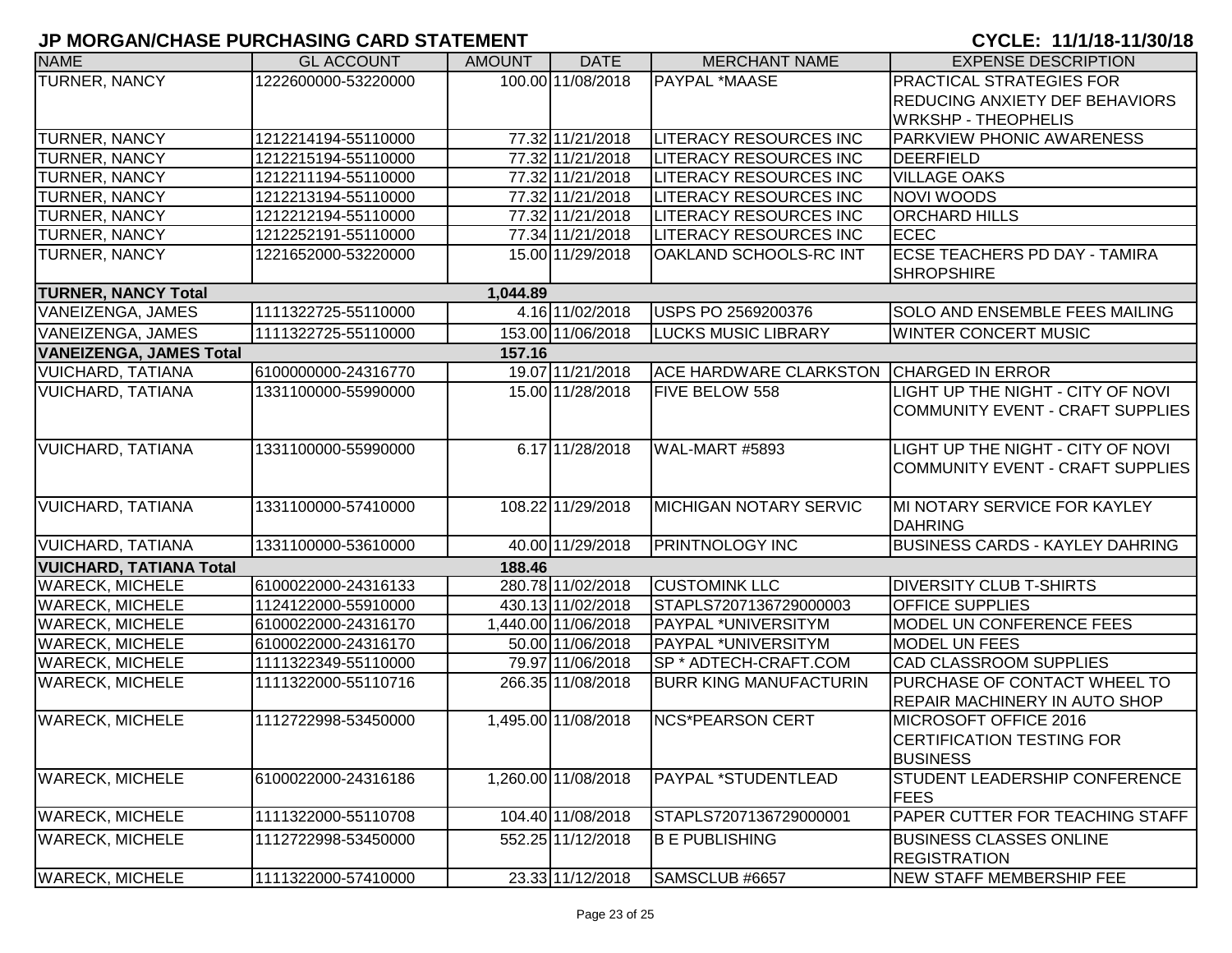| <b>NAME</b>                   | <b>GL ACCOUNT</b>   | <b>AMOUNT</b> | <b>DATE</b>         | <b>MERCHANT NAME</b>          | <b>EXPENSE DESCRIPTION</b>               |
|-------------------------------|---------------------|---------------|---------------------|-------------------------------|------------------------------------------|
| <b>WARECK, MICHELE</b>        | 1124122000-55910000 |               | 7.97 11/13/2018     | WAL-MART #5893                | <b>SCAN DISK FLASH DRIVE FOR SPECIAL</b> |
|                               |                     |               |                     |                               | <b>I</b> PROJECT                         |
| <b>WARECK, MICHELE</b>        | 6100022000-24316770 |               | 14.17 11/14/2018    | JOANN STORES #2277            | PAY IT FORWARD DECORATIONS               |
| <b>WARECK, MICHELE</b>        | 6100022000-24316770 |               | 192.16 11/14/2018   | <b>TARGET</b><br>00014654     | PAY IT FORWARD GIFT CARDS AND            |
|                               |                     |               |                     |                               | <b>GOODIES</b>                           |
| <b>WARECK, MICHELE</b>        | 6100022000-24316770 |               | 21.82 11/14/2018    | WAL-MART #5893                | PAY IT FORWARD DECORATIONS               |
| <b>WARECK, MICHELE</b>        | 1124122000-55910000 |               | 42.63 11/14/2018    | WM SUPERCENTER #2700          | <b>PRINCIPAL OFFICE SUPPLIES</b>         |
| <b>WARECK, MICHELE</b>        | 1111322000-55110716 |               | $-14.23$ 11/15/2018 | <b>BURR KING MANUFACTURIN</b> | <b>TAX REFUND FOR PURCHASE</b>           |
| <b>WARECK, MICHELE</b>        | 1111322000-55110716 |               | $-14.23$ 11/15/2018 | <b>BURR KING MANUFACTURIN</b> | TAX REFUND ON PURCHASE, THEY             |
|                               |                     |               |                     |                               | <b>CREDITED THIS TWICE</b>               |
| <b>WARECK, MICHELE</b>        | 6100022000-24316770 |               | 9.34 11/15/2018     | KROGER #632                   | PAY IT FORWARD GIFT BAG GOODIES          |
| <b>WARECK, MICHELE</b>        | 1111322000-55110707 |               | 228.96 11/15/2018   | OFFICEMAX/DEPOT 6614          | COMPUTER INSTRUCTION SUPPLIES            |
| <b>WARECK, MICHELE</b>        | 1111322738-55110000 |               | 80.00 11/16/2018    | <b>PRINTNOLOGY INC</b>        | <b>BUSINESS CARDS FOR</b>                |
|                               |                     |               |                     |                               | ADMINISTRATION                           |
| <b>WARECK, MICHELE</b>        | 6100022000-24316176 |               | 535.15 11/19/2018   | <b>RYDIN DECAL-MOTO</b>       | <b>STUDENT PARKING LOT PERMITS</b>       |
| <b>WARECK, MICHELE</b>        | 6100022000-24316176 |               | 120.00 11/21/2018   | <b>SAFEWAY SHREDDING</b>      | <b>SHREDDING SERVICE PAYMENT</b>         |
| <b>WARECK, MICHELE</b>        | 1111322706-55110000 |               | 13.90 11/21/2018    | STAPLS7207136729000002        | COUNSELING OFFICE SUPPLIES               |
| <b>WARECK, MICHELE</b>        | 6100022000-24316175 |               | 269.10 11/23/2018   | COMPACTAPPLIANCE.COM          | <b>REPLACEMENT ICE MAKER FOR</b>         |
|                               |                     |               |                     |                               | <b>ATTENDANCE OFFICE</b>                 |
| <b>WARECK, MICHELE</b>        | 6100022000-24316275 |               | 50.00 11/23/2018    | <b>TARGET</b><br>00014654     | <b>STAFF GIFT CARD</b>                   |
| <b>WARECK, MICHELE</b>        | 6100022000-24316190 |               | 501.17 11/26/2018   | SAMSCLUB.COM                  | <b>FOOD ORDER FOR HOSA</b>               |
|                               |                     |               |                     |                               | <b>COMPETITION</b>                       |
| <b>WARECK, MICHELE</b>        | 6100022000-24316119 |               | 1,020.00 11/26/2018 | <b>THE LIBRARY PUB</b>        | NOVI HIGH SCHOOL CLASS OF 2008           |
|                               |                     |               |                     |                               | <b>REUNION FEES, PAID FROM</b>           |
|                               |                     |               |                     |                               | <b>REMAINING FUNDS COLLECTED</b>         |
|                               |                     |               |                     |                               | <b>DURING SCHOOL YEARS</b>               |
| <b>WARECK, MICHELE</b>        | 1112722998-53450000 |               | 332.50 11/28/2018   | <b>NCS PEARSON</b>            | <b>PAYMENT FOR ADDITIONAL GMETRIX</b>    |
|                               |                     |               |                     |                               | SITE LICENSE FOR MICROSOFT SUITE         |
| <b>WARECK, MICHELE</b>        | 1111322000-55110716 |               | 958.21 11/28/2018   | SQU*SQ *ALLIED LEISURE        | DRAFTING/AUTO SHOP CLASSROOM             |
|                               |                     |               |                     |                               | <b>SUPPLIES</b>                          |
| <b>WARECK, MICHELE</b>        | 6100022000-24316111 |               | 417.03 11/28/2018   | <b>SUPERIOR TEXT LLC</b>      | <b>BOOKS FOR TEACHERS</b>                |
| <b>WARECK, MICHELE</b>        | 6100022000-24316125 |               | 2,147.55 11/30/2018 | <b>BIANCO TOURS INC</b>       | <b>BUS FEES FOR DECA COMPETITION</b>     |
| <b>WARECK, MICHELE</b>        | 6100022000-24316275 |               | 35.95 11/30/2018    | CVS/PHARMACY #08161           | <b>STAFF RETIREMENT GIFT CARD</b>        |
| <b>WARECK, MICHELE</b>        | 1124122000-55910000 |               | 60.80 11/30/2018    | SAMSCLUB #6657                | MISCELLANEOUS PRINCIPAL OFFICE           |
|                               |                     |               |                     |                               | <b>SUPPLIES</b>                          |
| <b>WARECK, MICHELE</b>        | 6100022000-24316186 |               | 62.70 11/30/2018    | WM SUPERCENTER #2700          | STUDENT COUNCIL CHARITY SUPPLIES         |
|                               |                     |               |                     |                               |                                          |
| <b>WARECK, MICHELE Total</b>  |                     | 13,074.86     |                     |                               |                                          |
| <b>WATSON, MICHAELA</b>       | 6100041000-24316355 |               | 8.78 11/19/2018     | JOANN STORES #539             | <b>CLASSROOM SUPPLIES</b>                |
| <b>WATSON, MICHAELA</b>       | 6100041000-24316355 |               | 132.58 11/28/2018   | <b>IDSS*ACHIEVMNTPRODUCTS</b> | <b>CLASSROOM SUPPLIES</b>                |
| <b>WATSON, MICHAELA</b>       | 6100041000-24316355 |               | 20.45 11/29/2018    | MEIJER #245                   | <b>CLASSROOM SUPPLIES</b>                |
| <b>WATSON, MICHAELA Total</b> |                     | 161.81        |                     |                               |                                          |